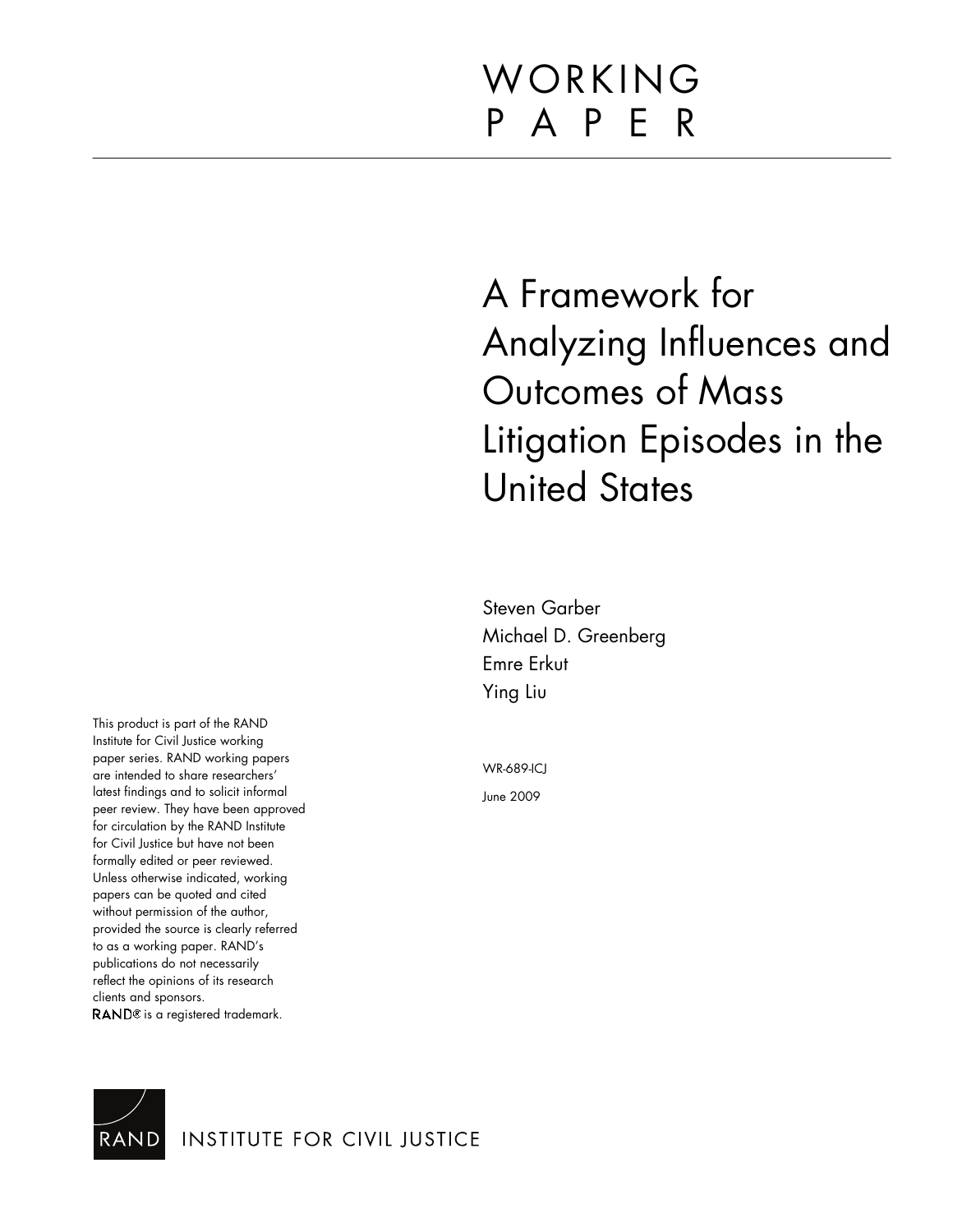# A Framework for Analyzing Influences and Outcomes of

Mass Litigation Episodes in the United States

Steven Garber, Michael D. Greenberg, Emre Erkut, Ying Liu

RAND Institute for Civil Justice

June 25, 2009

The research reported here was supported by Munich Reinsurance, Merck & Co, Inc., Pfizer, Inc., and core funds of the RAND Institute for Civil Justice (ICJ). ICJ core funds comprise pooled grants from corporations, trade and professional associations, and individuals. Views and opinions contained in this article are those of the authors and are not necessarily shared by RAND, the ICJ, its board members, or its research sponsors. We thank Christian Lahnstein, Ina Ebert and others at Munich Reinsurance for helpful suggestions and discussions, and Nick Pace and Marty Akerson for sharing unpublished information about the histories of some mass litigation episodes.

Contact Information for Corresponding Author (Garber):

T: (310) 393-0411 (x6488) E: [garber@rand.org](mailto:garber@rand.org)

RAND—M4E 1776 Main Street P.O. Box 2138 Santa Monica, CA 90407-2138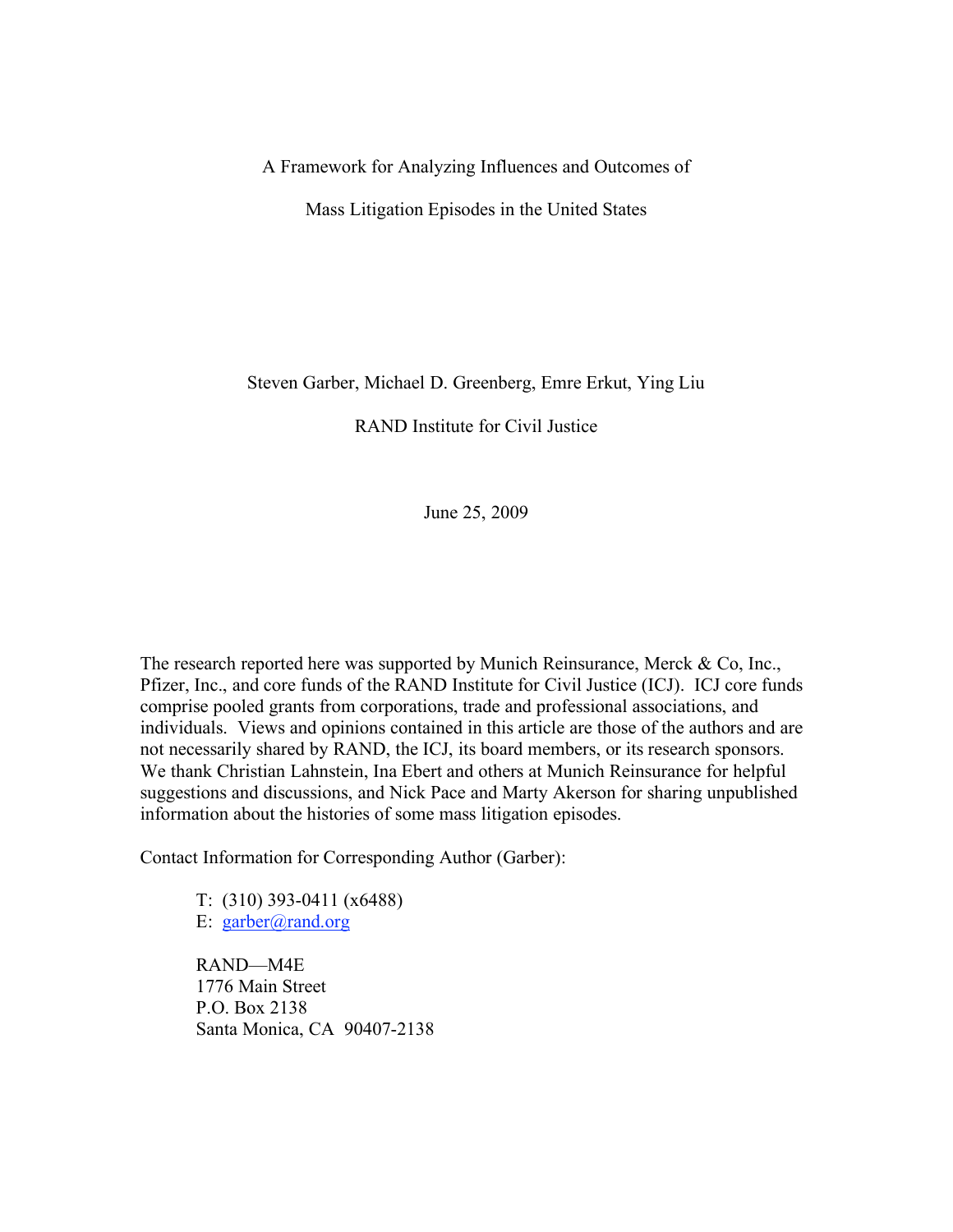A Framework for Analyzing Influences and Outcomes of

Mass Litigation Episodes in the United States

# **Abstract**

Mass-litigation episodes involving claims alleging personal or financial injury or property damage are a familiar feature of the U.S. civil-legal landscape. Building upon seminal work by Galanter (1990) and Hensler & Peterson (1993), who view "case congregations" or "litigations" as interesting units of observation, we propose a conceptual framework for analyzing the roles of social, institutional, economic and legal factors that affect or are affected by mass litigation. The framework has three major parts: (1) the "core" of the litigation, comprising defendant behavior, injuries, and litigation activity; (2) exogenous influences on developments within the core; and (3) endogenous outcomes of the litigation activity within the core. Influences and outcomes fall into five categories, namely (1) legal doctrine and processes, (2) other litigation, (3) regulation, (4) media reports and (5) market factors. Examples from several masslitigation episodes illustrate the concepts and suggest their relevance for understanding the world of mass litigation.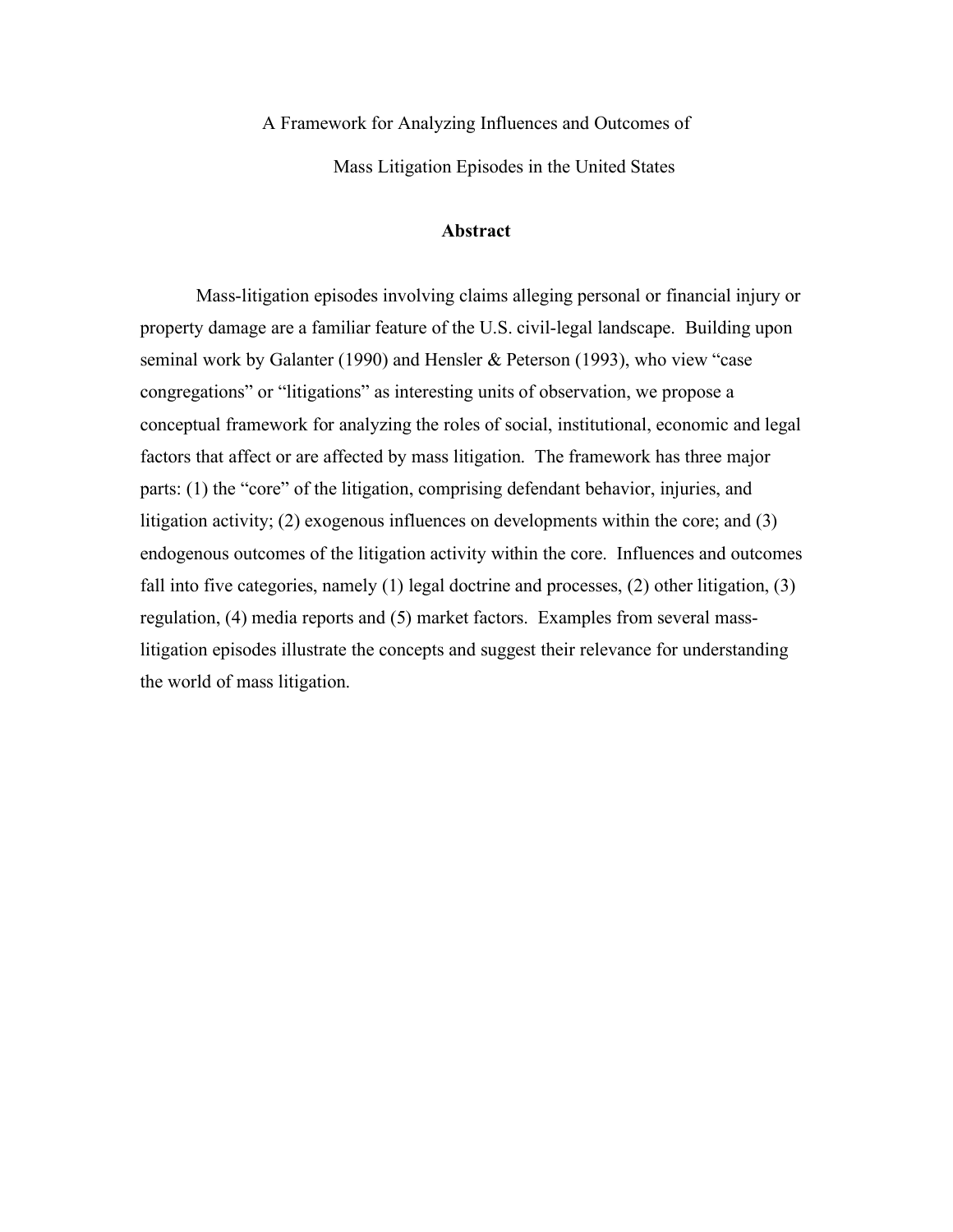Mass litigation episodes involving allegations of substantial injury from products such as asbestos, polychlorinated biphenyls (PCBs), the Dalkon Shield, and Fen-Phen diet pills or services such as nursing-home care and allocation of shares in initial public offerings (IPOs) are a familiar feature of the United States civil-legal landscape. The private and social interests in how such episodes (or "litigations" or "case congregations") play out and are resolved can be profound, involving, for example, perhaps millions of injuries, billions of dollars of resource costs and compensation payments, and lasting impacts on law and regulation. Improving our understanding of the phenomenon of mass litigation has considerable intellectual and practical significance.

Mass litigation outcomes of social interest are numerous and diverse. They include direct litigation outcomes such as who (if anybody) receives compensation, how much, and when, and the transaction or resource costs involved. Other outcomes of social concern are external to the litigation proper, including economic effects such as the availability and cost of products and services and the nature and extent of innovative effort; and public respect for the civil legal system and for science.

Drawing reliable, general lessons about the effects of mass litigation is challenging. The purpose of this article is to propose a conceptual framework and related terminology to help social scientists and others analyze processes and outcomes of mass litigation.

Existing research pertaining to mass litigation consists largely of (1) analyses of legal processes, often motivated by ethical and other challenges of achieving rough justice when judicial resources do not allow claims to be adjudicated individually (e.g.,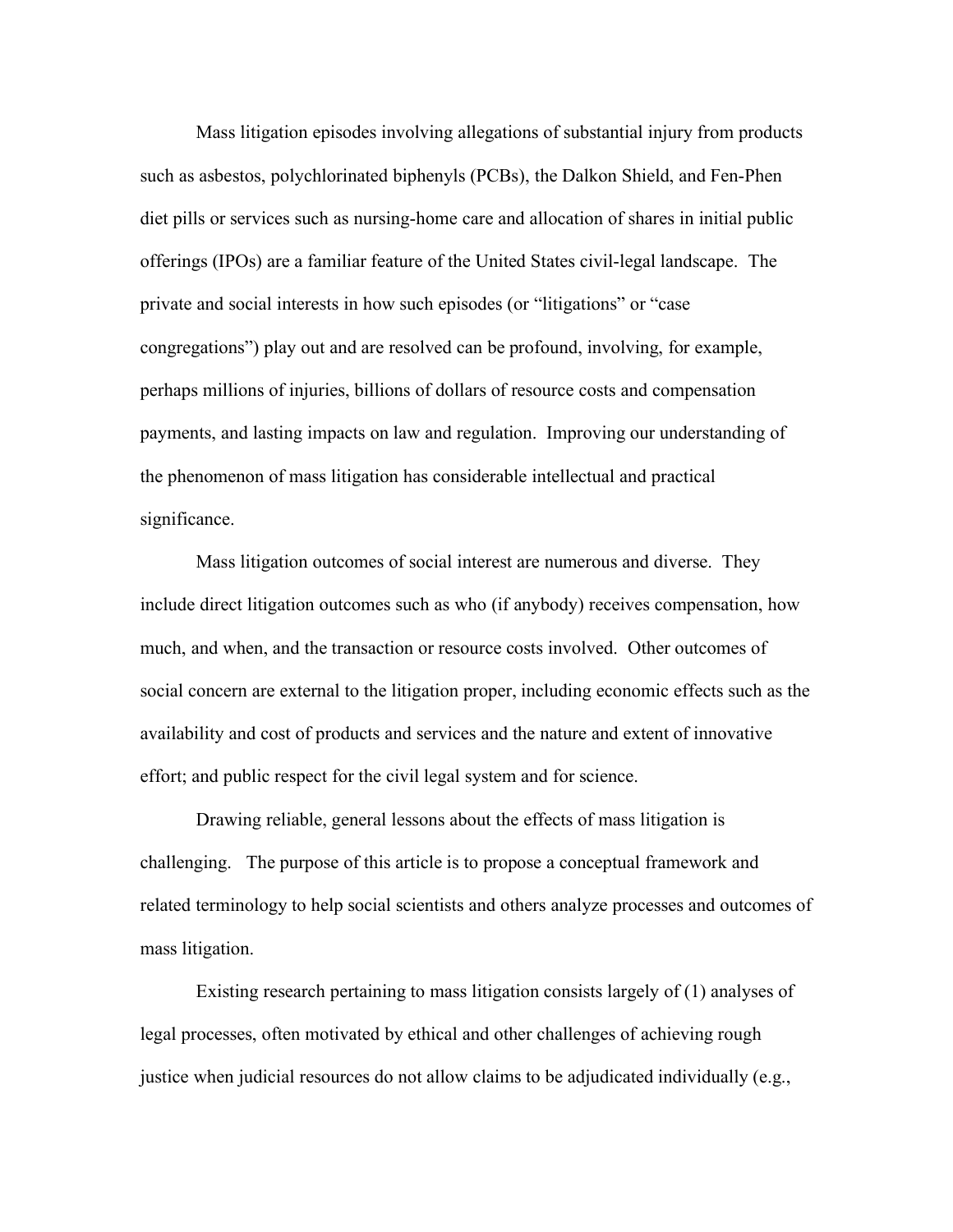Weinstein 1994, 1995; Feinberg 1998), and (2) case studies of notable mass litigation episodes (MLEs) such as asbestos (Carroll, et al. 2005), silicone breast implants (Angell 1997), Bendectin (Green 1996; Sanders 1998), Agent Orange (Schuck 1987), the Dalkon Shield (Bacigal 1990; Sobol 1991), MER/29 (Rheingold 1968), and tobacco (Rabin 1992).

Neither kind of study—nor both kinds of studies in combination—however, provides a reliable basis for such research objectives as (1) drawing general lessons about the causes and consequences of mass litigation, (2) refuting unreliable generalizations, or (3) evaluating policy proposals aimed at improving the fairness or efficiency of the U.S. civil-legal system in dealing with large numbers of related lawsuits. For example, studies focused on legal processes typically involve limited, if any, consideration of outcomes other than direct litigation outcomes. In contrast, case studies often consider broader social effects, but researchers (not surprisingly) tend to choose especially interesting and, for that reason, atypical—litigations for detailed study. Clearly, generalizing from even large numbers of atypical litigations is unlikely to provide a balanced assessment of the nature and extent of the "mass litigation problem."

<sup>&</sup>lt;sup>1</sup> For example, a central feature common to the breast-implant, Bendectin, and Agent Orange product-liability mass torts—a feature, we speculate, that was central to the decisions of the authors to study these mass torts intensively—is the weak (some would say "nonexistent") scientific support for many of the injury-causation allegations. Moreover, the asbestos mass tort is atypical—and arguably *sui generis*—at least with respect to its scale (e.g., numbers of defendants, diversity of roles of defendants, costs) and longevity, with mass litigation dating back to at least the early 1970s and still on going. Regarding the uniqueness of asbestos, even twenty years ago, Galanter (1990:392) writes: "Asbestos is perhaps the most complex of case congregations actually a cluster of congregations…"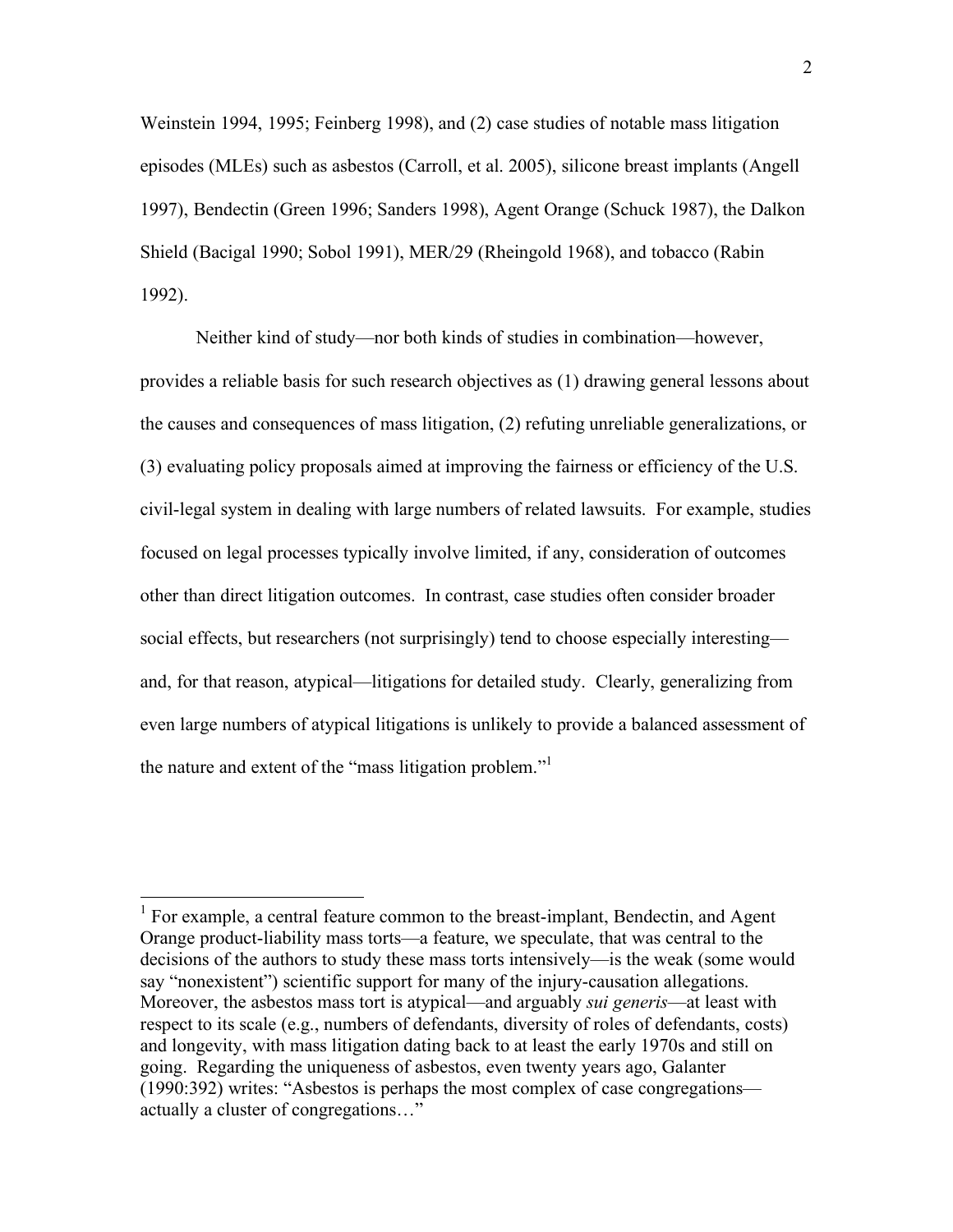We define "mass litigation" (ML) broadly to encompass mass torts and other types of mass litigation.<sup>2</sup> According to our definition, ML involves:<sup>3</sup> (1) large numbers of claims and claimants;  $4(2)$  allegations of personal injury, property damage, financial injury, or any combination of such allegations; (3) the potential for very large costs to defendants, their insurers, claimants, and plaintiffs' attorneys; and (4) interdependent claim values  $(ICVs)^5$ 

To analyze mass litigation, we view the litigation proper as part of a broader system of diverse factors that influence a particular mass litigation and are influenced by that litigation. We refer to a particular litigation, the factors that influence it, and the factors that are influenced by it, as a "mass litigation episode" (MLE). We view an MLE as the unit of observation for empirical analysis, the perspective that seems appropriate to the search for lessons about the phenomenon of mass litigation. Adopting this perspective suggests intriguing and challenging questions for social scientists and other researchers. For example, (1) what factors related to legal doctrine, processes and litigant

<sup>&</sup>lt;sup>2</sup> Mass torts are typically defined to include mass litigation alleging personal injury—and sometimes property damage—but not financial injury.

 $3$  This definition is similar to that of Hensler & Peterson (1993), an article discussed presently, who restrict their attention to mass torts.

<sup>4</sup> The requirement of large numbers of claims (in addition to large numbers of claimants) implies, for example, that a class action lawsuit that is largely unrelated to other lawsuits are excluded by our definition. Such lawsuits seem best studied within inquiries into class action—rather than mass—litigation.

<sup>&</sup>lt;sup>5</sup> Resulting, for example, from common issues of fact or law across claims, limited funds available to defendants for legal defense and to pay claims, or settlement values for many being determined on the basis of outcomes of a relatively small (e.g., a dozen or two) number of so-called "bellwether trials." The concept of interdependent claim values, which we believe is very powerful, was emphasized by Hensler & Peterson (1993:967). The essence of the idea is contained in Galanter's definition of a congregation of cases, namely "What I mean by a *congregation* is a group of cases that are seen as a defined set that share common features, that are shaped by a common history, that are subject to shared contingencies, and lean into a common future." (Galanter 1990:372)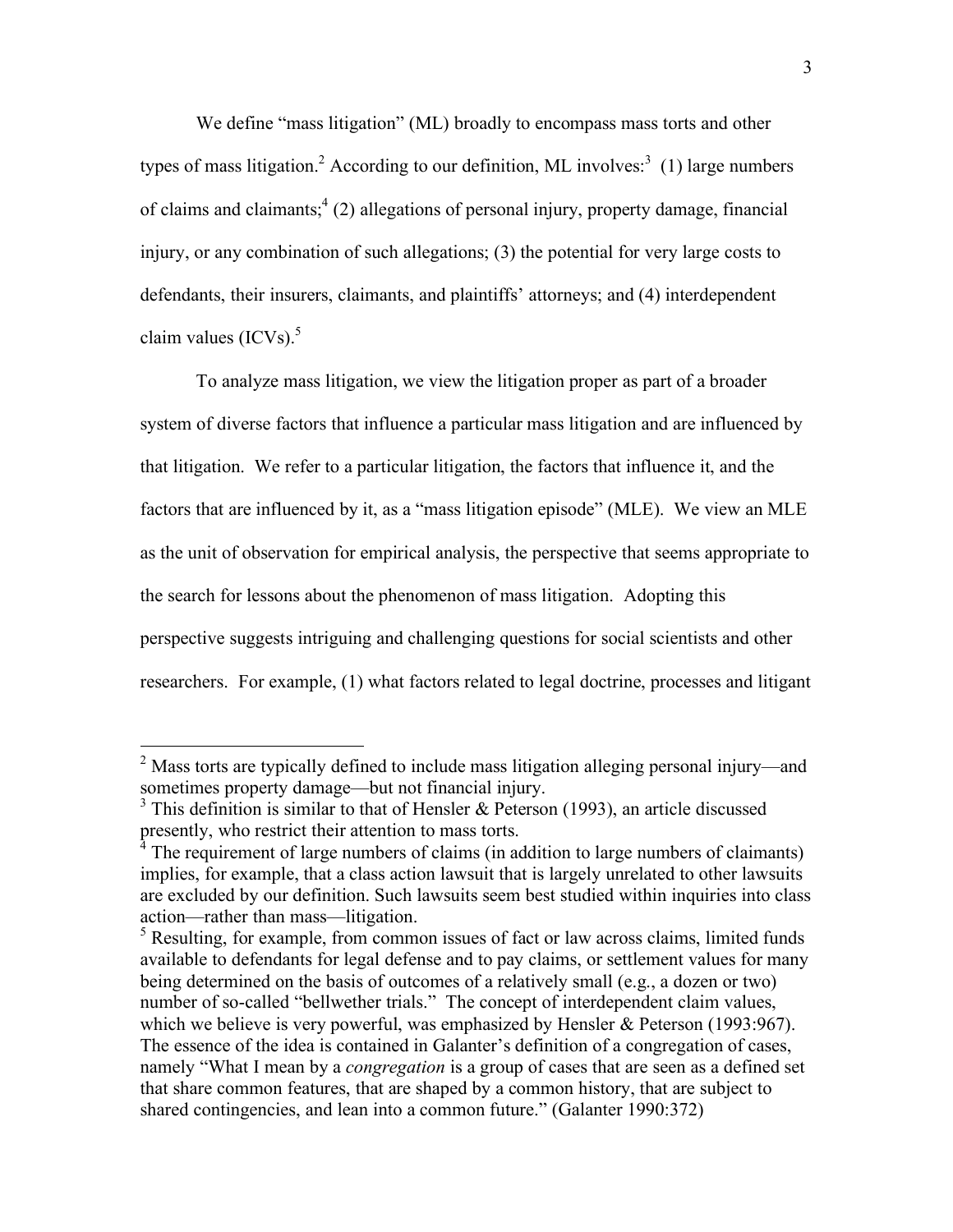behavior are often crucial in determining the courses and outcomes of MLEs? (2) what types of social and economic developments that are exogenous to particular MLEs often have major effects on the courses and outcomes of those MLEs? (3) what types of social and economic developments that are separate from the legal maneuverings employed by attorneys and judges are often affected by these maneuverings? and (4) what general lessons, if any, can be distilled from considering, comparing and contrasting the case histories of many MLEs? Successfully addressing such complex questions requires an explicit conceptual framework.

Galanter (1990) and Hensler & Peterson (1993) are the only two works of which we are aware that consider collections of related cases as important objects of study, and emphasize (sometimes implicitly) the broader social contexts and impacts of mass litigation. Both articles mention, and in some cases discuss in some depth, phenomena and forces that play prominent roles in the framework we propose.

Galanter (1990) raises directly the contrast between cases and collections of related cases as units of observation for study. He emphasizes that some collections of related civil cases can best be understood as "congregations"—which are now commonly called "litigations"—arising from a common event, product, or claim, and that different congregations of cases will be linked by common facts as well as common legal issues. He considers the extent to which the volume of litigation in a case congregation is predictable from the volume of the underlying social activity (e.g., airplane crash claims result from airplane services); he concludes that the hypothesis is not well supported.<sup>6</sup>

<sup>&</sup>lt;sup>6</sup> "This dissociation of the litigation from the volume of activity should come as no surprise to the beneficiaries of twenty years of research on the dispute process." (Galanter, 1990:375)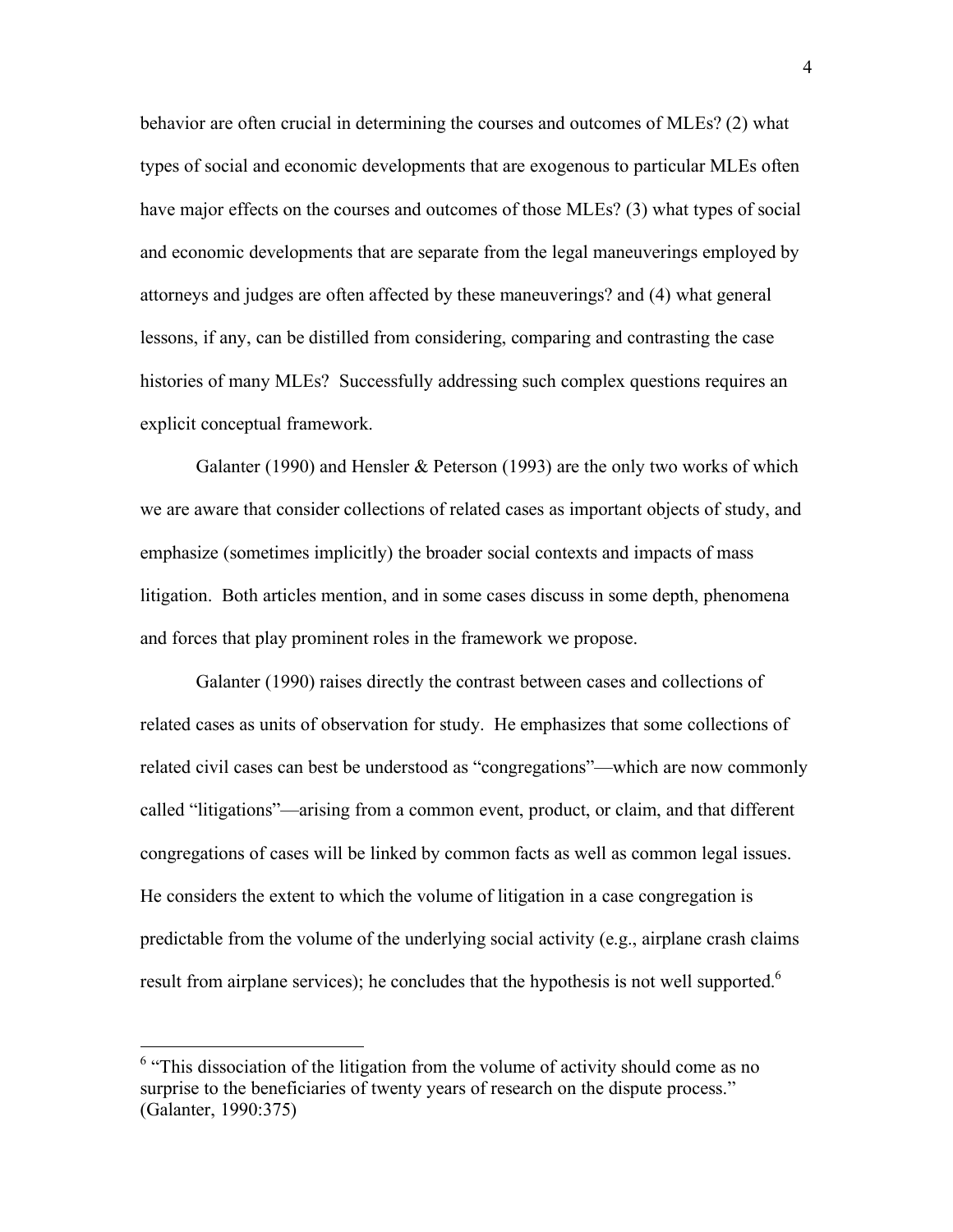More closely related to the subject of the current article, Galanter also suggests and discusses some "exogenous influences" on case congregations<sup>7</sup> and some "endogenous" changes $<sup>8</sup>$  that sometimes manifest within the litigation system. He also introduces the</sup> concept of "holistic" effects "that are associated with the size, distribution, and character of the case congregation" (Galanter 1990:384). Finally, Galanter also discusses "careers" of congregations that pertain to "the way in which that congregation unfolds over time" (Galanter 1990:384) and discusses "career effects" which he defines as "changes in litigation behavior that result from the temporal sequence of similar litigation" (Galanter, 1990:385-6).

Hensler & Peterson (1993) focus on mass torts and social and legal factors that gave rise to an expansion of mass tort litigation during the 1980s and early 1990s. Hensler & Peterson (1993:965-969) define mass torts to involve numerous legal claims (i.e., many plaintiffs with injuries); important commonalities across claims (i.e., shared facts, shared legal issues or both); and highly interdependent claim values (i.e., whereby the outcome of any individual claim within a mass tort can substantially affect the value of other claims within the same mass tort). After presenting 18 brief case summaries of mass torts, Hensler & Peterson (1993:1013-1030) offer observations about why mass tort litigation proliferated during the 1980s. Chief among them are factors contributing to increased claiming activity (e.g., mass-media attention, increased plaintiff bar

<sup>&</sup>lt;sup>7</sup> Which he summarizes as "level of underlying activity, the presence of rights, the availability of lawyers and resources, or changing stakes" (Galanter, 1990:378). <sup>8</sup> E.g., effects on behavior of defendants that could reduce future litigation ("preventive") effects"), changes in awareness and behavior of potential claimants ("mobilization effects"), "educative effects" on the plaintiffs' bar, and changes in legal regimes.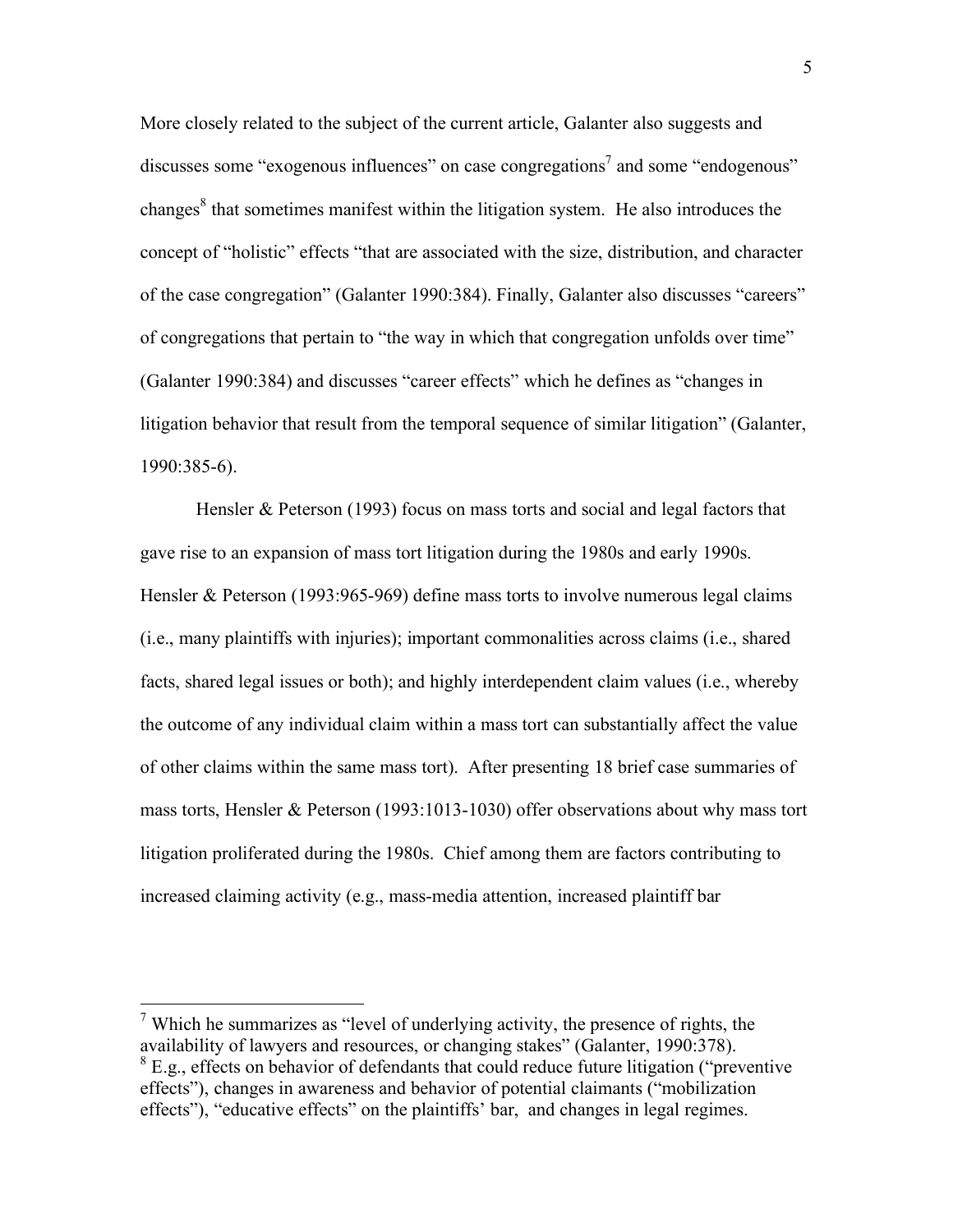coordination and resources) as well as changes in substantive and procedural law (e.g., expansion of products liability doctrine, use of federal multidistrict litigation procedures).

We follow Galanter (1990) and Hensler & Peterson (1993) in believing that (1) the phenomenon of mass litigation is an important, albeit challenging, subject for study, (2) histories of MLEs can be broken down into basic elements, and (3) a conceptual framework and language for doing so could greatly facilitate future research.

We anticipate that the conceptual framework proposed in this article—which we believe is the first such framework to be explicitly proposed—will be refined over time as additional empirical information is brought to bear. The current version was developed through the consideration, interpretation, and synthesis of empirical information currently available to us. That information includes several published case histories of particular mass torts that are cited in this article and publicly available information we have recently collected for roughly 25 other fairly recent, diverse MLEs in the United States.

Ideally, a conceptual framework for studying MLEs and associated terminology would well serve at least four purposes. First, it would help researchers organize their thinking by putting numerous and diverse factors relevant to MLEs into a manageable number of coherent categories and highlighting how factors within and across categories may relate to one another. Second, development and use of a shared conceptual framework—along with shared terminology—could greatly facilitate communication within and across research teams. Third, a conceptual framework can provide a checklist of factors and relationships that researchers should consider when trying to understand or collect information about MLEs. Finally, a conceptual framework could be invaluable in searching for empirical patterns and in suggesting hypotheses for further study regarding,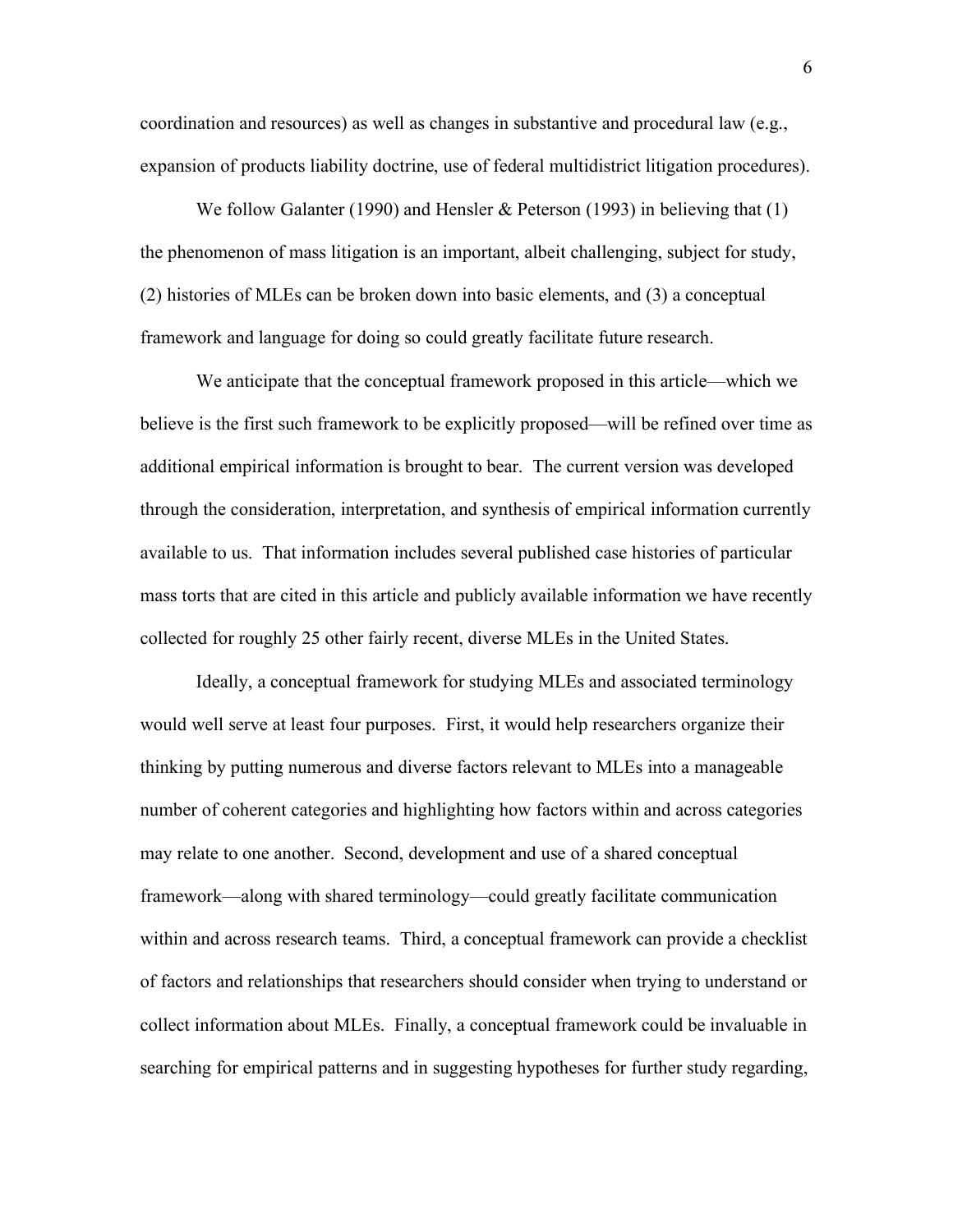for example, factors that play crucial roles in many MLEs and the conditions under which these factors are more and less important across MLEs.

We believe that, with the empirical information now available to us, the time is right to propose an explicit conceptual (or theoretical) framework that can be used to begin to advance those purposes. Our framework or "theory" is primarily a categorization of events that seem to matter fairly often and, implicitly by exclusion, factors that don't at this point seem crucial.

#### **Overview of the Conceptual Framework**

Figure 1 provides a simplified depiction of the proposed conceptual framework. The diagram represents *a single* mass litigation episode, for example a mass tort (such as PCBs, the Dalkon Shield or Vioxx) or a non-tort MLE (such as the litigation over allocation of shares in IPOs or abuse and neglect of nursing home residents). In the figure, ovals and rectangles represent groups or categories of factors that comprise a mass litigation episode—categories that are selected to further the four purposes of developing the framework enumerated at end of the first section of the article. Arrows indicate causal links flowing from actions or events in one category to actions or events in another category, with the causal effects flowing in the direction of the arrowhead. For expositional convenience, the arrows in Figure 1 are labeled with letters that are referred to later in this section.

Insert Figure 1 about here

 $\mathcal{L}_\text{max}$  , where  $\mathcal{L}_\text{max}$  and  $\mathcal{L}_\text{max}$  and  $\mathcal{L}_\text{max}$ 

 $\mathcal{L}_\text{max}$  , where  $\mathcal{L}_\text{max}$  and  $\mathcal{L}_\text{max}$  and  $\mathcal{L}_\text{max}$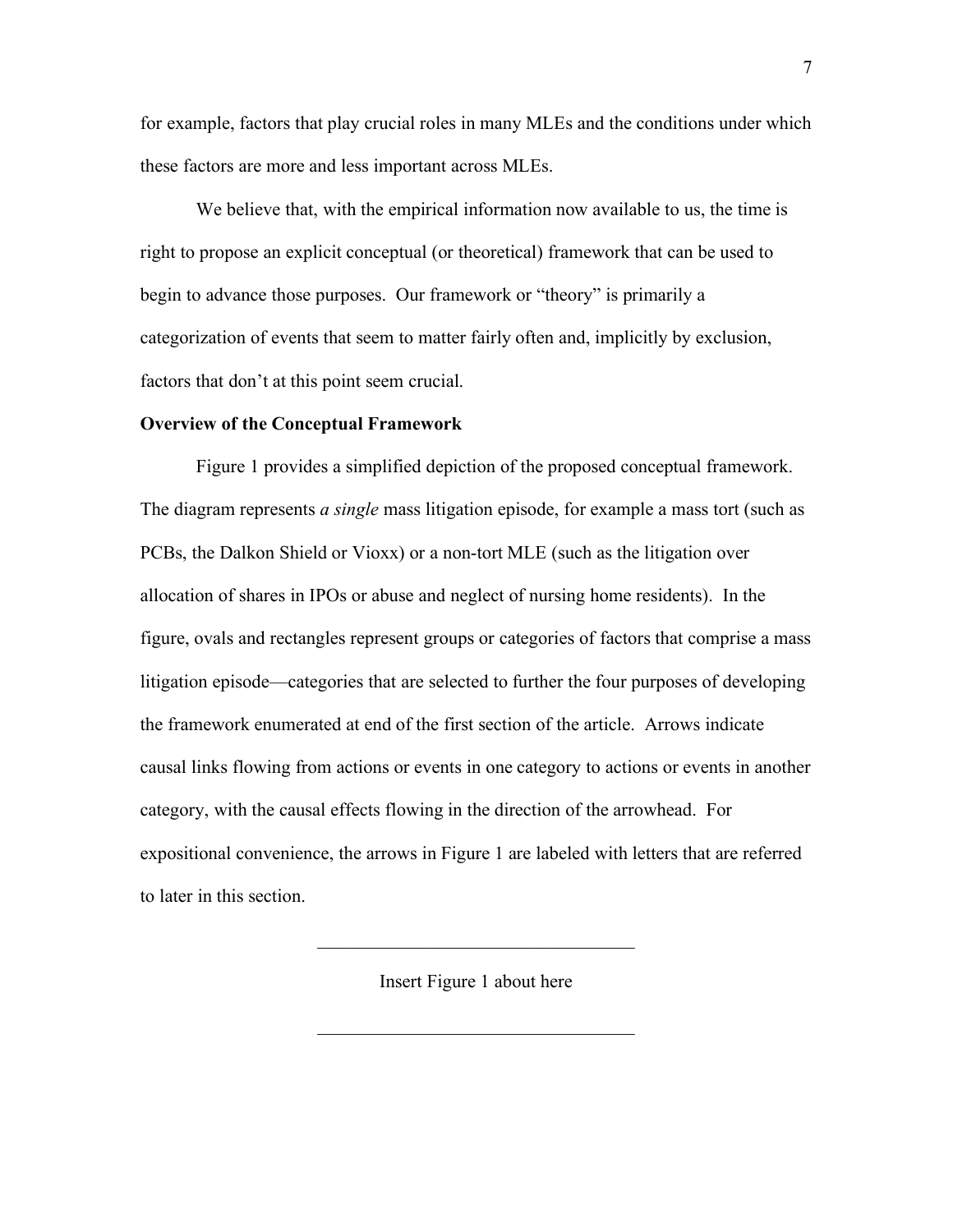The framework includes three major parts, each of which is described in the remainder of this section of the article and more extensively discussed and illustrated in a later section. The first part of the framework, which is represented by the three ovals in the center of the figure, is what we refer to as the *core* of the MLE. This core comprises defendant behavior, actual or alleged injuries, and the litigation activity undertaken as part of the *mass litigation episode under consideration*, which we also refer to as the *focal mass litigation episode*. 9 The second and third parts of the framework, which are represented by the rectangles to the left and right of the core comprise events and activities that are separate from or external to the core of the MLE. The *influences* are exogenous factors that affect what occurs within the core of the MLE under consideration; i.e., their values are determined independently from events and activities within the core. The *outcomes of the core of the MLE* are (endogenous) factors that are affected by what occurs within the core.

The core of the MLE comprises three sets of factors that legal practitioners, for example, would think of as the key or essential components of any mass litigation. These may be thought of in terms of three central questions: (1) what did the defendant (or defendants) do? (2) what actual or alleged injuries resulted from the defendant's behavior? and (3) what actions were taken by claimants, defendants, lawyers, judges, juries, and others to bring, advance, defend, manage and resolve legal claims? The arrows labeled B and C indicate the well-known ideas that the defendant's behavior can affect actual or alleged injuries and that actual and alleged injuries can affect the

 <sup>9</sup> A single case study of an MLE would involve *one focal* mass litigation episode (i.e., the MLE that is the subject of the case study), and an analysis of broader issues regarding mass litigation would involve *multiple focal* MLEs, each of which would represent an observation for cross-sectional analysis.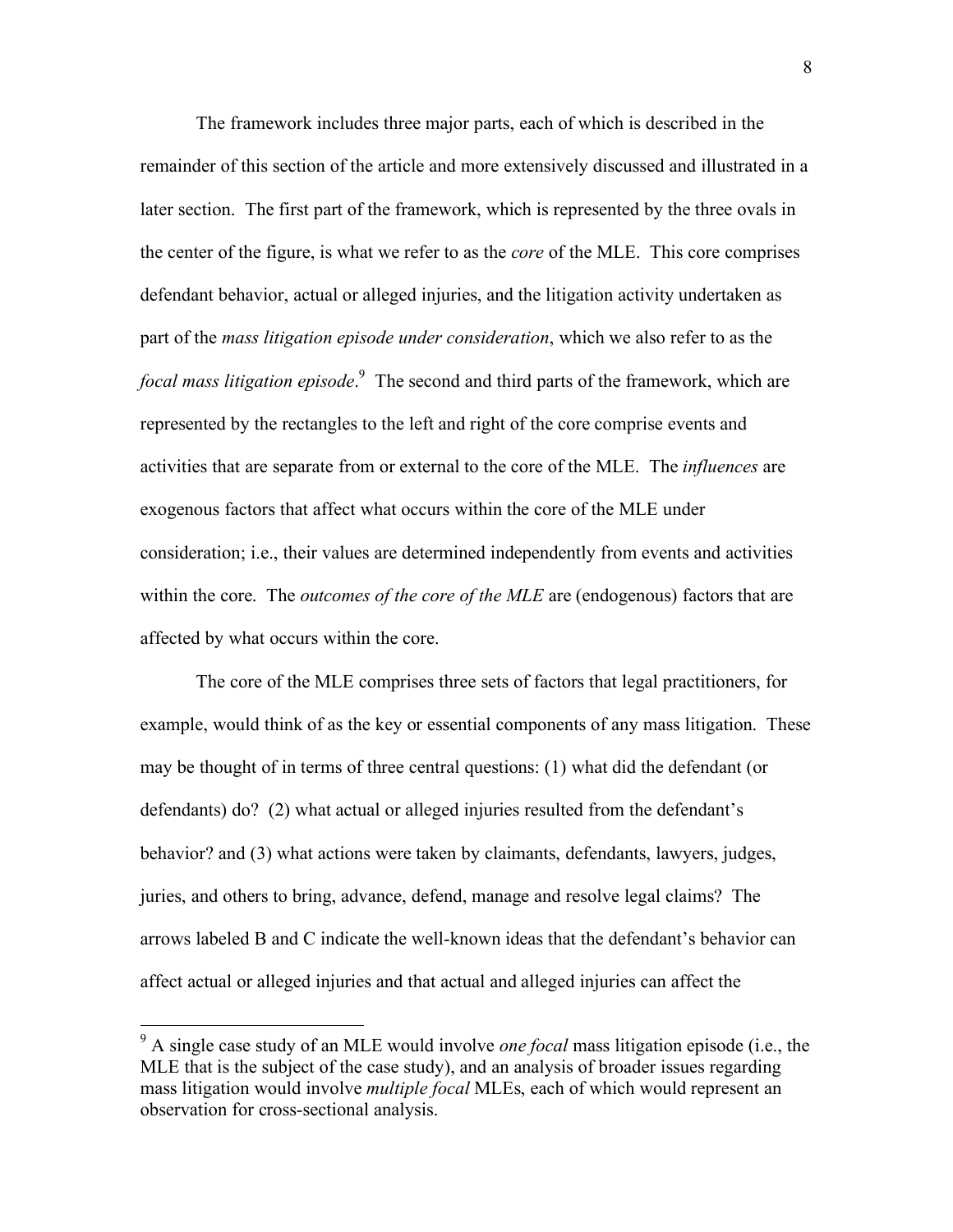litigation activity. The arrow labeled D indicates that the defendant's behavior, which is often a crucial and disputed issue in mass litigation,<sup>10</sup> often affects the litigation activity directly in addition to indirectly through injuries.

As elaborated below, the influences fall into five categories, namely, (1) legal doctrine and processes, (2) other litigation, (3) regulation, (4) media reports, and (5) market factors. As depicted in Figure 1, influences on the core of a focal MLE can affect the litigation activity in that MLE both directly (arrow E) or indirectly through the path depicted by arrows A, B, and C or the path depicted by arrows A and D. The path indicated by arrows A, B, and C represents, for example, the well-accepted idea that tort doctrine can affect the level of care taken by the defendant to reduce risk—through socalled "deterrence effects"—which in turn can affect actual or alleged injuries, which in turn affect the litigation activity.

 The *outcomes* of the litigation activity within the core of the focal MLE, which are represented by the rectangle on the right-hand-side of Figure 1, are analytically distinct from the *influences* because the former are endogenous with respect to the litigation activity in the core of the MLE under consideration and the latter are exogenous. As detailed below, the five categories of outcomes are the same as the five categories of influences. Thus, arrow F represents causal effects of the litigation activity on legal doctrine and processes, other litigation, regulation, and so on. Finally, arrow G indicates that the outcomes of litigation activity in a particular mass litigation may themselves "feed back" and affect the litigation that (previously) affected them.

 $10$  For example, in the context of claims alleging negligence, whether the defendant met the standards of care legally required to avoid liability is often a crucial issue in litigation.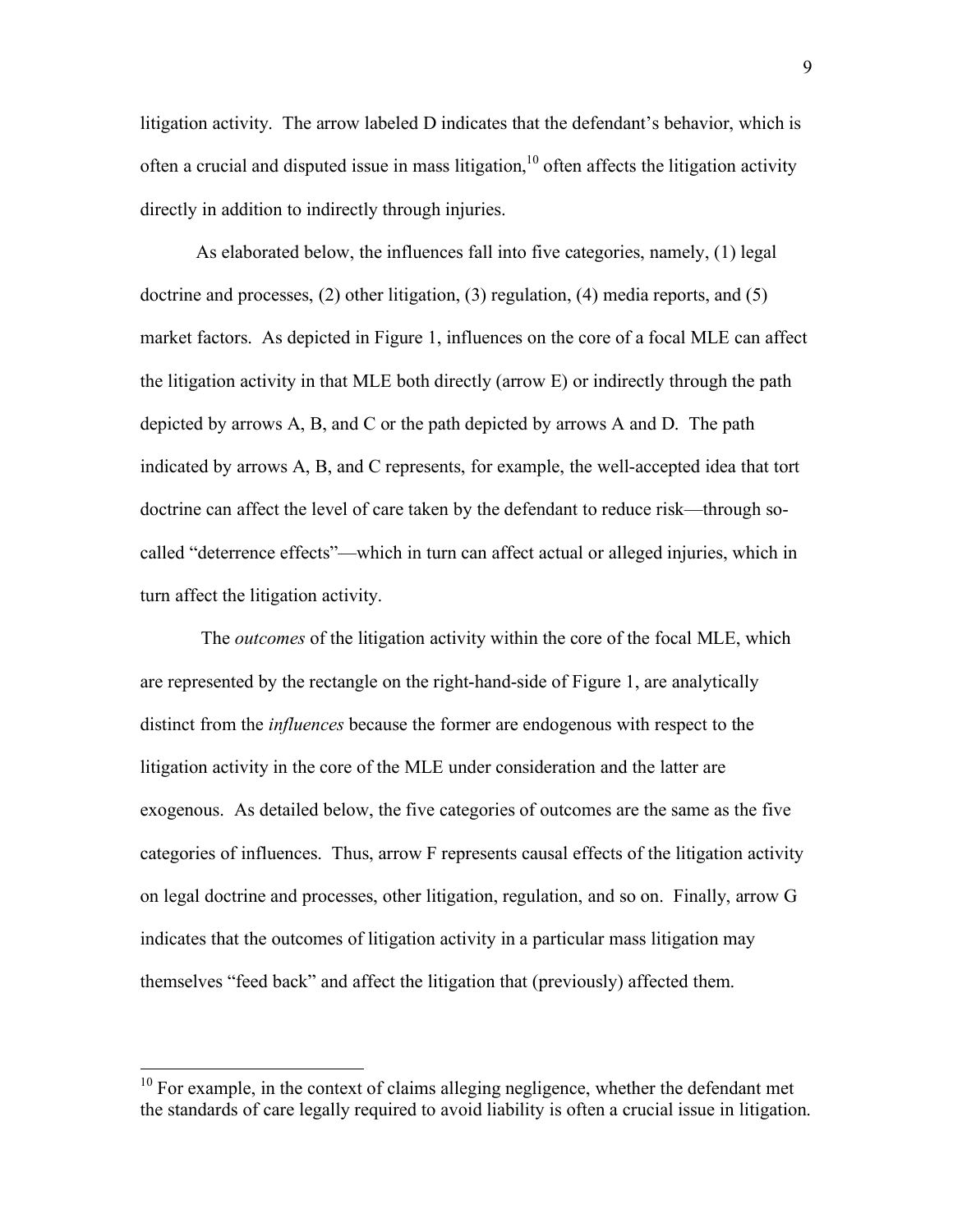We elaborate and illustrate the three parts of the conceptual framework in the following three sections of the article. Before doing so, we offer four additional comments about overarching matters.

First, it can be difficult to specify—even conceptually—the set of legal claims that are included within a particular mass litigation episode. As far as we know, the literature has not addressed this issue head on. In our view, however, Hensler & Peterson (1993) emphasize and elucidate the key conceptual insight, namely, that interdependent claim values should be part of the definition of a mass tort. Thus, we consider a particular legal claim or lawsuit to be part of the set comprising an MLE if the value of that claim or lawsuit depends on what occurs in litigating claims that are clearly within the set of interest. $11,12$ 

<sup>&</sup>lt;sup>11</sup> Application of this definition could begin by delineating one or more claims of interest. It seems to us that this is not problematic as a practical matter. More specifically, it seems that researchers naturally begin with a set of related claims that are of obvious interest, and our criterion can then be used to make more subtle decisions about what other claims to include. Galanter (1990:372, fn. 1) also expresses the view that judgment is required to delineate what cases are and are not included in a particular case congregation.

 $12$  Clearly, applying this criterion requires judgment, but some immediate implications are apparent. For example, different claims involving the same product or service but alleging different kinds of injuries should generally be considered part of the same MLE. (This appears to be common practice—for example, each of Agent Orange, Bendectin, Fen-Phen, and asbestos is considered one mass tort despite each involving multiple types of claimed injuries.) Claims involving different injury types may involve highly interdependent claim values because, for example, facts such as defendant level of care in testing or studying injury risks may be germane to multiple injuries from the same product or because the defendants have limited funds available to pay claims. The adequacy of warnings and the state of scientific evidence related to injury causation, in contrast, may typically not be a source of interdependent values of claims involving distinct injuries. For example, evidence bearing on the incremental risk of cancer to someone who is exposed to a particular chemical may be irrelevant to gauging the incremental risk of birth defects in children of women exposed to that chemical.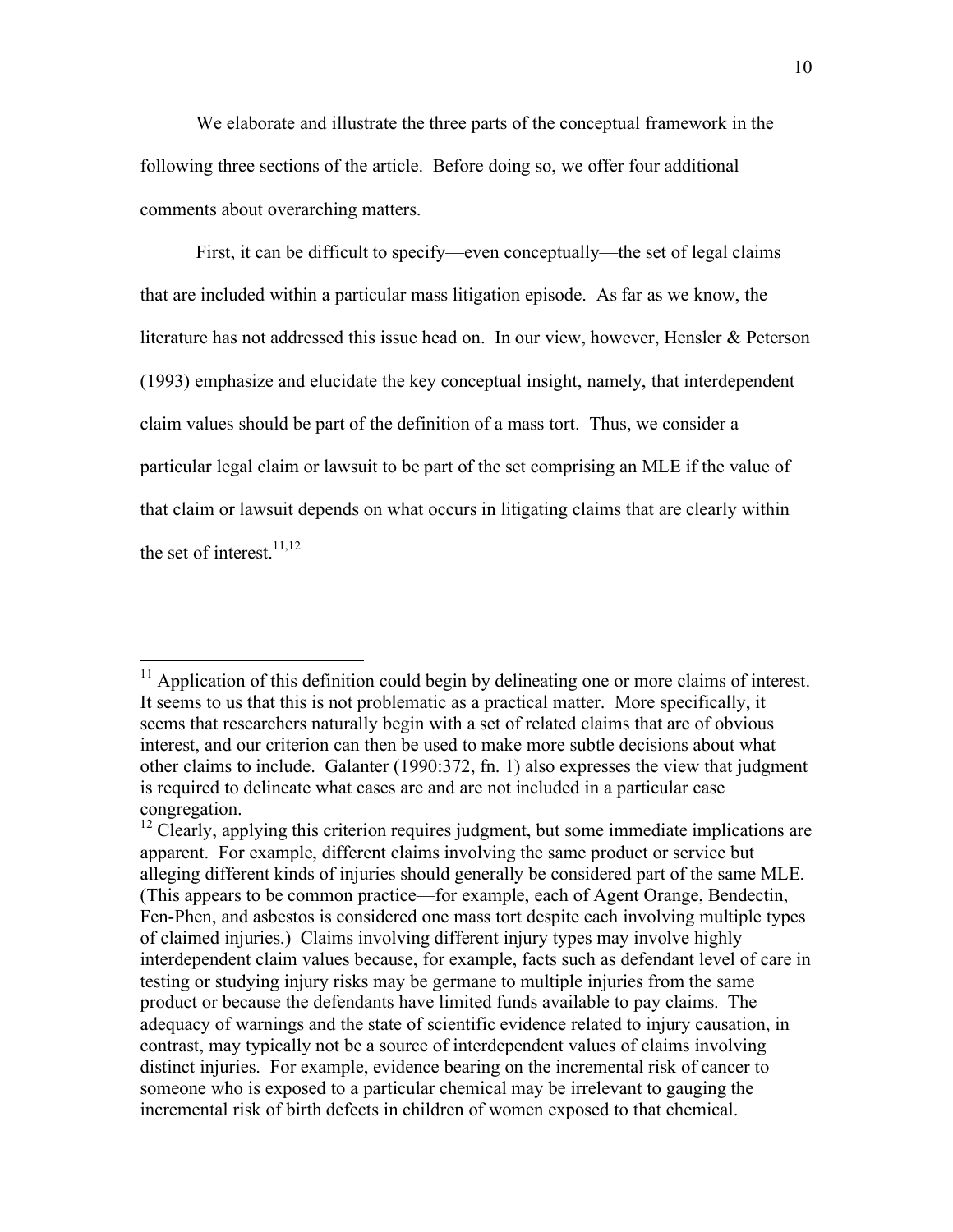Second, it seems fairly common for multiple influences from one or more of the five categories of influences on the core of the MLE to operate in combination. For example, an effect on the litigation activity might involve mass-media coverage (our fourth category) of a regulatory action (our third category). The conceptual framework is sufficiently flexible to admit such possibilities, but they create an expository challenge. In providing examples of such phenomena below, we assign them (more or less arbitrarily) to only one of the five categories, while also noting roles of events in other categories.

Third, it typically takes several years from the time that large numbers of legal claims have been made to the time when almost all of these claims have been resolved, and it can take decades.<sup>13</sup> For purposes of simplicity, however, our graphical depictions of a focal MLE in the figures in this article have no explicit representation of the time dimension. Our discussions and examples, however, do pay explicit attention to the relative timing of events.

Fourth, it is often unclear from published case studies or other information we have examined whether events outside of the core of the focal MLE should be viewed as exogenous or endogenous to the core. Events that predate the litigation are obviously exogenous to the litigation, but events occurring after the MLE commences may also be exogenous. In choosing our examples of exogenous events, we emphasize events that occurred (1) before any litigation commenced (in the relatively rare instances in which

 $13$  Asbestos seems to be extreme in this regard, with multiple claims dating to the early 1970s and large numbers of (presumably, more recently filed) claims yet to be resolved more than thirty years later.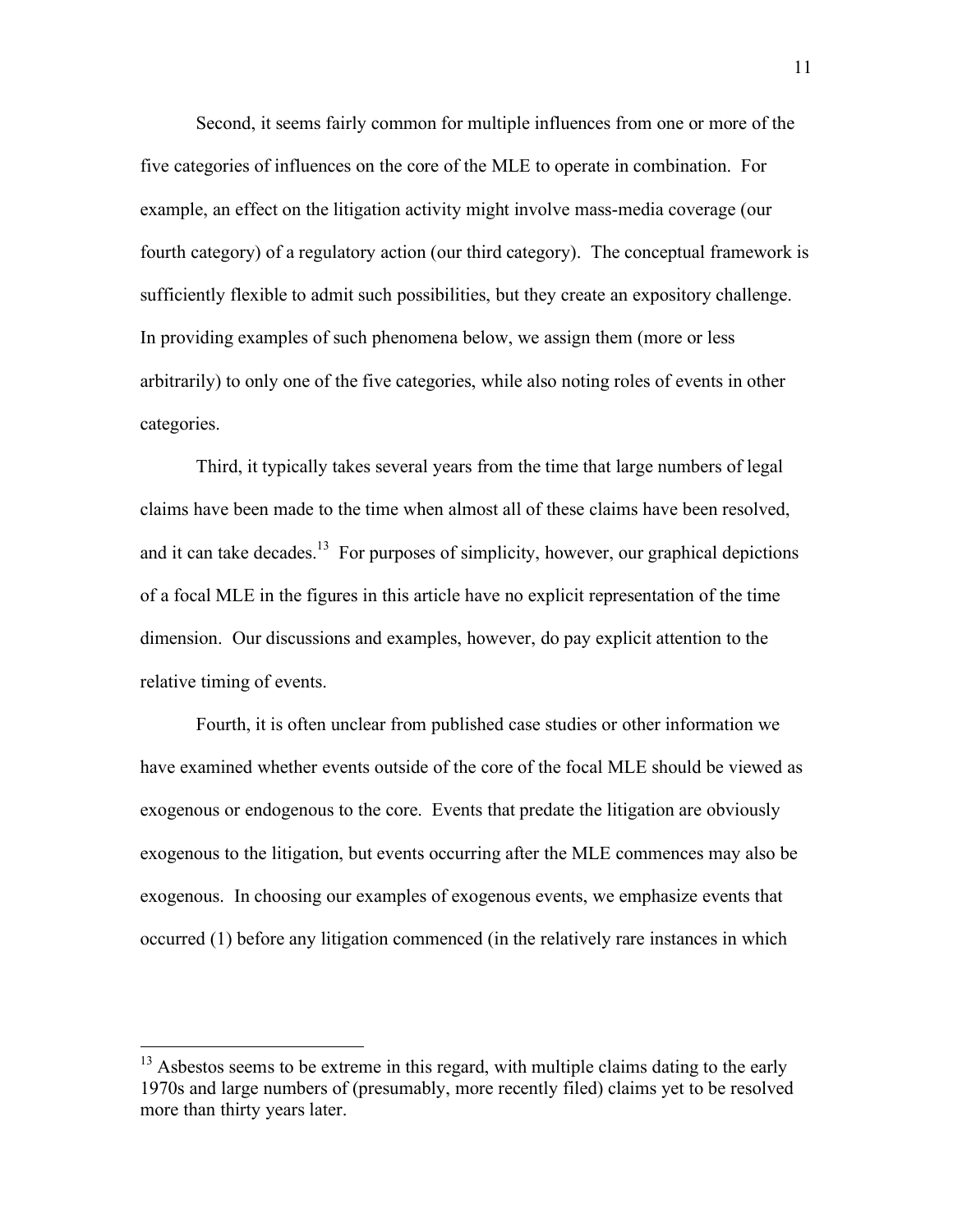that time is clear), or (2) before the number of claims was large enough to qualify a collection of legal claims as a "mass" litigation.<sup>14</sup>

We now turn to elaborating and illustrating the three parts of the framework. **Core of the Mass Litigation Episode** 

As just described and depicted in Figure 1, the core of any particular MLE comprises defendant behavior, actual or alleged injuries, and litigation activity. We discuss and illustrate these categories in this section.

# **Litigation Activity**

A mass litigation episode involves legal claims for compensation (and, in some instances, also demands for sanctions or injunctions on the defendants)—whether informal requests or demands for payment or lawsuits filed (usually) in various courts. According to our definition of mass litigation, an MLE involves many claimants or plaintiffs and many separate claims for compensation, with the claims involving common underlying facts or legal issues, or both. The term "litigation activity" refers to actions taken by ML *participants* with various roles falling into two categories, namely, *adversaries* and *facilitators*.

Adversaries are participants who take actions within the civil justice system (broadly construed to encompass both formal and informal claims) to promote their own interests, such as private and public plaintiffs, plaintiff and defendant lawyers,

<sup>&</sup>lt;sup>14</sup> As a conceptual matter, it is not obvious what criterion or criteria should be used to define when an MLE "starts." Some candidates are at the time (1) of the filing of the first claim of the type that will eventually become sufficiently common for the collection of claims to comprise a *mass* litigation; (2) at the time that well-informed observers would conclude that a mass litigation is in progress; or even (3) at the time that defendants made the decisions that led to actual or alleged injuries. Moreover, as a practical matter, it can be effectively impossible with a reasonable amount of research effort to apply any such criterion empirically.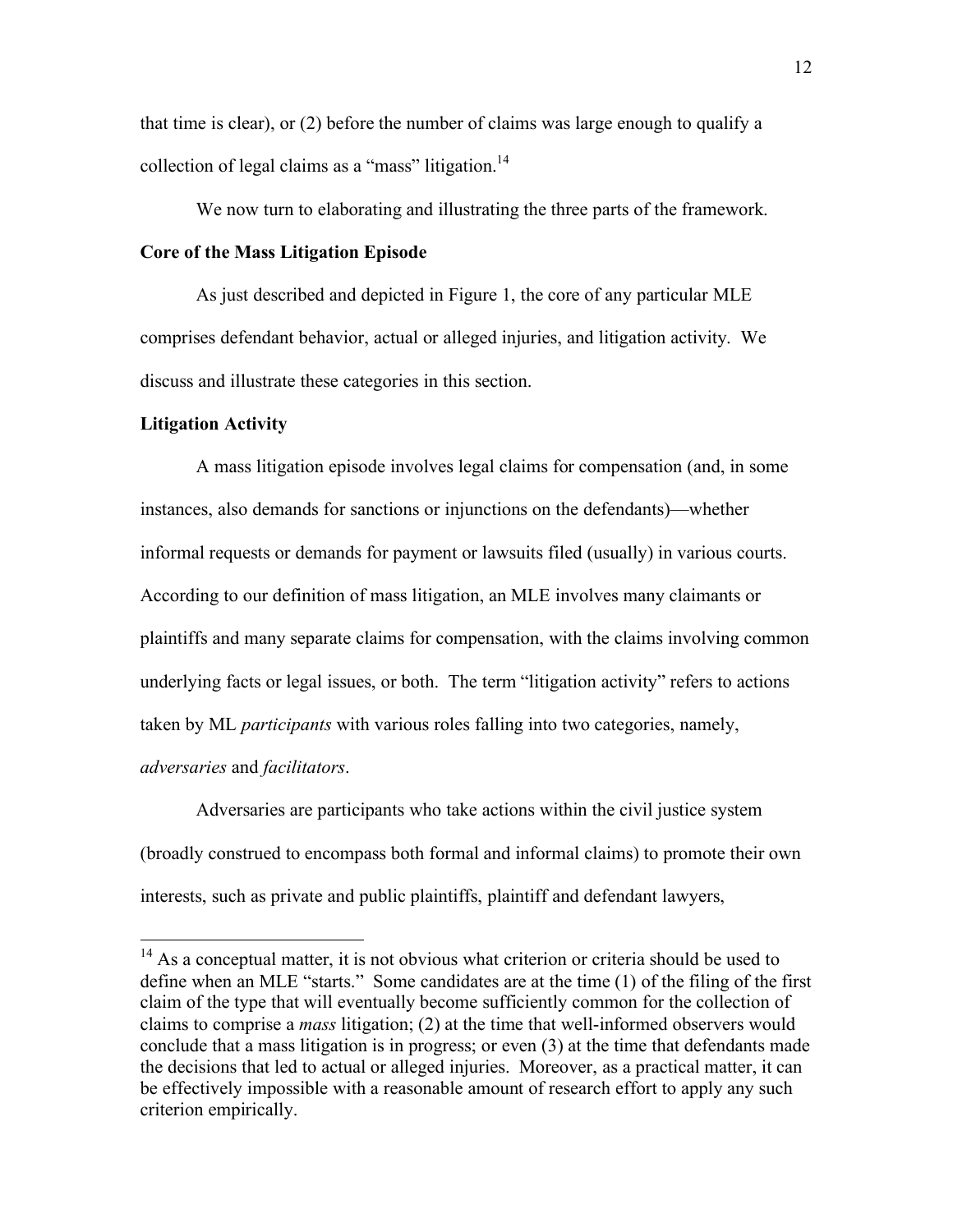defendants, and (often) defendants' insurers. Facilitators are ML participants such as judges, jurors, arbitrators, and special masters who help resolve disputes but do not have direct stakes in their outcomes.<sup>15</sup> Litigation outcomes such as damage awards, settlements, defense verdicts, attorney fees, sanctions, injunctions, and transaction costs are also captured within the "litigation activity" oval.

Because MLEs involve high stakes, many claims, many plaintiffs—and, often,

multiple defendants—these episodes are frequently characterized by various complicated

legal and procedural maneuvers. The relevant legal processes include many that are not

peculiar to mass litigation settings such as client recruitment and screening, filings,

motions, rulings, appeals, trials and insurance disputes.<sup>16</sup> There are also several formal

and informal legal processes that apparently arise exclusively or largely in mass litigation

settings.<sup>17</sup>

<sup>&</sup>lt;sup>15</sup> It seems that some expert witnesses retained by defendants or plaintiffs would be best viewed as facilitators and others as participants. See Sanders (1998:99-101) for an interesting discussion of financial and other pressures on expert witnesses to tailor their testimony to please the lawyers who hire them. In contrast, it seems that court-appointed experts are appropriately viewed as facilitators.

<sup>&</sup>lt;sup>16</sup> The literature pertaining to these processes—typically found in law reviews and monographs intended primarily for legal scholars and practitioners—is massive.  $17$  One well-known mechanism for aggregating individual claims is the class action. It is not clear to us whether a single class action lawsuit in the absence of other legal claims with interdependent claim values would typically be viewed by researchers or practitioners as a "mass litigation." (It would not according to our definition of "mass litigation," which requires that there be multiple claims as well as multiple claimants.) We do not further discuss class actions in this article for the following reasons. First, class actions are not the primary means of handling mass tort litigation in the states—as Rheingold (2007:4-20) writes: "A much greater volume of [mass tort litigation] in state courts is handled on a basis other than class actions." Second, it seems fairly rare these days for attempts to obtain class-action certification to succeed. This is true in the context of both personal injury and financial injury. For example, prominent class actions that were certified by trial courts but overturned on appeal include *Castano*, a tobacco personal injury action (Shook, Hardy & Bacon L.L.P. 2006:3-5) and In re: Initial Public Offering Securities Litigation, claims for compensation of financial injury related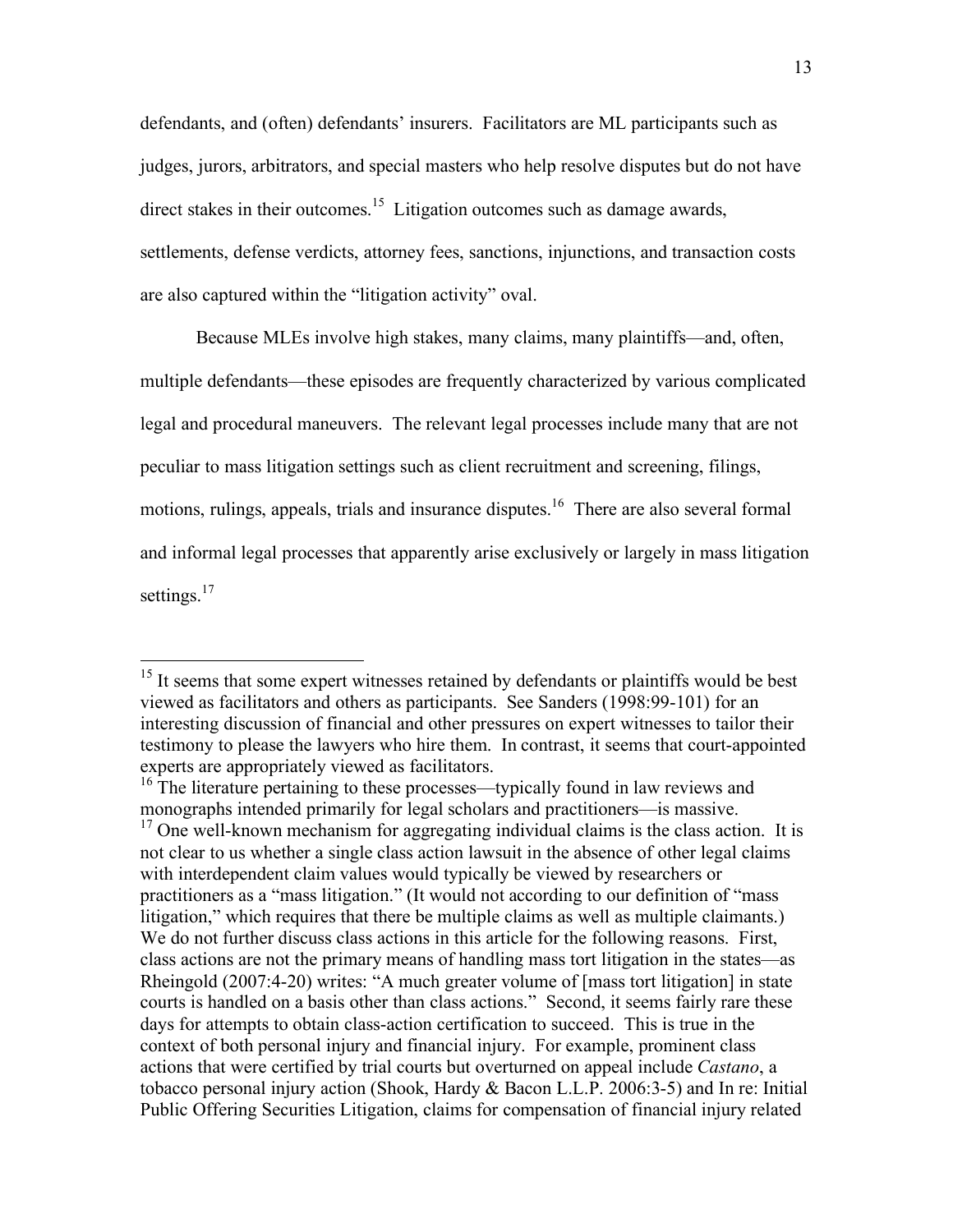Arguably, the most important legal processes that are unique to mass-litigation settings are various formal and informal processes used by courts to economize on judicial and private resources—most obviously by avoiding duplicative discovery activities—and to avoid conflicting judicial rulings in different individual cases. Perhaps the best-known formal mechanism is federal multidistrict litigation (MDL) in which related cases filed in different federal district courts are transferred to a single district court and judge to manage cases for pre-trial purposes (Olson 1988-89; Hensler 2001a,b; Rheingold 2007:chapter 3). Many states have similar procedures for transferring cases filed in their states to single judges (Hermann, Ritts & Ray 2005; Ostolaza & Hartmann 2007). Hensler (2007) provides a compilation of mass toxic tort litigations past and present along with descriptive information including whether a federal MDL proceeding was employed. Spiro et al. (1999) provide extensive descriptive information about many mass torts including whether they involved federal MDLs.

Often, however, cases comprising an MLE are filed in courts in various states as well as in federal courts. Unless all of the state claims are removed to federal court, there is no formal mechanism for consolidating such cases in a single court. It is not uncommon, however, for judges in various jurisdictions to cooperate informally (Rheingold 2007:chapter 4). Examples include a national meeting in 1987 of state and

to allocation of shares in initial public offerings from 1998 through 2000 (Koppel 2006). Third, as described below, two U.S. Supreme Court decisions during the late 1990s (namely, Amchem Prods. Inc. v. Windsor 1997 and Ortiz v. Fibreboard Corp. 1999) have made it much more difficult to certify federal class actions even if the class is formed solely for settlement purposes (so-called "settlement classes"). Fourth, we believe that analysis of class actions that are not part of a larger mass litigation are better studied as a distinct phenomenon from mass litigation episodes involving multiple claims. Hensler et al. (2000) and Pace et al. (2007), for example, provide descriptions and analyses of various class actions that seem not to be part of larger mass litigation episodes as we define them.

 $\overline{a}$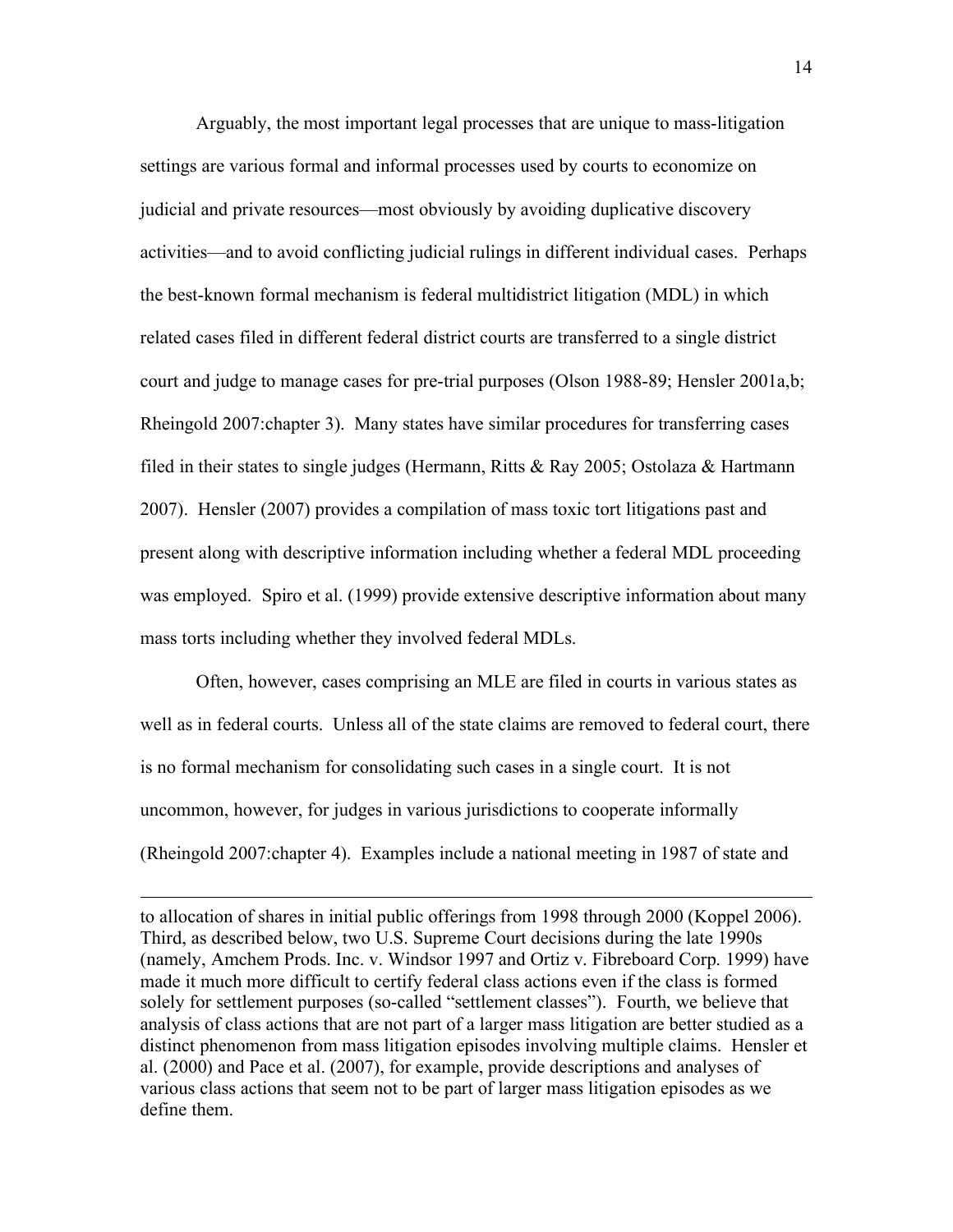federal judges handling Dalkon Shield claims just prior to A. H. Robins declaring bankruptcy (Bacigal 1990:41-42) and coordination of trial dates in federal and state courts in the manganese welding rod mass tort (Frankel 2006). In the Vioxx MLE more than 90 percent of the individual cases were being overseen by four judges; one of them was the federal MDL judge in New Orleans and the others state-court judges in California, Texas, and New Jersey. Coordination among these judges was instrumental in developing a settlement of most of the pending Vioxx cases (Tesoriero, Rubenstein  $\&$ Heller 2007).

Another form of coordination that seems largely peculiar to mass litigation is cooperation among plaintiffs' attorneys at different firms with different clients within the same MLE. Coordination among plaintiffs' firms in mass exposure torts dates back to at least the 1960s with the MER/29 litigation (Rheingold 1968) and is standard practice today (Erichson 2000b; Silver & Baker 1997:743-749). And when there are multiple, legally unrelated defendants in an MLE, it is not uncommon for defense firms representing different defendants to cooperate as well (Erichson 2000b).

Another important phenomenon largely unique to mass litigation is aggregate settlement in which many cases are settled under a single agreement. Such agreements can take many forms, including "inventory" settlements, in which a plaintiffs' firm agrees to settle all of its cases, and "global" settlements that resolve (almost) all pending cases, in some instances including claims filed as class actions (Rheingold 2007:chapter 9; Silver & Baker 1997; Erichson 2005).

Some mass litigation episodes succeed for plaintiffs in the sense of leading to substantial compensation for many of the claimants; examples include asbestos, breast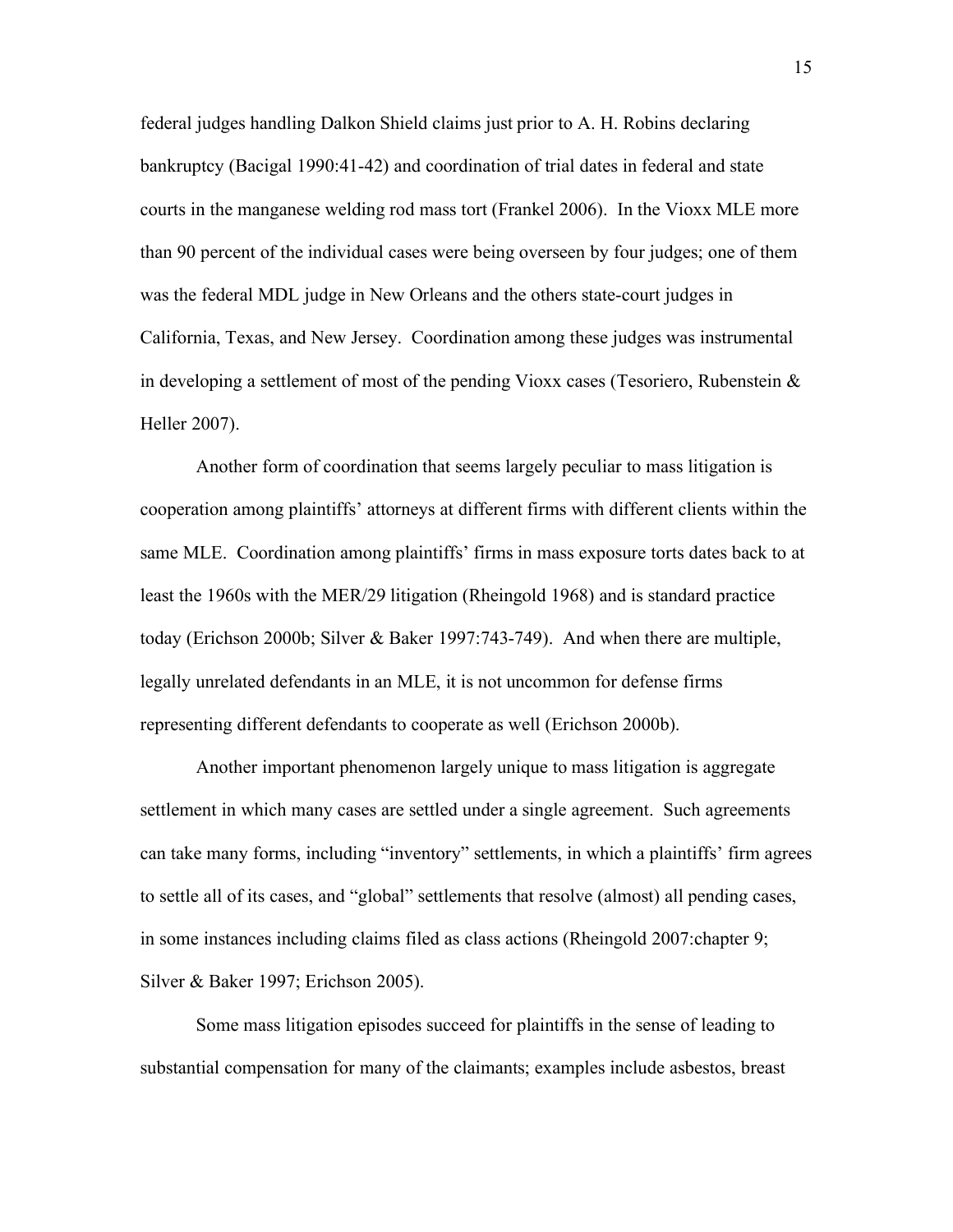implants, Dalkon Shield, Fen-Phen, PCBs, Vioxx, and several other drugs. Other MLEs largely fail from the plaintiffs' point of view;<sup>18</sup> examples include tort claims for repetitive stress injuries connected with computer keyboards (Szabo & King 2000), Bendectin (Green 1996; Sanders 1998), firearms (Cook & Ludwig 2002) and lead paint (Lutter  $\&$ Mader 2002).

# **Defendant Behavior and Claimant Injury**

Despite much commentary suggesting, for example, that plaintiffs often prevail when they are not truly injured or that mass litigation outcomes are driven primarily by strategy and tactics of legal adversaries, it seems that often what the defendant did and what injuries (if any) resulted are crucial factors determining MLE outcomes. As depicted in Figure 1, defendant behavior can affect litigation activity in two general ways, namely, indirectly through injuries (actually or allegedly) caused by defendant's actions (arrows B and C) or directly (arrow D). We consider the indirect, and apparently more familiar, route in this sub-section and the direct route in the next sub-section.

The basic idea that defendant behavior is central for understanding mass litigation is illustrated by general negligence doctrine in tort.<sup>19</sup> In all negligence claims, a defendant is alleged to have done something or to have failed to do something, thereby

<sup>&</sup>lt;sup>18</sup> Often a failed attempt by plaintiffs' lawyers to obtain substantial amounts of compensation in a particular MLE seems better described by an MLE being "dormant" than "dead." For example, Galanter (1990:383, fn. 18) reports that some asbestos litigation against Johns Manville was settled in 1933, more than three decades before the emergence of mass-scale asbestos litigation. See also, Galanter (1990:390).

 $19$  Our definition of mass litigation does not require that claims be based on negligence allegations. Even in instances in which legal doctrine requires only that the defendant caused the injury to establish liability (and not whether defendant's behavior met a legal standard for care)—variously described by different researchers, lawyers and commentators, as "strict," "absolute," or "enterprise" liability—defendant behavior is relevant to the question of injury causation.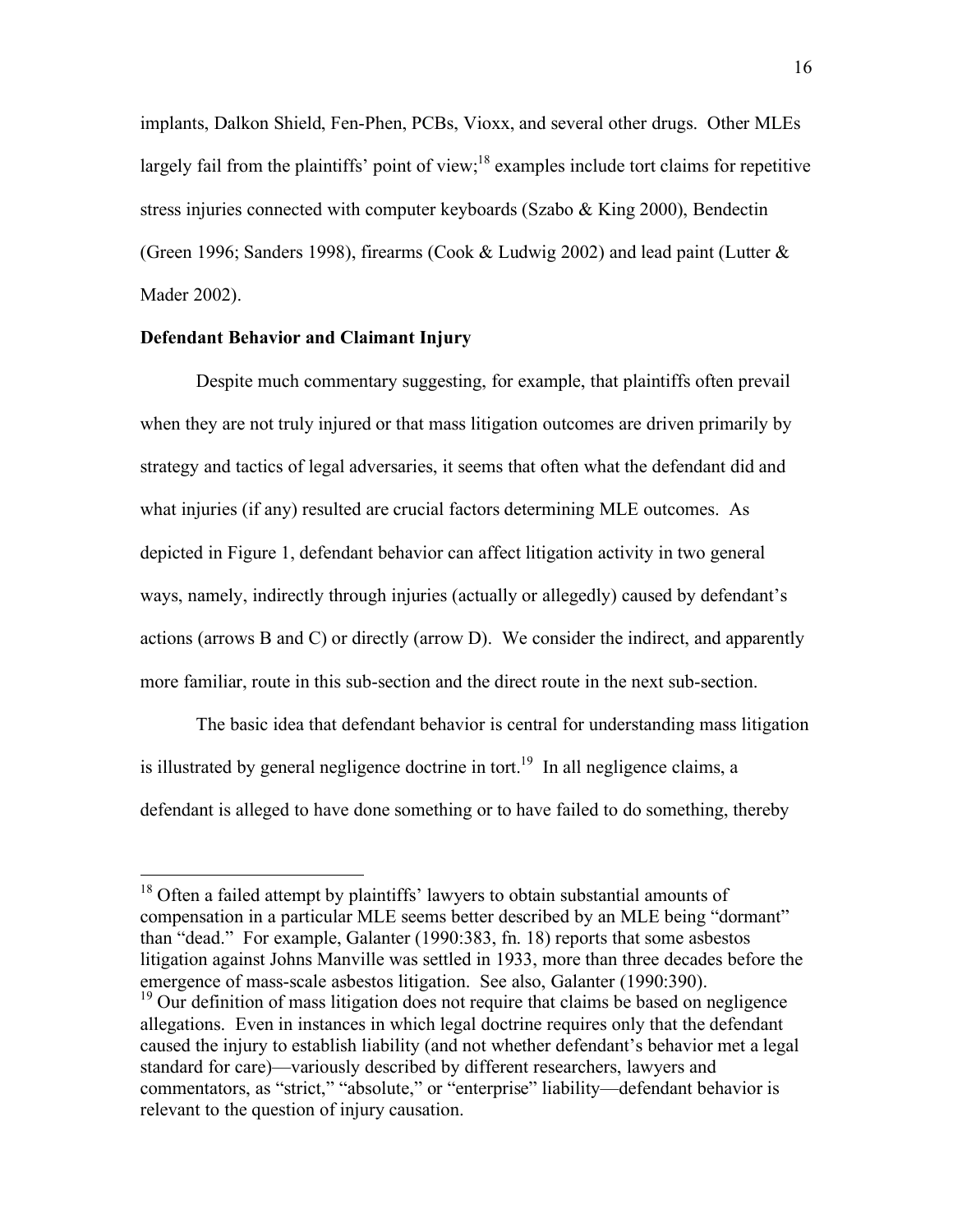violating a legal requirement or duty—i.e., the defendant's behavior was alleged to be negligent—and that negligent behavior is alleged to have caused injury to one or more plaintiffs. The injury category in our framework subsumes the number, nature, and severity of the harms allegedly caused by the defendant's behavior. In a simple negligence example, a defendant's behavior might involve mopping a floor and leaving it wet, while the plaintiff's injury might involve a broken wrist sustained from slipping and falling on the wet floor. In the context of an ML episode, by contrast, the nature of allegations regarding defendants' behavior, and plaintiffs' injuries, are often far more complex, particularly in the context of exposure to potentially toxic substances.<sup>20</sup>

Within the context of a particular MLE, defendant behavior of interest would be the specific actions or inactions of the defendant that led (or are alleged to have led) to harm to the plaintiffs.<sup>21</sup> In similar fashion, the injury category would include information about the people exposed to risk as well as more or less elaborate details on the type and scope of harms alleged, including (in some instances) technical background information concerning relevant forms of illness or disease and potential or actual exposure-injury pathways.

 $20$  Our examples include many such mass torts. In this article we largely ignore mass litigation related to mass disasters or accidents (e.g., airplane crashes, building collapses), in which the proximate causes of plaintiffs' injuries are obvious (although legal responsibility may not be obvious). We do not emphasize mass accidents and disasters because the key issues and dynamics of the resulting litigation appear often to be very different from those involved in so-called "toxic torts."

 $21$  A central issue in many MLEs is whether plaintiffs' injuries were caused by exposure to particular toxic substances. For overviews of issues and legal principles related to injury causation related to toxic substances, see Goldstein and Henifin (2000) and Green, Freedman, and Gordis (2000).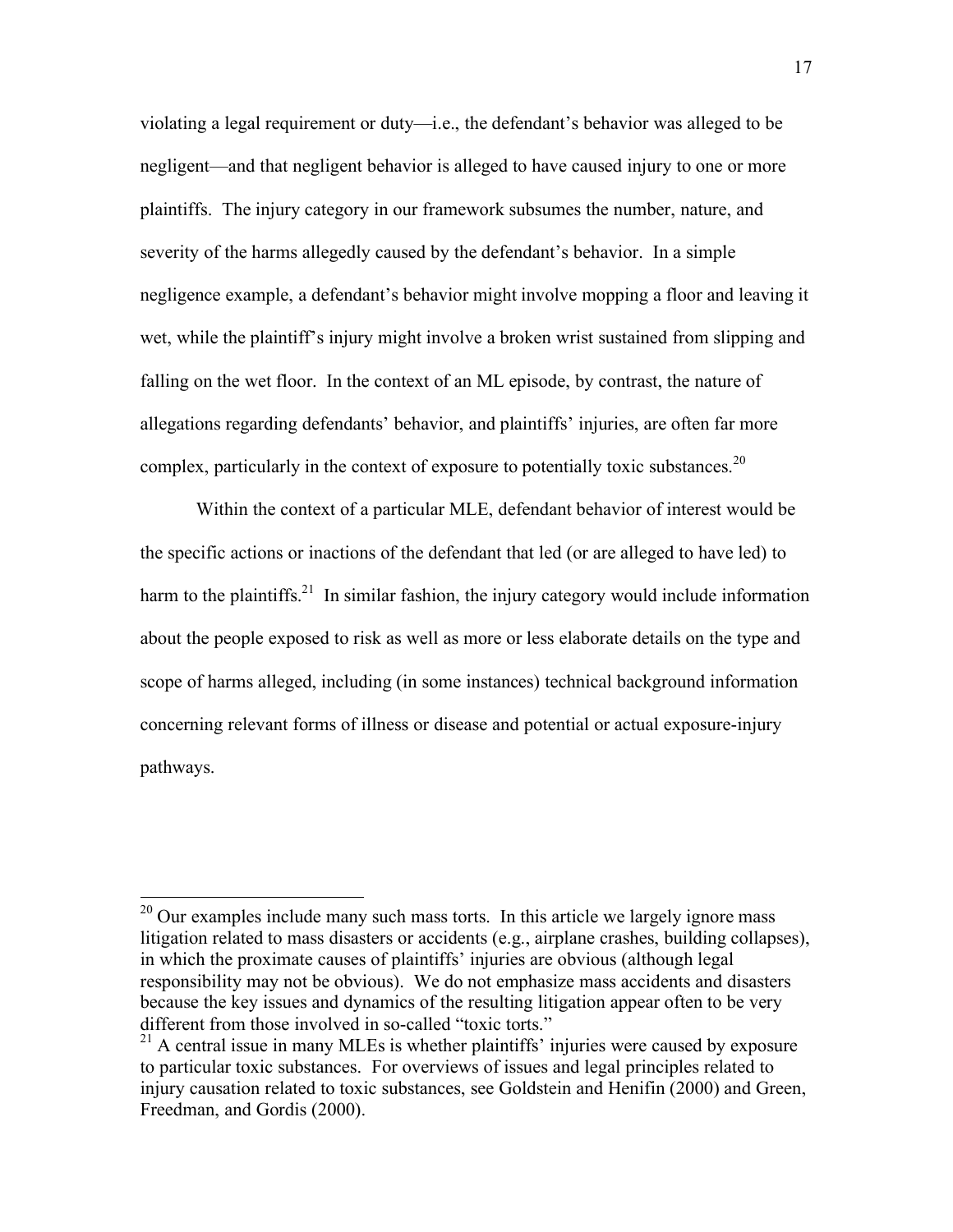#### **Direct Effects of Defendant Behavior on Litigation Activity**

 Defendant behavior that substantially affects litigation activity within an ML episode sometimes is not related to the injuries suffered by the plaintiffs. Defendant behavior that can substantially affect the course and outcomes of an MLE may also include, for example, behavior about which plaintiffs can discover evidence and use to depict the defendant as irresponsible or worse. Such depictions—sometimes in the form of "smoking gun" e-mails or documents—can be effective in distracting jurors from weak elements of the plaintiffs' cases or in inducing juries to impose punitive damages. An example is the Bendectin litigation, in which several juries found for the plaintiffs despite what most observers agree was a lack of adequate evidence that Bendectin could cause birth defects (Sanders 1998:chapter 5). Sanders (1998:130-139) argues that such plaintiff successes at trial were due in part to plaintiffs' ability to obscure this difficulty by constructing a "persuasive story" emphasizing problems in the testing of Bendectin on animals performed by the defendant company.

#### **An Example: Polychlorinated Biphenyl (PCB) Contamination**

Litigation over injuries allegedly caused by PCB contamination illustrates many issues involved in the core of an MLE. Prominent defendants include Monsanto and its corporate successors (collectively, the sole U.S. manufacturer of PCBs before production was banned (Amon 2002)) as well as major manufacturers that used PCBs as inputs in manufacturing (for example, General Electric and General Motors). Defendant behavior central to the PCB litigation is what defendants allegedly did that was alleged to cause injury—namely, dumping polychlorinated biphenyls, chemicals which are widely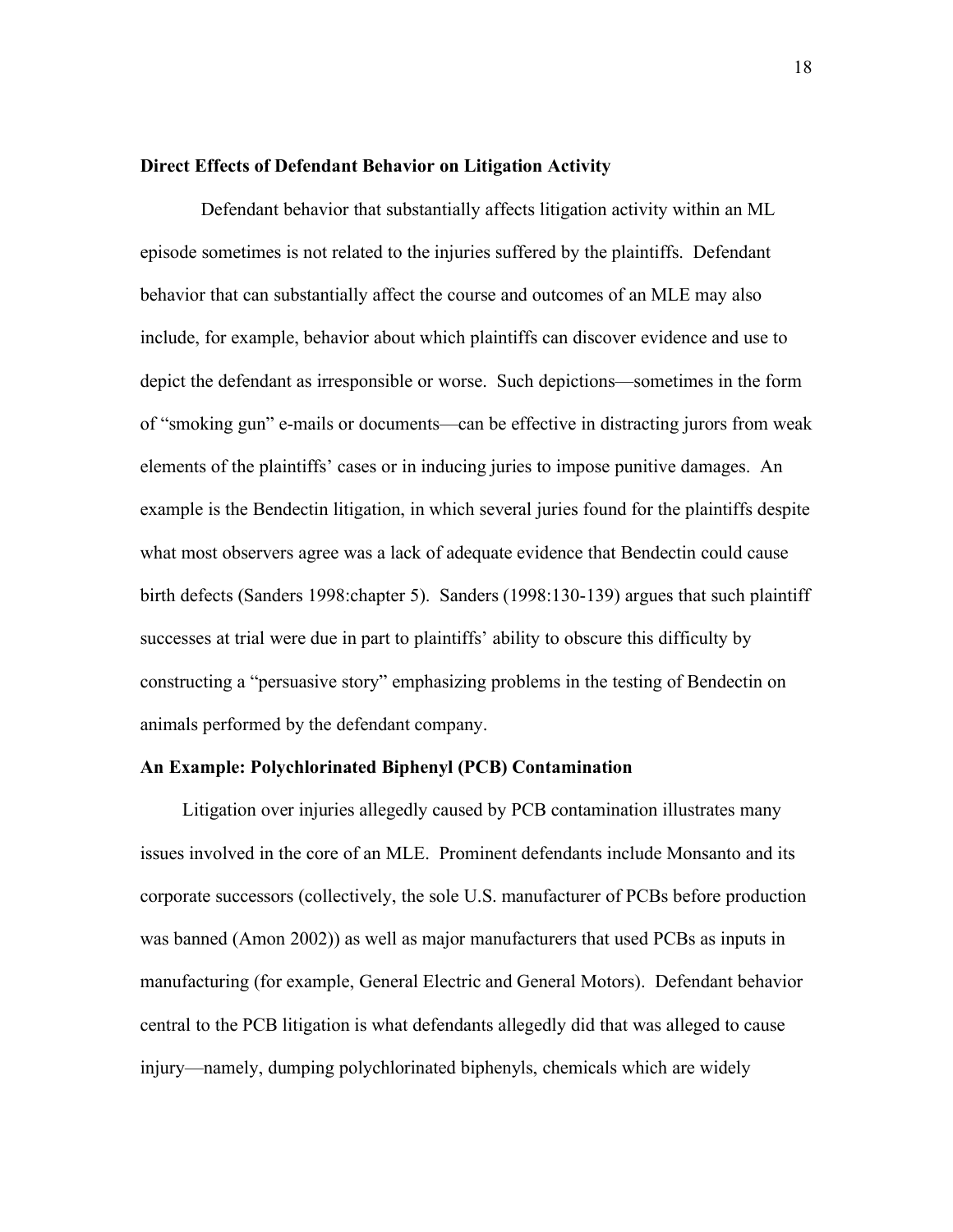believed to be both toxic and carcinogenic (National Institute for Occupational Safety and Health 1986). The relevant alleged injuries are various types of cancer, concomitant harms, and related deaths; fears of future injury and emotional distress; as well as property damage associated with PCB contamination (e.g., Fisk 2001).

U.S. litigation activity surrounding PCBs could support a lengthy case study. In a nutshell, PCB litigation dates back at least to the late 1970s (Solutia 2003), and has tended to involve sets of related claims arising from the discovery of specific sites where PCB contamination has occurred. One such site in Anniston, AL resulted in several major class action claims against Monsanto and its successors, some of which were settled in 2003 for nearly \$700 million (Reeves 2003). Another PCB site in Schenectady, NY has involved massive class action claims against General Electric, with more than \$20 billion dollars in damages sought as of late 2007 (US District Court, Southern District of New York 2007). Claims brought in PCB litigation have included negligence, private nuisance, trespass, strict products liability, breach of duty to warn, wrongful death, and medical monitoring. Claims for property clean-up costs under the federal Superfund program (authorized by the Comprehensive Environmental Response, Compensation, and Liability Act) have also been important in some PCB cases (e.g., Legal Intelligencer 1998).

#### **Influences on Mass Litigation Episodes**

From a social science perspective, understanding a particular MLE or drawing lessons from several MLEs requires consideration of events that occur outside of the core of the MLE or MLEs. More specifically, social scientists are likely to be especially interested in factors outside the core of an MLE that affect the litigation activity in that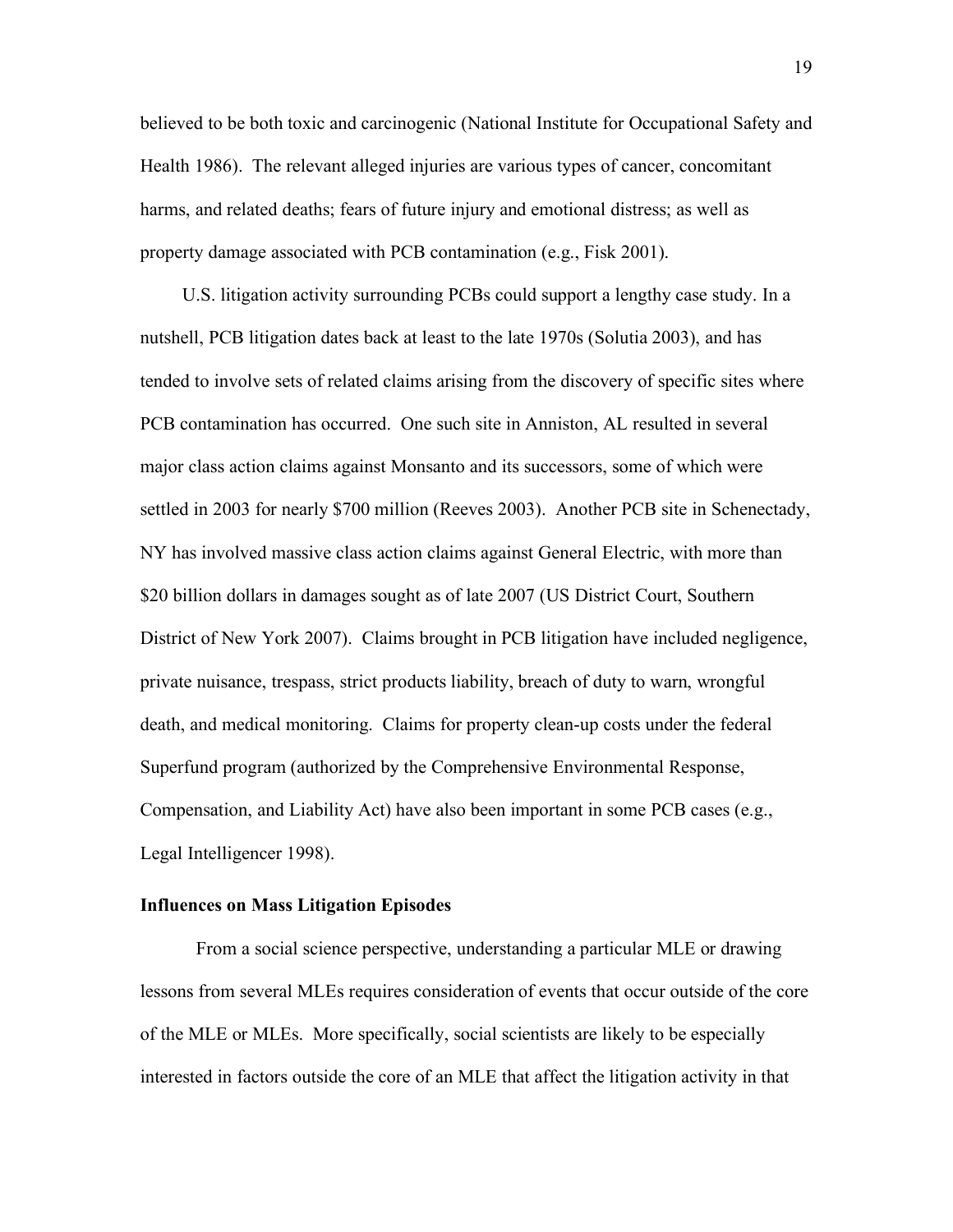MLE or are affected by that litigation activity. As described in discussing Figure 1, we distinguish between those outside factors that are exogenous or unaffected by what occurs within the core—namely, *influences*—and those outside (of the core) factors that are endogenous to or affected by what occurs within the core—namely, *outcomes*. In this section we focus on influences on the core of an MLE; outcomes of a focal MLE that occur outside the core of that MLE are the subject of the following section.

Figure 2 embodies two major assumptions about influences. First, we assume that these influences fall into five categories, namely, legal doctrine and processes, other litigation, regulation, media reports, and market factors. Second, we assume that there are two types of routes by which influences affect litigation activity within a particular MLE, namely, directly or indirectly through effects on defendant behavior. In the remainder of this section we discuss the five categories of influences, and for each category we consider effects on defendant behavior and direct effects on litigation activity. We also offer examples from selected U.S. mass litigation episodes to illustrate the concepts and to establish that the general phenomena highlighted do, in fact, occur in at least some MLEs.

Insert Figure 2 about here

 $\mathcal{L}_\text{max}$ 

 $\mathcal{L}_\text{max}$  , where  $\mathcal{L}_\text{max}$  and  $\mathcal{L}_\text{max}$  and  $\mathcal{L}_\text{max}$ 

# **Legal Doctrine and Processes**

By "legal doctrine and processes" we mean substantive standards and procedural rules under both statutory or common law. For our purposes the key indirect effects of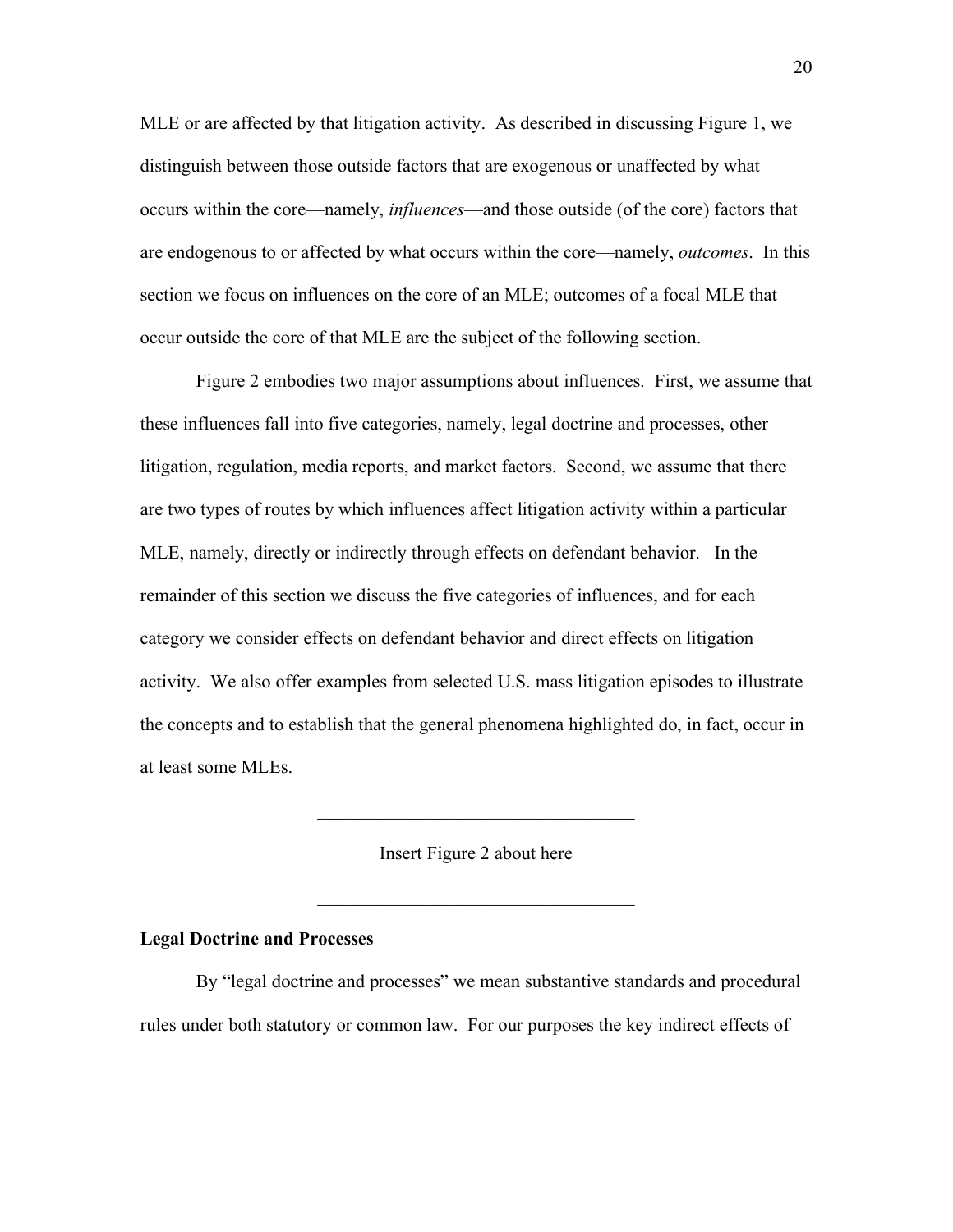law on litigation activity operating through effects on defendant behavior include (1) general deterrence effects,<sup>22</sup> and (2) statutes that directly constrain defendant behavior.<sup>23</sup>

Deterrence of behavior that imposes more risk of injury than is socially desirable is widely accepted, along with compensation, as one of the two fundamental social purposes of a civil liability system.<sup>24</sup> The fundamental idea is that civil law—for example, tort law—introduces the possibility of paying damages for injuries and thereby alters the cost-benefit calculus of potential defendants when making decisions that affect the injury risk to which they expose their customers (e.g., Cooter & Ulen 2000:chapter 8; Kaplow & Shavell 2002:section 5).

General deterrence effects are very difficult to establish empirically for at least three reasons. First, many of the legal doctrines and procedures of main interest to policy makers—e.g., products liability—vary little across states; thus, estimating deterrence effects by comparing corporate decisions or safety levels across states is not likely to be feasible. Second, in the products context, a product that is marketed nationally generally

 $22$  By "general" deterrence effects, we refer to effects on behavior of potential defendants broadly, not only the defendant in a particular instance.

 $^{23}$  By "statutes" we mean to exclude rules promulgated by regulatory agencies and other regulatory actions (such as enforcement), which comprise their own category of influences.

 $24$  It seems largely uncontroversial that civil law can affect the behavior of those who might harm others. There is great controversy, however, about two major issues. (Cf., "Although the extent of these preventive effects is the subject of great controversy, it seems clear that it is of major significance." (Galanter 1990:379).) First, there is fundamental disagreement about how to conceptualize the socially desirable level of risk, with economists generally arguing for that level that is consistent with or promotes the social goal of economic efficiency and many others, including many consumer advocates, arguing for higher than economically efficient levels of safety. Second, there is great controversy about how liability exposure affects (e.g.) corporate decisions and whether, on balance, the social effects of liability exposure are desirable, either generally or more narrowly in the context of particular industries such as pharmaceuticals, medical devices, chemicals, financial services, and health services.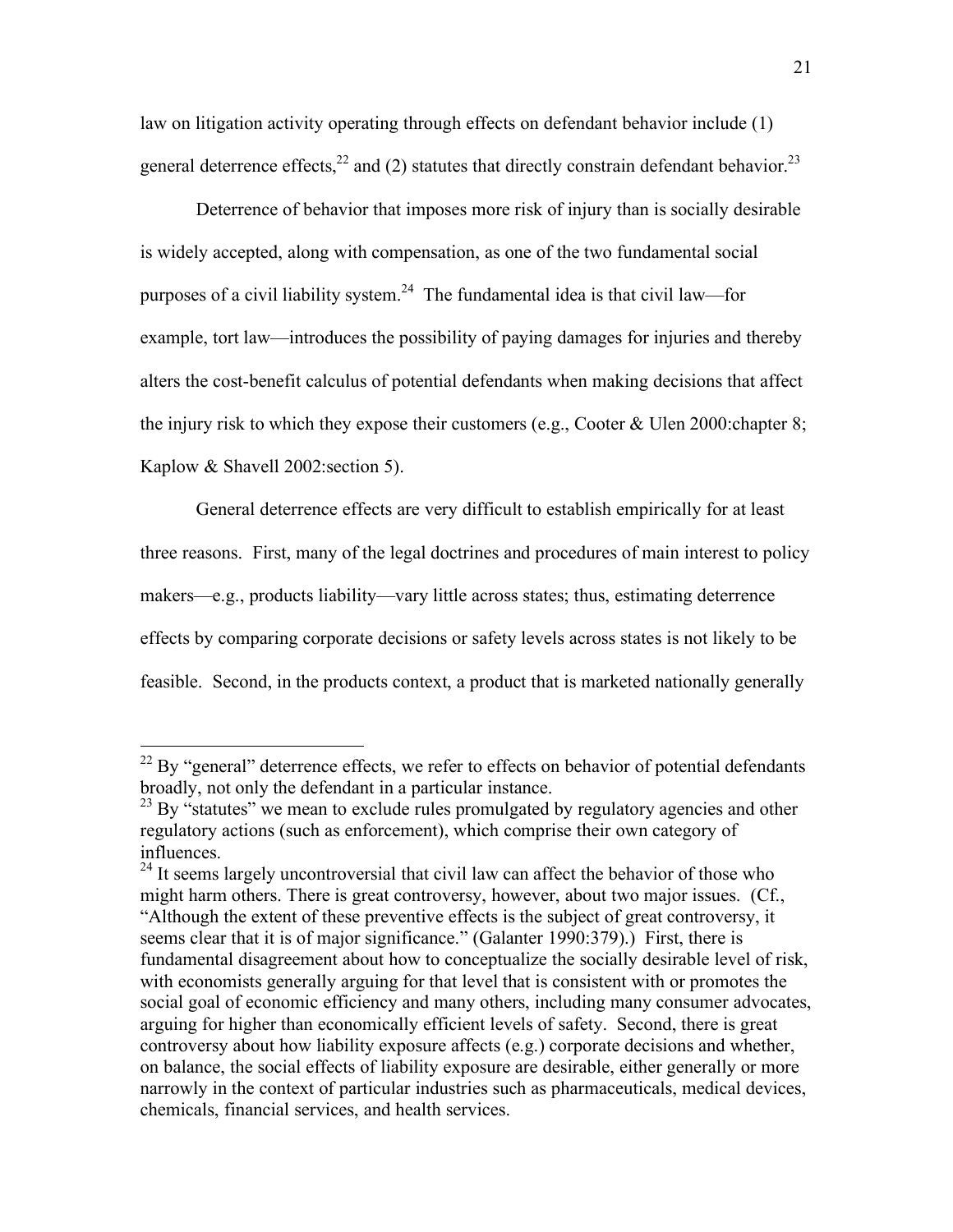has the same physical features and carries the same warnings in all states.<sup>25</sup> Thus, such decisions are effectively made at the national level, presumably on the basis of an assessment of the overall or average liability climate nationally. Third, researchers cannot observe what potential defendants would have done if the legal rules had been different.<sup>26</sup> Thus, specific examples of deterrence effects on particular MLEs would be speculative.

Various *failures* of deterrence are apparent, however. An important class of deterrence failures is "under deterrence" namely, instances in which safety-enhancing actions were not taken that, with the benefit of hindsight, would have been socially advantageous (and also in a defendant's interest). One example is provided by litigation involving hip and knee implants defectively manufactured by Sulzer (*Journal of Law and Health* 2001-2002). This MLE involved thousands of products-liability claims filed in the late 1990s, and resulted in a global, limited-funds settlement for approximately \$1 billion in damages. Serious injuries, litigation, and compensation payments were the result of a manufacturing defect, namely failure by Sulzer (during a limited time period) to clean implants that had been contaminated by oil. Other examples include failure to adequately study injury risks in instances such as breast implants (Angell 1997:54-55) and MER/29 (Rheingold 1968).

 $25$  In some contexts statutes or regulations (e.g., FDA regulations in the context of pharmaceuticals) require that the product and its warnings be uniform across the states. <sup>26</sup> Researchers have nonetheless pursued various strategies for attempting to learn about real-world deterrence, which may or may not well serve social goals. Many such attempts

would be best described as case studies (e.g., various chapters in Huber & Litan 1991, Hunziker & Jones 1994, and Viscusi 2002a; Garber 1993), and others take statistical or econometric approaches (e.g., Ringleb & Wiggins 1990; Viscusi & Moore 1993; Viscusi 1998).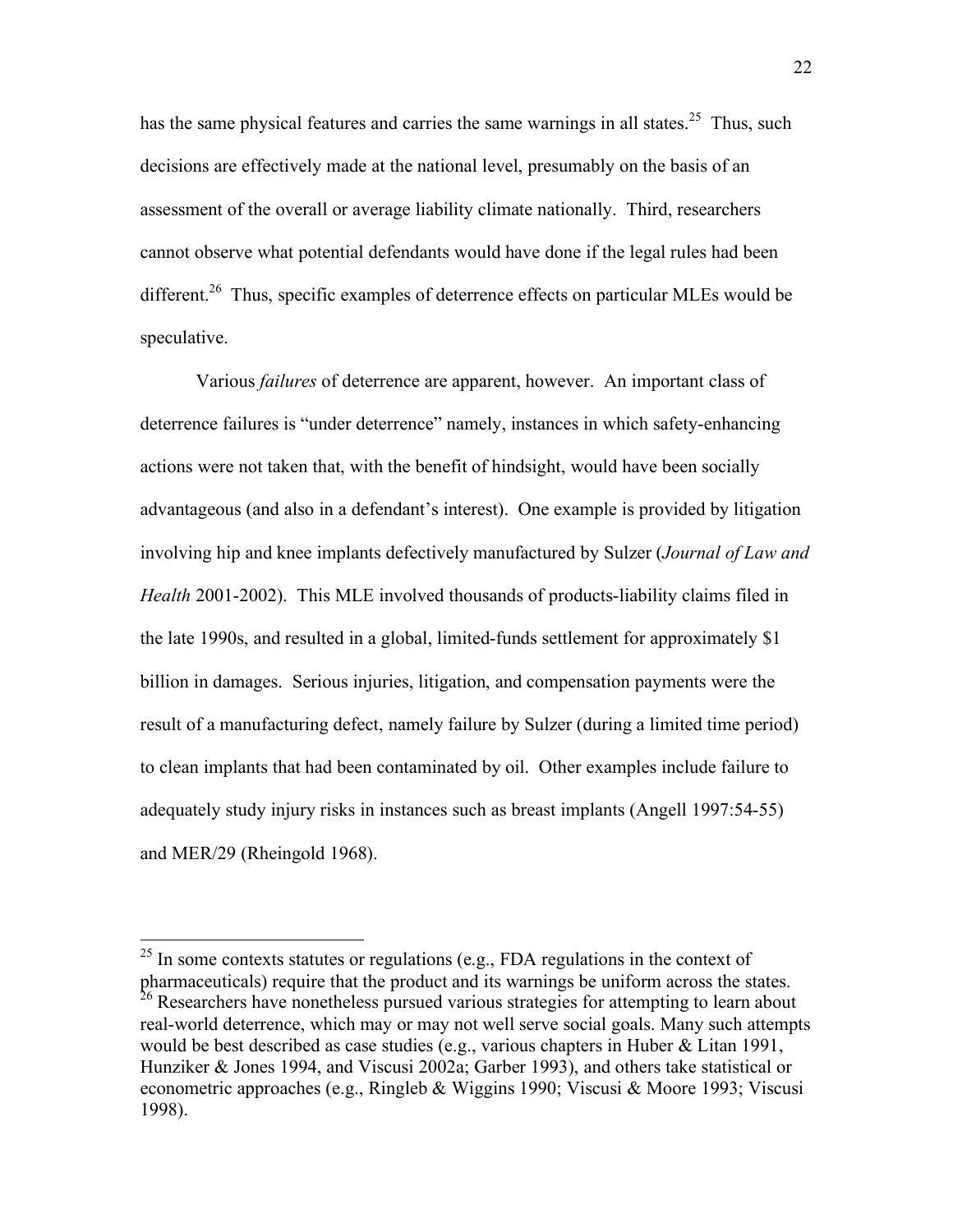The PCB MLE illustrates the possibility of statutes directly constraining defendant behavior. Concerns about possible adverse health effects associated with PCBs led Congress to impose a ban on PCB manufacturing during the late 1970s, pursuant to the Toxic Substances Control Act of 1976 (TSCA). As a result, Monsanto, the only manufacturer of PCBs in the United States, was foreclosed from any further production of these chemicals after  $1979<sup>27</sup>$  At the least, this ban affected subsequent PCB litigation by limiting the amount of PCB that might be disposed of in ways that could cause injury.

That law directly affects litigation activity is obvious—after all, legal doctrine and procedures are the rules for litigation.<sup>28</sup> One of the major ways in which it does so is by establishing the procedural framework within which litigation takes place. Law dictates the requirements for a class action to be certified, for example, and for conducting discovery or introducing scientific evidence of injury causation in the courtroom. Such

 $^{27}$  Notwithstanding the ban, PCBs already produced and incorporated into a range of industrial products continued to present opportunities for human exposure and legal liability, as did dumping sites and contamination from periods prior to the enactment of the TSCA.

<sup>&</sup>lt;sup>28</sup> Notably, courts sometimes "bend" applicable legal standards and procedures in efforts to ensure fairness of outcomes or to achieve administrative efficiency. Schuck (1995:948) writes, for example, "Once courts began to realize that they were confronting a new, quite different phenomenon [namely, mass torts], they entered a period of desperate improvisation…" [footnote omitted] Among the best-known examples of judicial activism in managing mass litigation is Judge Jack Weinstein's management of the MDL in Agent Orange (Schuck 1987) and Judge Merhige's management of the Dalkon Shield claims within the bankruptcy reorganization proceedings of A. H. Robins Company (Bacigal 1990; Sobol 1991). A more recent, striking example occurred in the Sulzer implant litigation, where a federal MDL judge took the controversial step of staying independent state court proceedings and claims, to avert the possibility that Sulzer's funds would be entirely exhausted by state cases and leave the majority of plaintiffs (whose cases were in federal court) without relief. The judge's action was instrumental to the eventual global settlement of the Sulzer claims, but her interpretation of the law was unorthodox, and was subsequently overturned by the  $6<sup>th</sup>$  Circuit Court of Appeals (*Journal of Law and Health* 2001-2002).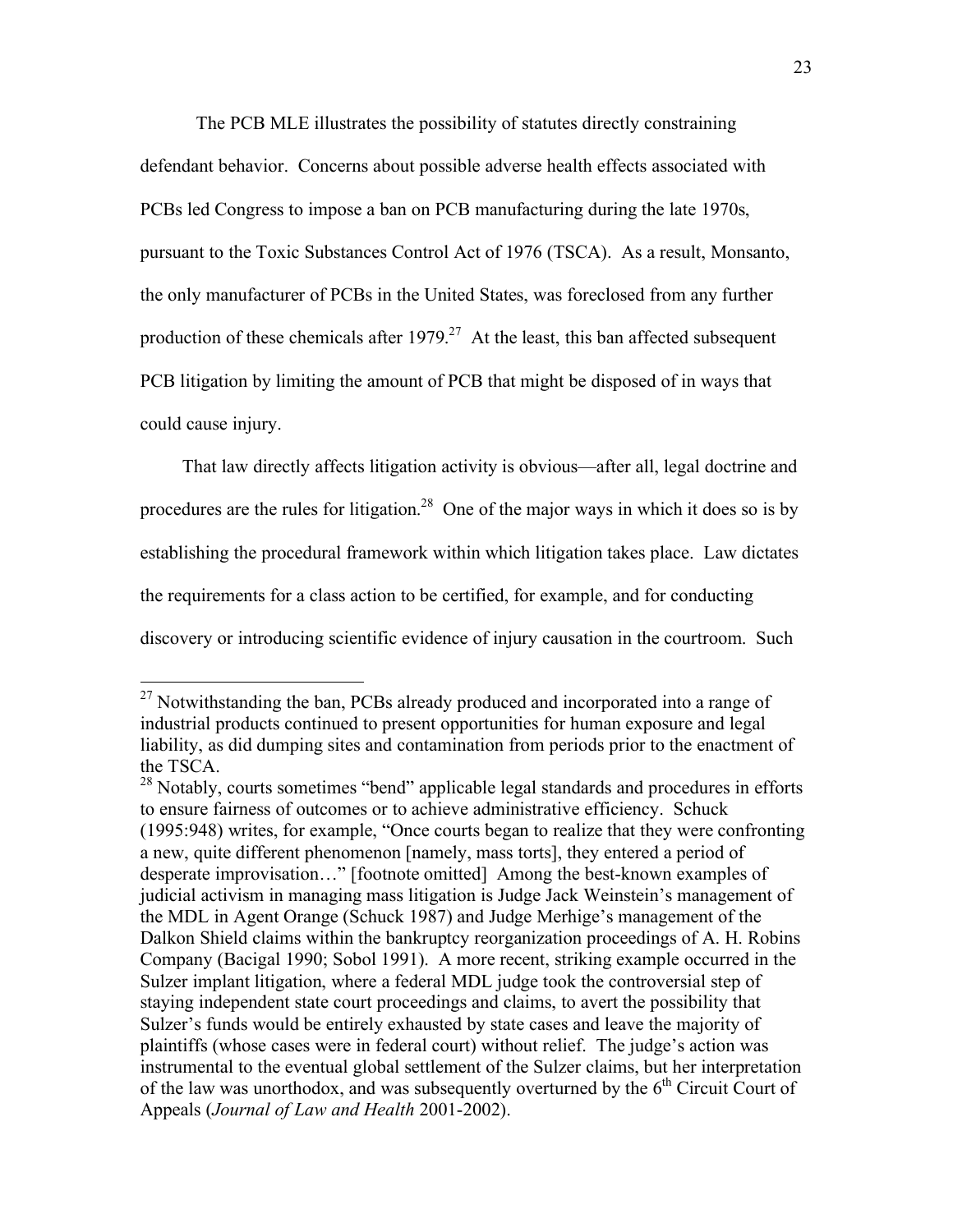standards have major effects on how and where claims are brought, on which potential claims are most attractive to plaintiff attorneys, and on the litigation strategies of the various parties.

# **Other Litigation**

Sometimes, events occurring in litigation that is not part of the litigation activity in the ML episode under consideration nevertheless affect that episode, influencing its trajectory and outcomes. Here we are concerned not with the law itself, which we just discussed, but with other aspects of litigation. As with the other categories of influences, "other litigation" may affect the litigation activity within core of the focal MLE indirectly through the behavior of defendants as well as directly.

Turning to the effects on defendant behavior, potential defendants should be expected to make decisions affecting customer safety based not only on applicable legal doctrine and procedures, but also based on their *perceptions* of how the civil justice system operates in practice. Perceptions of discrepancies between how the law is supposed to be applied and how it is applied in practice may be largely accurate. For example, many believe that some injured plaintiffs evoke special sympathy from jurors such as children and the grievously injured—and this may, in fact, be the case.<sup>29</sup> Lawsuits brought against landlords over lead-paint contamination in old housing stock, in which some juries have found for the plaintiffs—children afflicted with learning disabilities—may illustrate these possibilities.<sup>30</sup> If the lead paint litigation leads potential defendants to infer that products that pose major risks to children greatly increase their

<sup>&</sup>lt;sup>29</sup> We know of no empirical literature, however, bearing directly on the accuracy of such beliefs.

<sup>&</sup>lt;sup>30</sup> For example, landlords were held accountable for lead-paint poisoning of tenants' children in Forrest v. P & L Real Est. Inv. Co. (2000) (Petry 2001).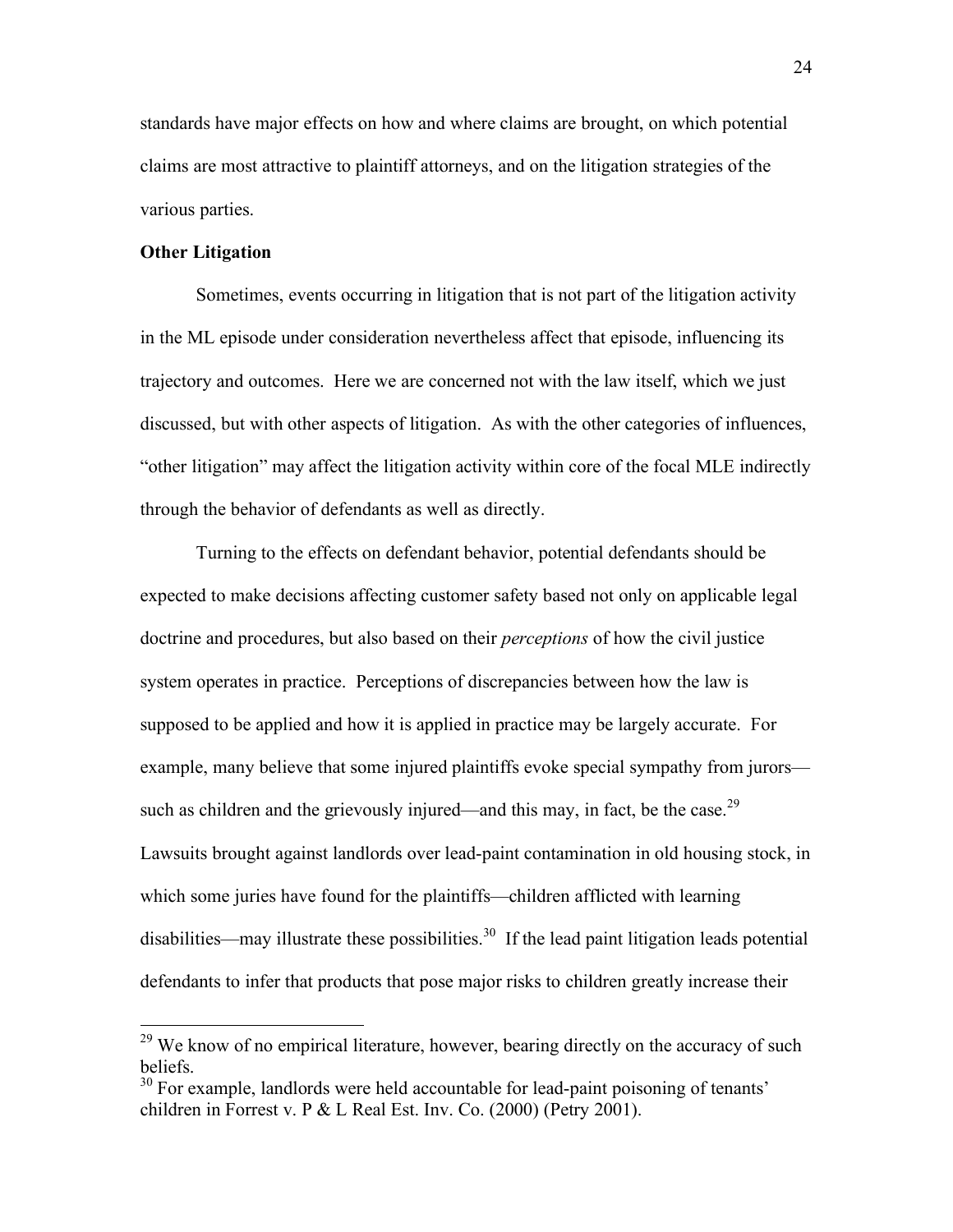liability exposure, it stands to reason that manufacturers of other products that expose children might take notice, and to respond by making such products safer than they otherwise would. $31$ 

Other relevant perceptions, however, may be substantially distorted (i.e., out of line with reality) because of the lack of readily available and representative information about litigation activity, psychological heuristics and biases, or both. Regarding available information about tort litigation, Bailis and MacCoun (1996) and Garber and Bower (1999) present empirical evidence that reports about litigation in print mass media (magazines and newspapers, respectively) invite distorted views of, for example, probabilities of plaintiffs prevailing at trial and the prevalence of assessments of punitive damages, in each case suggesting that defendants typically fare less well in tort litigation than is suggested by more representative information.

Regarding the role of psychological heuristics and biases, it has been argued that potential defendants are likely to overestimate the likelihood of being held liable when the law is on their side—for example, when their behavior did not cause the relevant injuries—or being assessed punitive damages in inappropriate circumstances.<sup>32</sup> More specifically, the availability heuristic from behavioral psychology suggests that perceived probabilities of legally inappropriate liability costs being imposed on defendants in various situations are likely to be higher than the corresponding true probabilities. This is because, for example, litigation events that plausibly illustrate the possibility of

<sup>&</sup>lt;sup>31</sup> Such an effect may or may not be socially advantageous, at least by the standard of economic efficiency.

<sup>&</sup>lt;sup>32</sup> For example, punitive damages being assessed for conducting cost-benefit or riskbenefit analyses in deciding on product designs. See, Viscusi (2000) and comments by Garber (2000) and MacCoun (2000).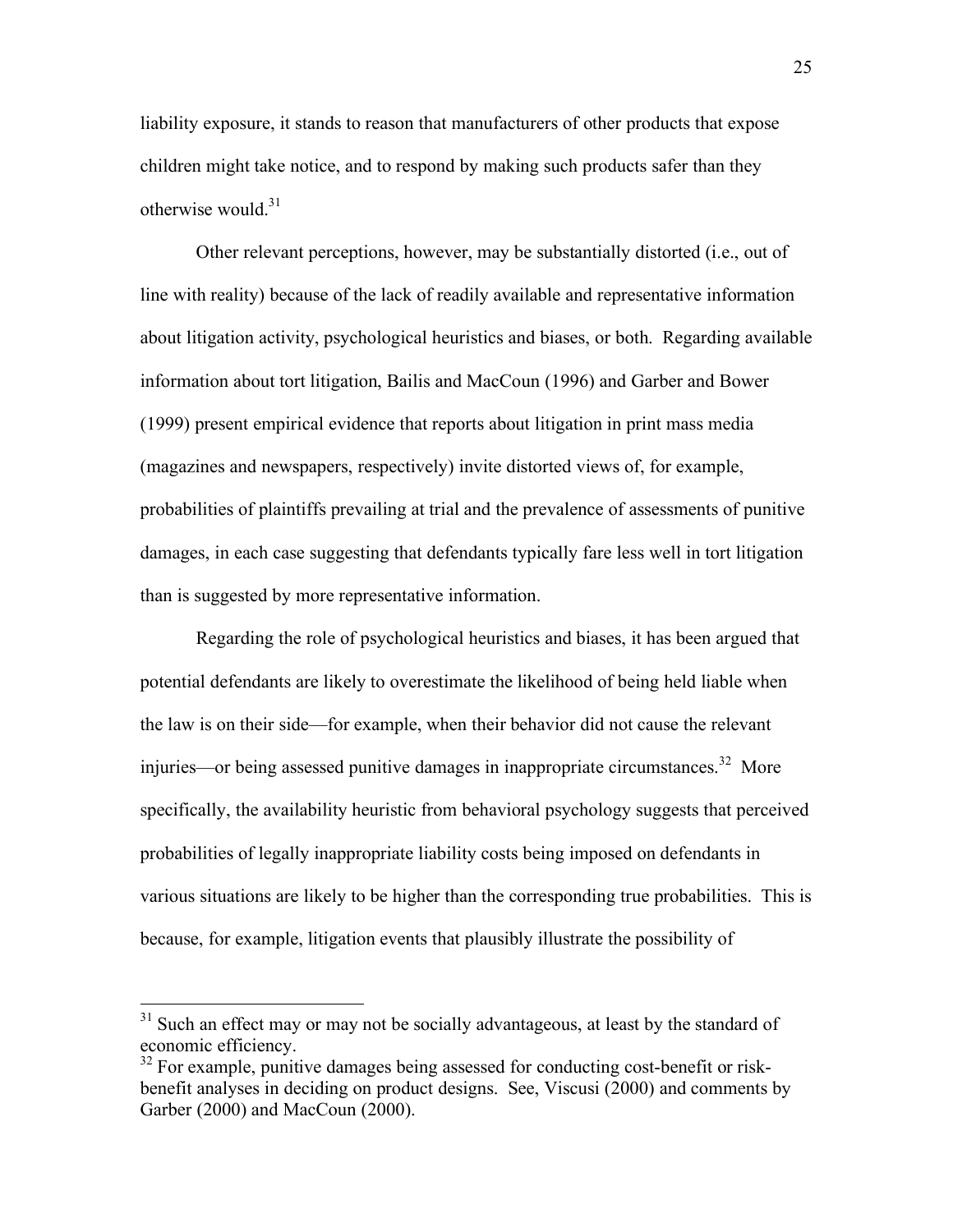inappropriate liability costs are widely and often recounted (sometimes inaccurately) by advocates for reducing liability exposure of American businesses. Such accounts make such events easier to imagine, in which case the availability heuristic suggests that their likelihoods are overestimated by potential defendants.<sup>33</sup>

Regarding effects of "other litigation" on litigation activity within the core of a focal MLE, obvious examples are when precedents are set in litigation outside that MLE and then applied to cases within that MLE. An example is the *Daubert* decision (Daubert v. Merrell Dow Pharmaceuticals 1993) in a Bendectin case, which has been very influential in many subsequent cases. A related example, although not clearly one of binding precedent, is that Judge Weinstein's views in the Agent Orange litigation on the relative merits of different types of scientific evidence—particularly the superiority of epidemiology to laboratory and animal studies—was highly influential with trial- and appeals-court judges in Bendectin (Sanders  $1968:183$ ).<sup>34</sup>

There are several other, seemingly less obvious types of potential effects of "other litigation" on litigation activity within a (focal) MLE under consideration. We consider six of these, namely effects that involve (1) lawyer knowledge and skill, (2) funding available to plaintiffs' attorneys, (3) ability of plaintiffs' attorneys from different firms to cooperate to their mutual benefit, (4) major lessons learned, (5) "coattail" litigation, and (6) beliefs or attitudes of potential jurors.

<sup>&</sup>lt;sup>33</sup> Garber (1993:72-73) makes this argument in the context of medical products liability. A succinct statement of the availability heuristic is "People using this heuristic judge an event to be likely or frequent if instances of it are easy to imagine or recall" (Slovic, Fischhoff & Lichtenstein 1987:19).

<sup>&</sup>lt;sup>34</sup> More specifically, Sanders (1998:183) writes "Judge Weinstein began the movement toward judicial recognition of epidemiological superiority…"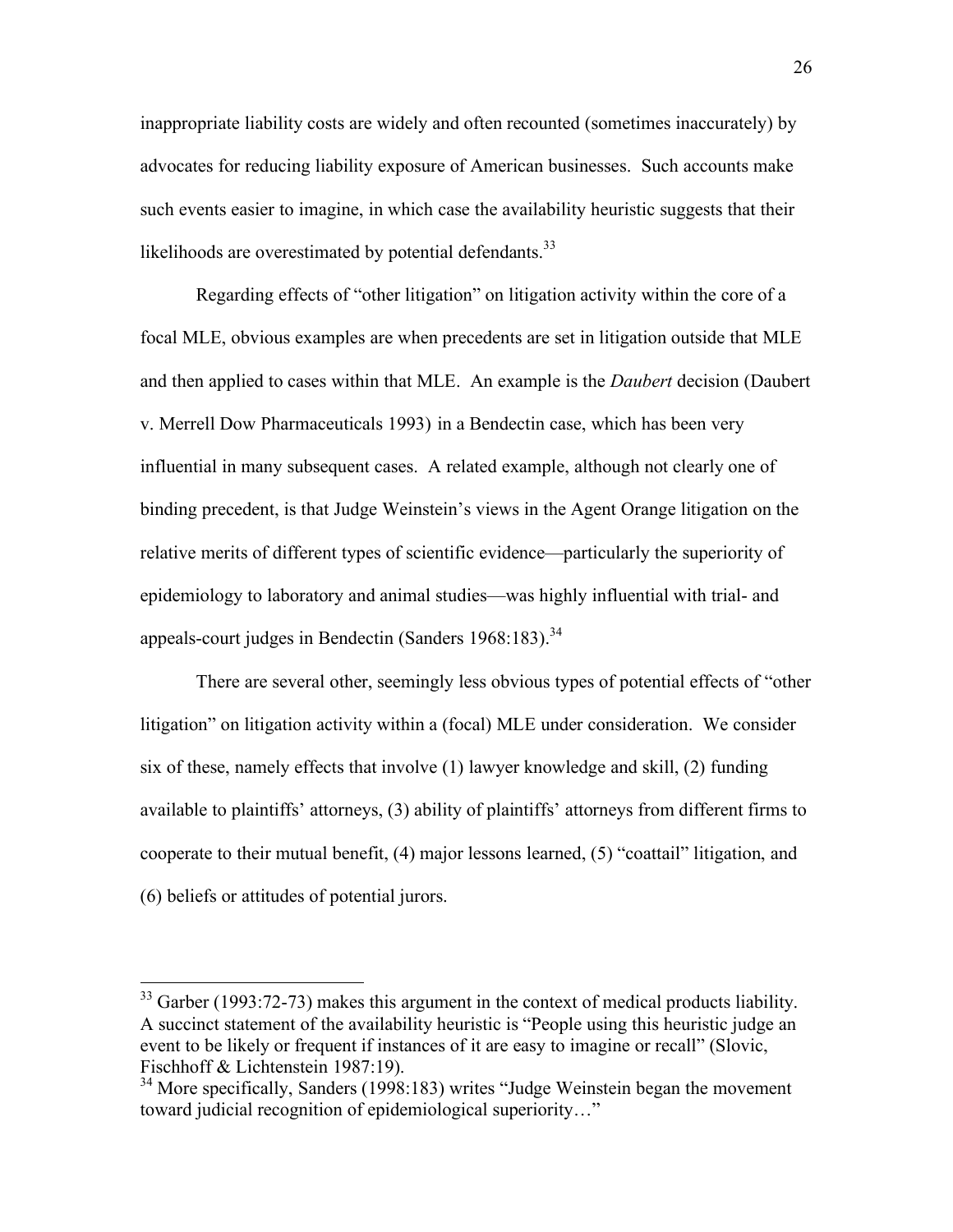Mass tort litigation involving products such as  $MER/29$ ,<sup>35</sup> the Dalkon Shield intrauterine device, asbestos, and the state attorneys' general Medicaid tobacco litigation illustrate the first three of these six possibilities. More specifically, plaintiff successes in these MLEs enabled plaintiffs' attorneys to develop considerable skill and experience in conducting complex mass tort litigation, ultimately provided some of the same attorneys with large fees that were then invested in other MLEs, and helped various plaintiffs' firms to learn to work together to their mutual advantage (Erichson 2000b:392-4). Clearly, effects of past litigation on lawyer knowledge and skill can be important on the defense side of the bar as well.

An important example of a "major lesson learned"—our fourth category pertains to defense efforts to end MLEs by settling virtually all claims in so-called "global settlements." Several such attempts have failed because of large numbers of optouts, many more claims being filed than were anticipated at the time that compensation levels were negotiated, or both. Examples of such failed attempts include silicone-gel breast implants (Angell 1997:192-195; Hersch 2002:173-5) and Fen-Phen (Rheingold 2006:section 2:84; Nagareda 2007:135-151). It appears that Merck, the main defendant in the Vioxx MLE, learned from such experience, and in negotiating a settlement of the recent Vioxx mass tort succeeded in largely preventing opt-outs and new claims (Tesoriero, Rubenstein & Heller 2007).

The fifth way enumerated above for other litigation to affect litigation activity in a focal MLE is what Erichson (2000a) calls "coattail" class actions. More specifically, this term refers to litigation brought by private plaintiffs' attorneys that benefit from related

<sup>&</sup>lt;sup>35</sup> MER/29 was a drug approved by the FDA in April 1960 that was intended to reduce cholesterol; it was withdrawn from the market two years later (Rheingold 1968:120).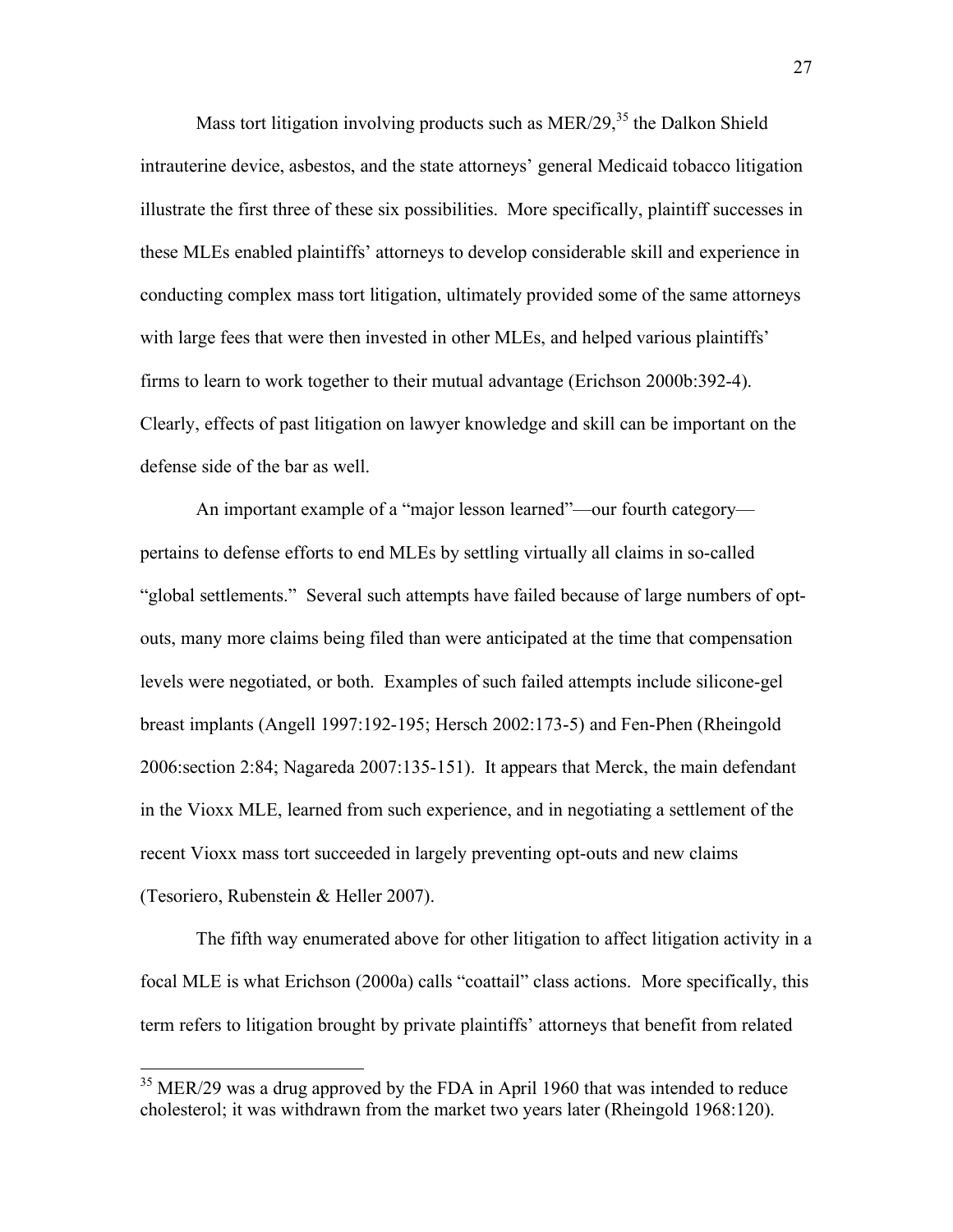litigation brought by public entities. An example is discussed by Erichson (2000a:9-17), namely, the lawsuits brought by state attorneys general against tobacco companies to recoup costs to Medicaid programs of illnesses caused by smoking subsequently helping private plaintiffs pursuing personal-injury claims against the same companies. Erichson emphasizes that the former litigation aided plaintiffs in the later litigation by providing "an arsenal of information and arguments to use against tobacco defendants" and by changing public "attitudes about tobacco liability" (Erichson 2000a:11-12).

Finally, the possibility of other litigation affecting attitudes and beliefs of potential jurors is illustrated by a 1999 \$4.9 billion Los Angeles jury verdict (subsequently reduced by the trial judge) in the *Anderson* automobile product liability case, described by Viscusi (2000:576-78). At the time of the verdict, knowledgeable observers opined that this large verdict reflected effects of the massive settlements in the state Medicaid tobacco suits.<sup>36</sup> For example, Victor Schwartz—a prominent lobbyist for defense interests in product liability litigation—commented that "This just shows that the new figures of billions of dollars that have begun to be tossed around in the tobacco cases have changed the perspectives of American jurors." (Swoboda & Mayer 1999:A1).

#### **Regulation**

By "regulation" we refer to the activities—such as standard setting and enforcement<sup>37</sup>—of federal and state agencies and private organizations that attempt to

 <sup>36</sup> On the state Medicaid tobacco litigation see, for example, Viscusi (2002b).

 $37$  Enforcement responsibilities may be undertaken by a regulatory organization or by separate organizations such as the U.S. Department of Justice or offices of state attorneys general.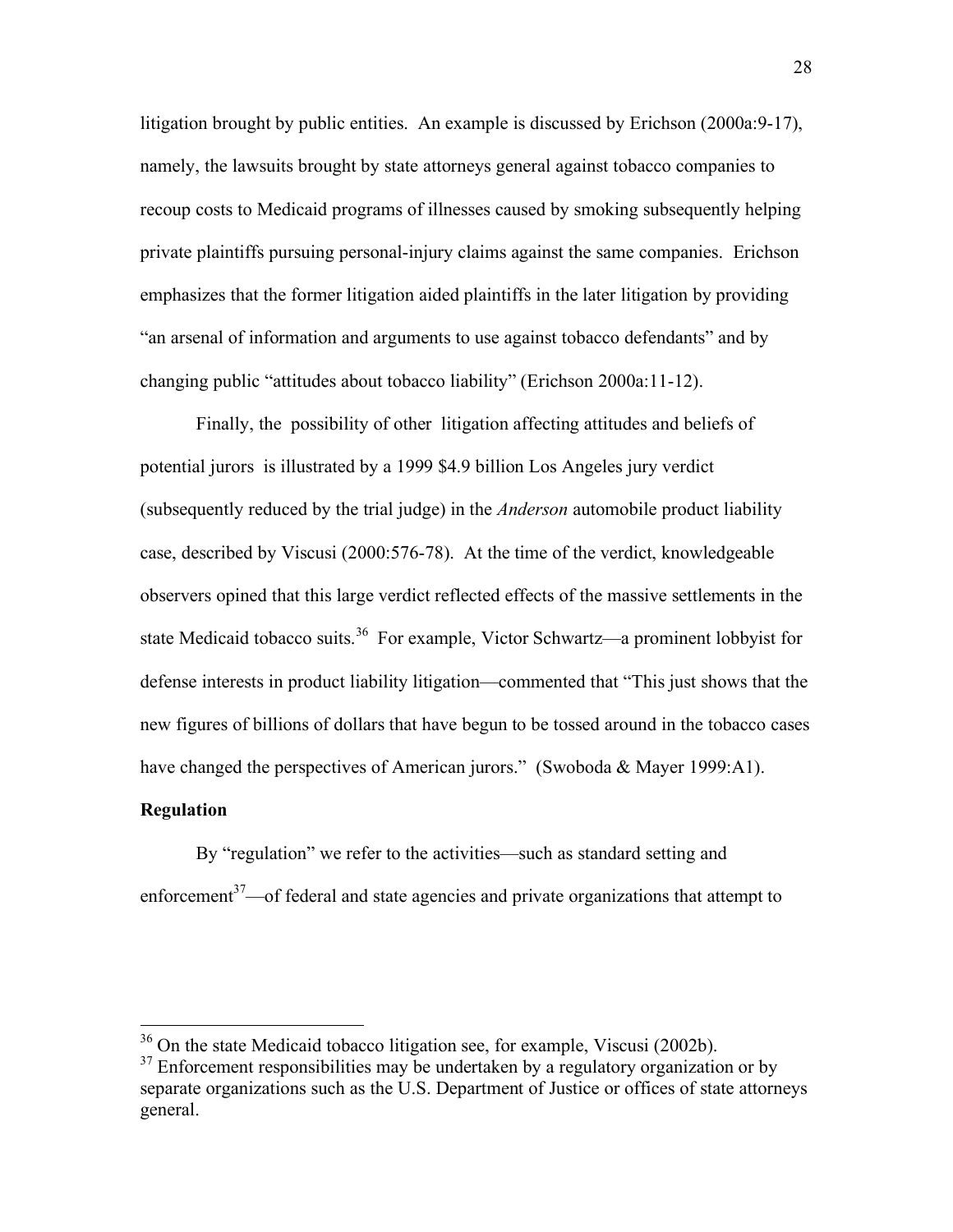protect the personal or financial safety of consumers of products and services. As described presently, forms of such regulation vary.<sup>38</sup>

Mass litigation involves mass injuries or at least allegations of mass injuries. Not surprisingly, many products and services that have potential to cause mass injury are regulated in the United States by a federal agency. Some regulatory agencies attempt to prevent injuries before the relevant product or service is offered for sale. One example is the Food and Drug Administration (FDA), which reviews data on safety and approves warnings before allowing prescription drugs and relatively risky medical devices to be sold in the U.S. A second example is the National Highway Traffic Safety Administration (NHTSA), which promulgates motor vehicle safety standards that must be met for a new vehicle to be sold in the U.S. Other regulatory agencies, such as the Environmental Protection Agency (EPA) and the Consumer Product Safety Commission (CPSC), typically take action—e.g., banning products or requiring recalls—only after products are marketed and safety problems become apparent. In addition, the Securities and Exchange Commission is responsible for regulations aimed at protecting investors from financial injury related to publicly offered and traded securities.

Regulatory standards establish legally binding codes of conduct for potential defendants, and evidence for violations of applicable regulations can enter into, or even provide the basis for, civil claims brought by plaintiffs' attorneys on behalf of private parties. Regulatory agencies are involved in monitoring certain categories of products

<sup>&</sup>lt;sup>38</sup> In this article, we focus on activities of public regulatory bodies. In the securities context, private regulatory and enforcement activity—exemplified by the Financial Industry Regulatory Authority (FINRA) in the securities arena—that can complement the activities of the Securities and Exchange Commission, the public body.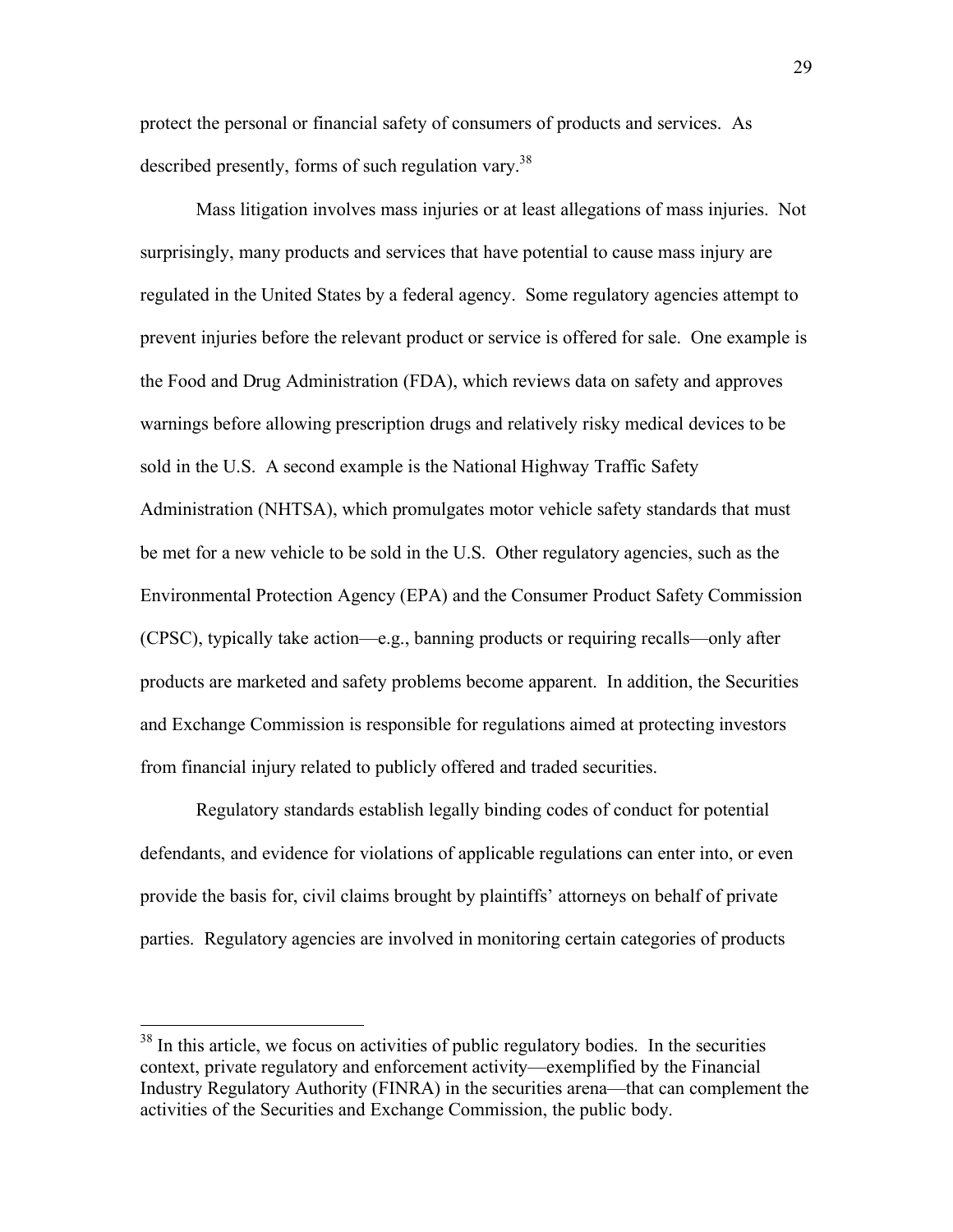and services, in overseeing related business activities, and in protecting the public. Consequently, regulations can affect defendant behavior and ML episodes.

PCBs offer an example of the direct influence of regulation on defendant behavior, with effects on potential injuries and PCB litigation activity. As described above, the Toxic Substances Control Act of 1976 laid the groundwork for removing PCBs from the U.S. market, but the ban on PCB manufacture and distribution was effected by EPA regulations promulgated in 1979. This ban took Monsanto out of the business of producing PCBs by 1980—a result that directly limited the potential for future PCB claims. EPA regulations instituted in 1978 and 1979 also exerted substantial controls over the continued use of PCBs, ultimately restricting them to certain types of electrical equipment, as well as over waste-disposal processes (U.S. Environmental Protection Agency 1979). A second example pertains to lead-based-paint litigation—see for example, Lutter & Mader (2002:106-107). More specifically, sale of lead-based paint in the United States was banned in 1978 by the CPSC, which seemingly reduces to some degree the ultimate liability exposure of paint manufacturers (along with limiting an acknowledged public health problem).

In fact, regulatory influence on defendant behavior prior to an ML episode is widespread. For example, FDA regulations and processes involved in pre-market approval of prescription drugs almost surely influence the behavior of prescription-drug manufacturers in terms of studying the safety of their products and proposing to the FDA the content of warning labels. Mass torts alleging serious personal injuries caused by prescription drugs are fairly common, however. For example, Hensler & Peterson (1993:997-986) discuss mass torts involving prescription drugs MER-29, Bendectin, and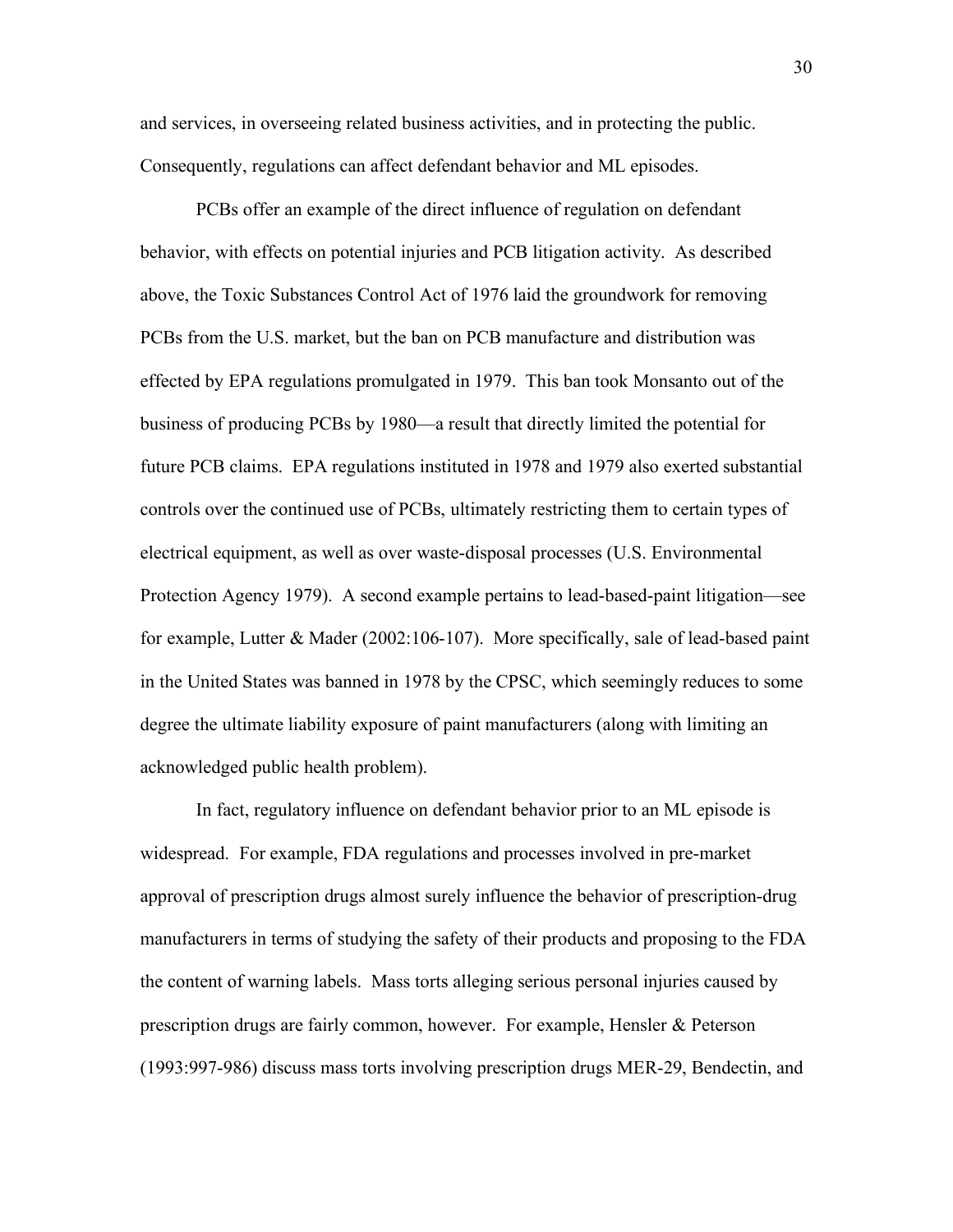DES; and Hensler (2007:897-903, 913-916) tabulates basic descriptive information about many personal injury, product-related mass torts including several involving other drugs (e.g., Fen-Phen diet pills, Norplant, Baycol, Meridia, Prempo, Rezulin, Vioxx and Zyprexa). $39$ 

Similar observations pertain outside the context of products and personal injury. For example, SEC regulation almost surely influenced the conduct of various investment banks and issuers in their initial public offering (IPO) allocation practices during the late 1990s, which culminated in a wave of IPO litigation during the early 2000s.

Regulation can also directly influence litigation activity within particular ML episodes. One general way that this occurs is in connection with *negligence per se* arguments, where the violation of an applicable regulatory standard is used by plaintiffs in civil cases to help establish negligence. This kind of argument is commonly made in toxic-tort litigation; e.g., in benzene cases, where the argument is made that benzene exposures are unsafe and negligent, partly by virtue of having exceeded EPA or Occupational Safety and Health Administration (OSHA) tolerance levels (or both).<sup>40</sup> A similar argument has often been made in mass litigation over nursing-home abuse and neglect claims. More specifically, nursing homes are subject to substantial oversight by state and federal regulators, both in the form of quality-of-care requirements and in "bills of rights" for nursing home residents. When these regulatory standards are violated by nursing-home operators, the violations often provide a ground for civil claims under

 $39$  See also Spiro et al. (1999) for descriptive information about many other mass torts.

<sup>40</sup> See, e.g., Shelby vs. Exxon Mobil Corporation (2008) and Billie Jean Perez v. Chevron U.S.A. Inc. et al. (2002).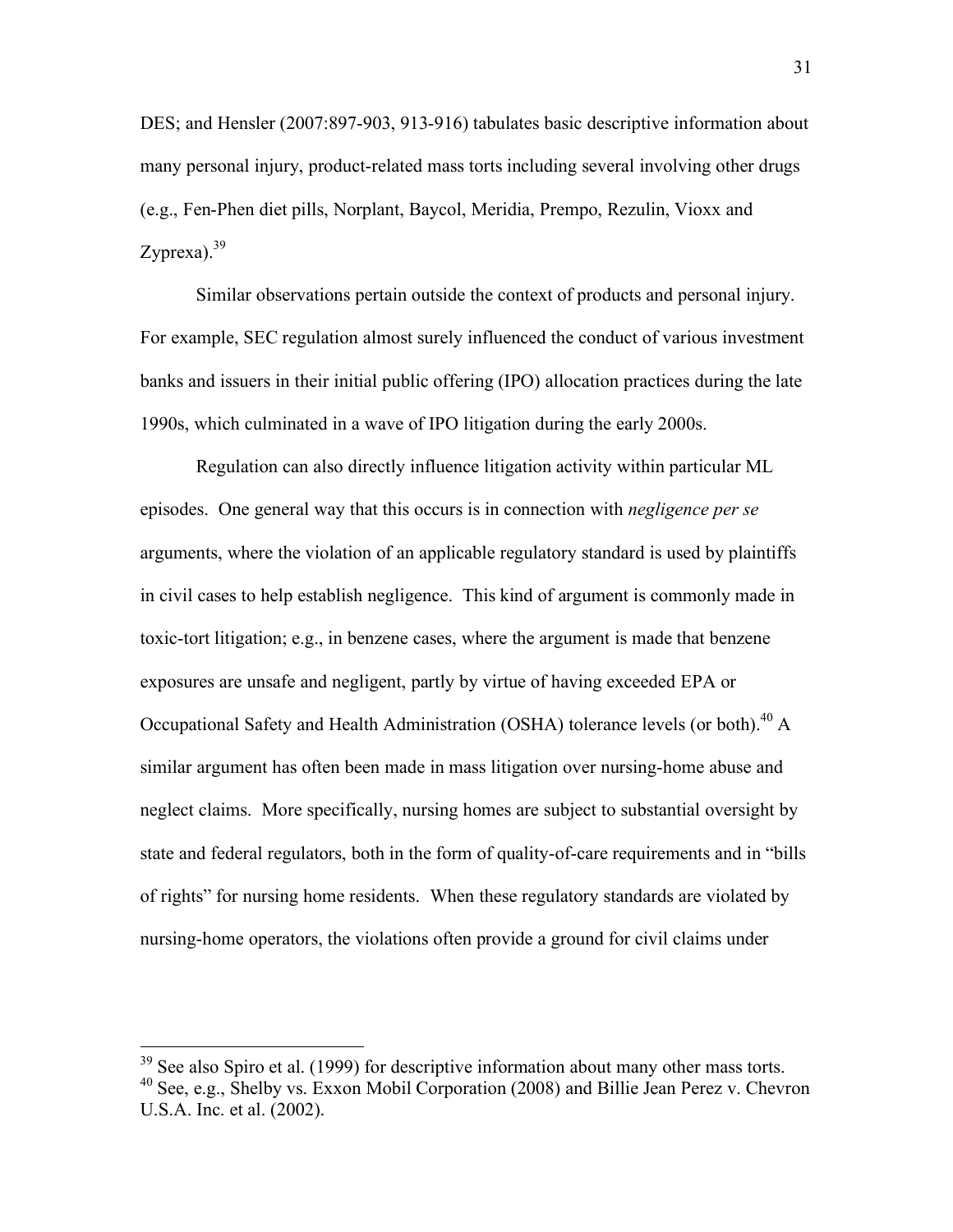*negligence per se* or under state-level statutory provisions concerning nursing-home abuse (Bennett et al. 2000).

Regulatory actions related to one MLE may also damage the reputation of a company, thereby making that company seem to plaintiffs attorneys to be a better litigation target in another MLE, other things equal. An example is FDA investigation of the accuracy and completeness of safety information submitted by the manufacturer of MER/29, which led to a criminal indictment and nolo contendere pleas (Rheingold 1968:120-121) and encouraged some plaintiffs' attorneys to take on the first Bendectin plaintiff because the same company had manufactured Bendectin and MER/29 (Sanders 1998:7).

Regulators can also affect litigation activity within particular ML episodes through their investigative activities, which in at least some instances predates the commencement of the focal MLE. For example, in the IPO allocation cases, the SEC (as well as the New York State Attorney General) undertook investigations beginning in May 2000 into alleged misconduct of investment banks and issuers (Smith & Pulliam 2000a)—investigations which fed fuel to the fire of private litigation, in which the first lawsuit (a class action) was filed in January 2001(U.S. District Court, Southern District of New York 2004).In the drug and medical device arenas, product recalls or withdrawals that are influenced by FDA investigations often appear to trigger large numbers of product-liability claims. An example is the Fen-Phen MLE, in which a product withdrawal in September 1997 resulting from FDA pressure (Neergaard 1997) predated all but a handful of personal-injury claims, the first of which was filed a few months earlier (Seufert 1997). Another example is Baycol, a cholesterol-lowering drug that was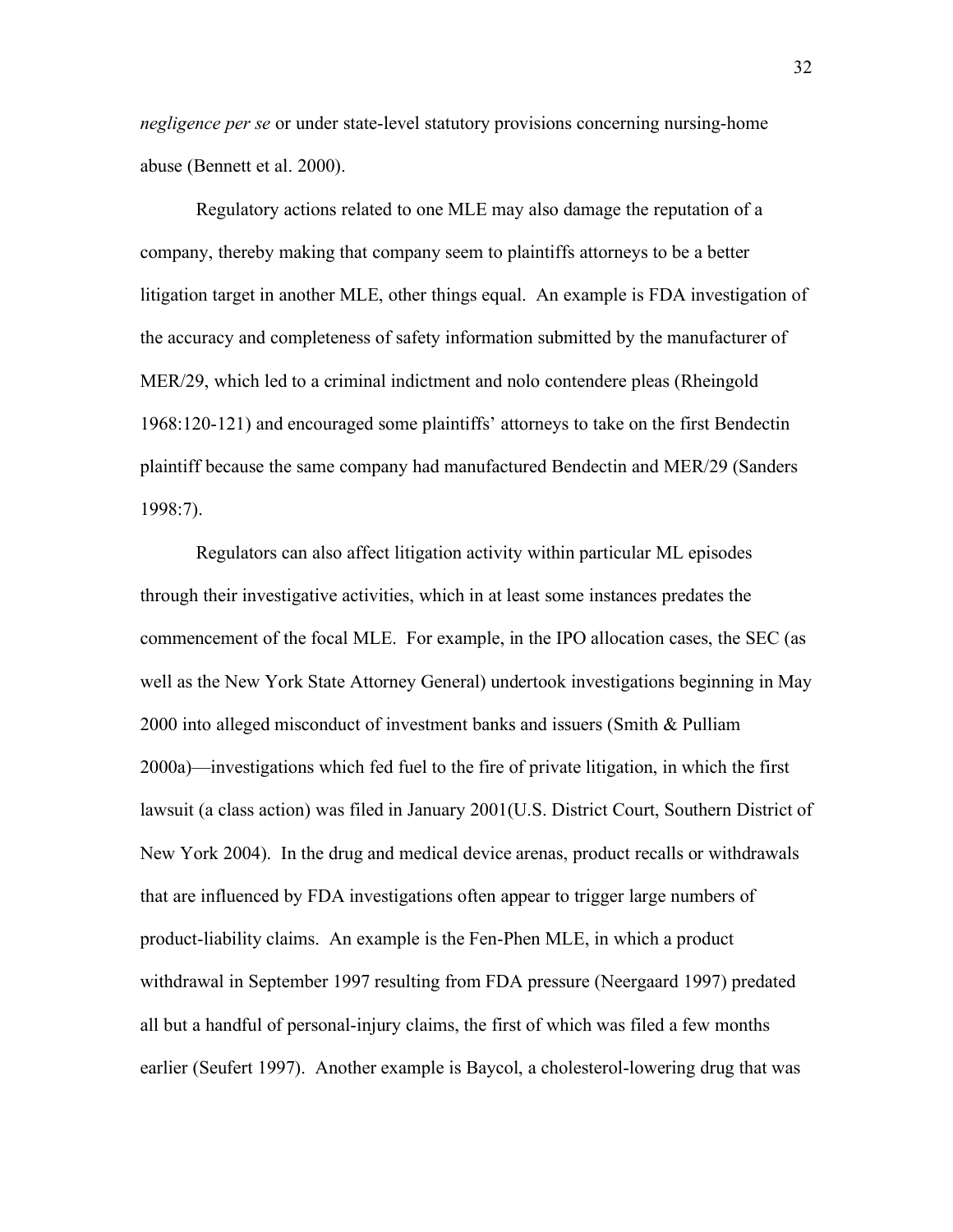withdrawn from the market in August 2001 amid safety concerns, and "[f]ollowing the recall, some 7,800 lawsuits were filed in federal courts across the country." (*Andrews Pharmaceutical Litigation Reporter* 2003).

Finally, a focal mass litigation episode can be spurred by regulatory investigations that are exogenous to that episode. For example, the IPO MLE—in which the first lawsuits were filed in January 2001—may not have occurred in the absence of December 2000 *Wall Street Journal* reports of violations of SEC rules (described below) and a joint investigation of the U.S. Securities and Exchange Commission, the New York State Attorney General's office, and the National Association of Securities Dealers that began in mid-2000 (Smith & Pulliam 2000a,b).

#### **Media Reports**

This category of influences comprises reports in a broad range of information media that affect the core of the focal MLE but are not themselves influenced by events within that MLE.<sup>41</sup> The relevant media include mass or popular media such as general newspapers (e.g., *New York Times*, *Wall Street Journal*), magazines (e.g., *Time*, *Business Week*), radio, and television; publications read primarily by insiders in the legal and insurance industries (such as the *National Law Journal*, litigation reporters published by companies such as Andrews and Mealey); publications primarily read by insiders in industries whose products or services are not infrequently embroiled mass litigation such as pharmaceuticals and chemicals; and scientific and medical journals (such as *Epidemiology*, *Toxicological Sciences*, and the *New England Journal of Medicine*). As is

 <sup>41</sup> Media reports on *litigation activity* within the core of the MLE under consideration are endogenous within our framework and thus are categorized as *outcomes* of the MLE, which is the subject of the following section of the article.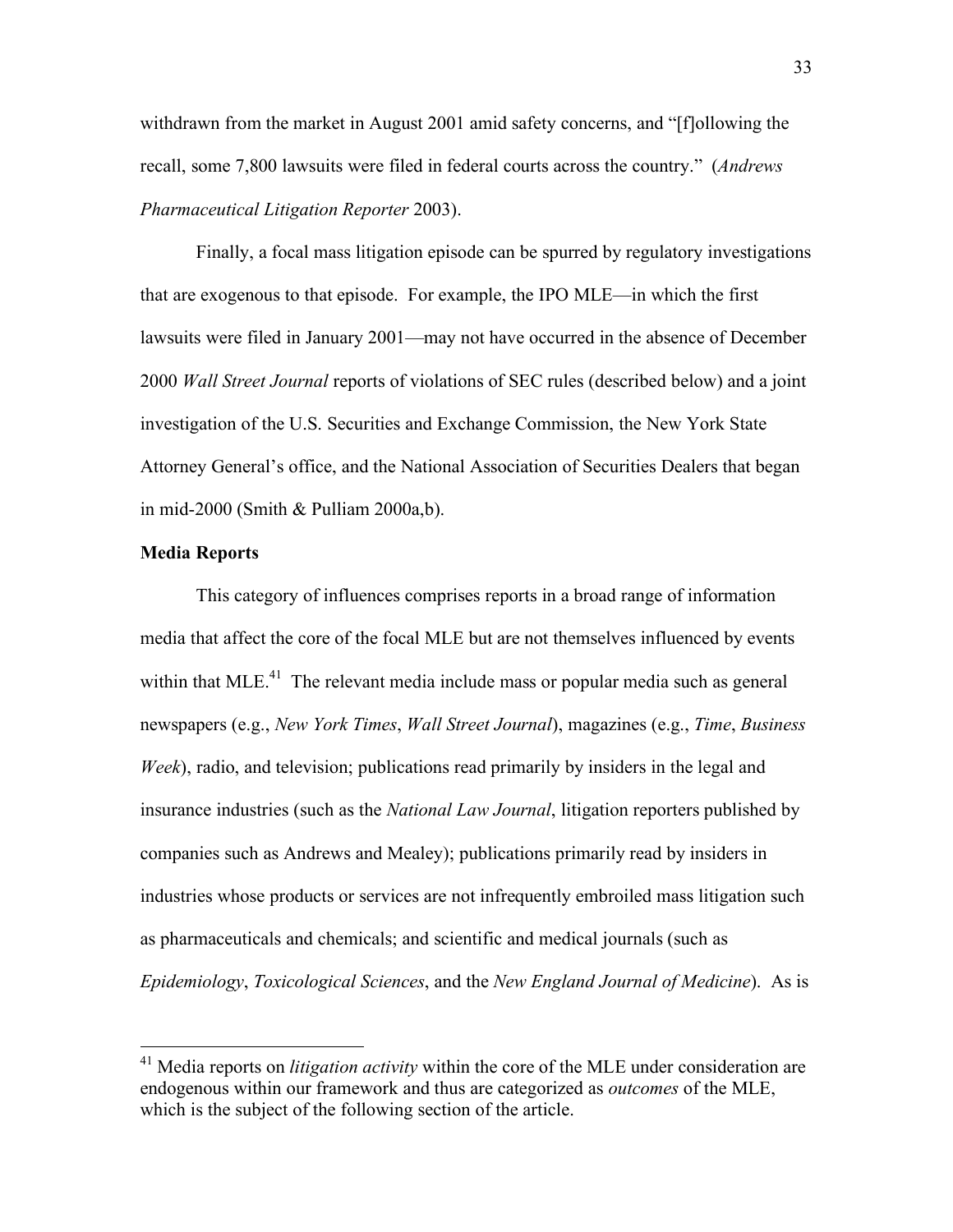the case for other categories of influences, such media reports can affect litigation activity within the MLE of interest either indirectly through effects on defendant behavior or directly.

Regarding effects on the behavior of defendants, one seemingly important role of media reports was discussed above in the context of effects of "other litigation." These are effects of what media report and how they report it on perceptions of business decision makers of their liability exposure and, in turn, their decisions that affect the potential for their products or services to cause personal injury, property damage, or financial injury.

In addition, potential ML defendants who believe that the demand for their products or services is sensitive to unfavorable publicity may take this into account in making decisions affecting the injury risks of their products and services. This observation is likely to be most salient for producers of well-known consumer products, because "prominent principles" is an often-cited element of what makes a story newsworthy<sup>42</sup> and (we speculate) consumers are more likely than business customers to infer blameworthiness or risks from the mere existence of litigation alleging the same.

Media coverage that is not itself an outcome of the MLE under consideration can also directly affect the course of that ML episode *after* injuries have occurred. Three general possibilities, discussed presently, come to mind in this regard: (1) reports on injury risks, injuries or defendant culpability that lead individuals to consider claiming or plaintiffs' attorneys to consider initiating litigation; (2) mass media reports about results of scientific or medical studies—or the scientific accounts of the studies themselves—

 <sup>42</sup> See, for example, Metz (1991:6).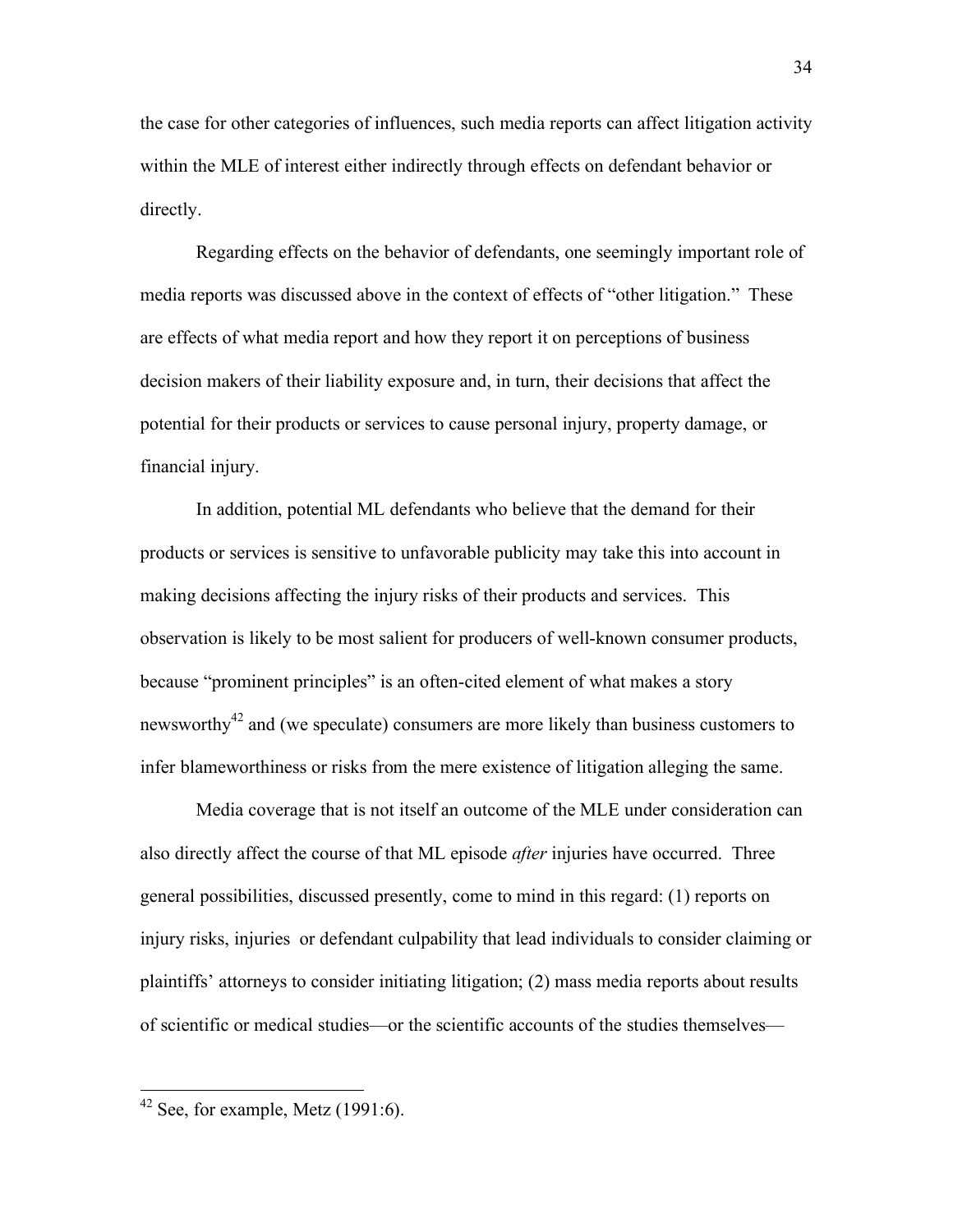alert plaintiffs' attorneys to possibility of successful litigation or make them more optimistic about the prospects of such litigation; and (3) media reports on civil justice generally can affect attitudes of judges and jurors.

First consider potential effects of reports on risk on litigation activity. One example is Agent Orange, in which at least one important plaintiff contacted an attorney after his wife read about "unusual physical symptoms associated with herbicide use" (Schuck 1987:47-48; see also Hensler & Peterson 1993:1021). The Bendectin MLE offers another example. Specifically, Sanders (1998:10) reports that an article appeared in the *National Enquirer* in October 1979—after only one Bendectin lawsuit had been filed—likened its risks to that of thalidomide and "soon there were hundreds" of such suits. Other MLEs that exemplify this general phenomenon apparently include the Dalkon Shield and L-tryptophan (Hensler & Peterson 1993:1022).

The IPO allocation MLE provides an example of media reports suggesting culpability on the part of potential defendants. More specifically, in December 2000, the *Wall Street Journal* published two extensive articles (Smith & Pulliam 2000a,b) indicating that many practices commonly used in allocating shares in IPOs violated SEC regulations, and the first related class-action lawsuit was filed in the following month (United States District Court, Southern District of New York 2003:4).

Regarding the second of the categories enumerated above, scholarly journals also represent an important medium, and reports of newly discovered risks of products can spur plaintiffs' attorneys to action. A prominent example is provided by the early history of the Fen-Phen (diet pills) mass tort, which involved using phentermine and either Pondimin or Redux in combination. First, in January 1997 Kaiser Northeast (a health

35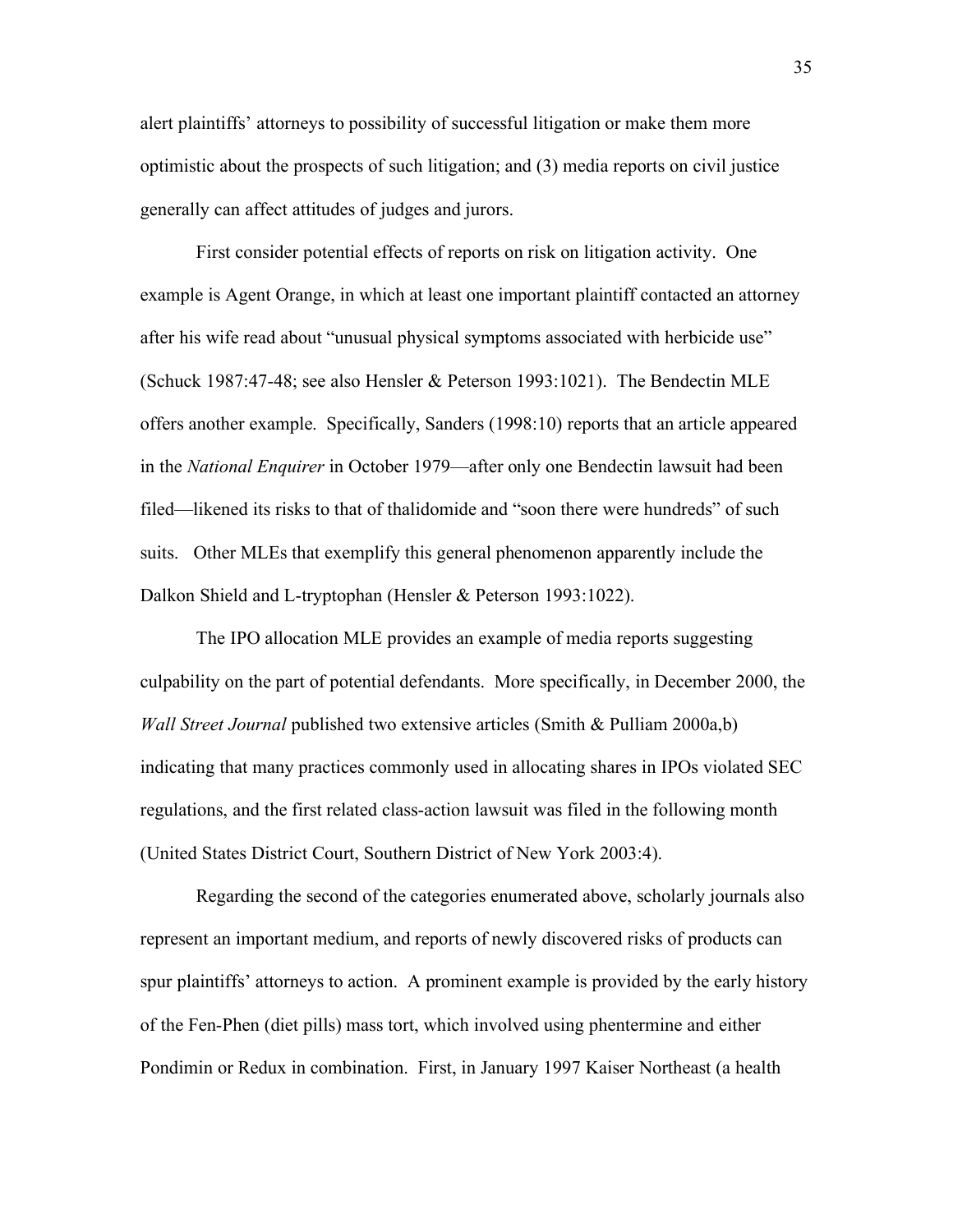maintenance organization) stopped paying for Redux because of safety concerns (Johannes 1997). The first lawsuit involving claims of primary pulmonary hypertension was filed in May 1997 in a Massachusetts state court (Seufert 1997). Next, in July, the Mayo Clinic released a study of 24 adverse case reports involving Fen-Phen users that was to be published the following month (Haney 1997), and on the same day the FDA issued an advisory to the public and physicians about adverse case reports and potential risks (United States Food and Drug Administration 1997a). The first federal class action lawsuit was filed in California the following day (Associated Press 1997a). Research articles reporting on adverse Mayo Clinic cases were published in the prestigious *New England Journal of Medicine* in August (Mark et al. 1997; Connolly et al. 1997), along with a related editorial (Curfman 1997), and in that same month the FDA received additional adverse case reports (Associated Press 1997b). In late August, the FDA announced it would require black-box warnings (the most prominent form) for the drugs (United States Food and Drug Administration 1997b), asked Wyeth to withdraw Pondimin and Redux from the market, and Wyeth did so in mid-September (Neergaard 1997). The day after the products were withdrawn, the first state class-action suits were filed in Texas and Florida, and, within one week, class actions were also filed in New York, Utah, Colorado, Hawaii, and California (Powell 1997).

 Finally, media reports can affect the views of potential judges and jurors involved in MLEs, thereby directly affecting the litigation activity. For example, advocates of "tort reform" appear to have succeeded in making many potential judges and jurors skeptical of the social desirability of civil litigation (Daniels & Martin 2000; Haltom  $\&$ McCann 2004:297-301).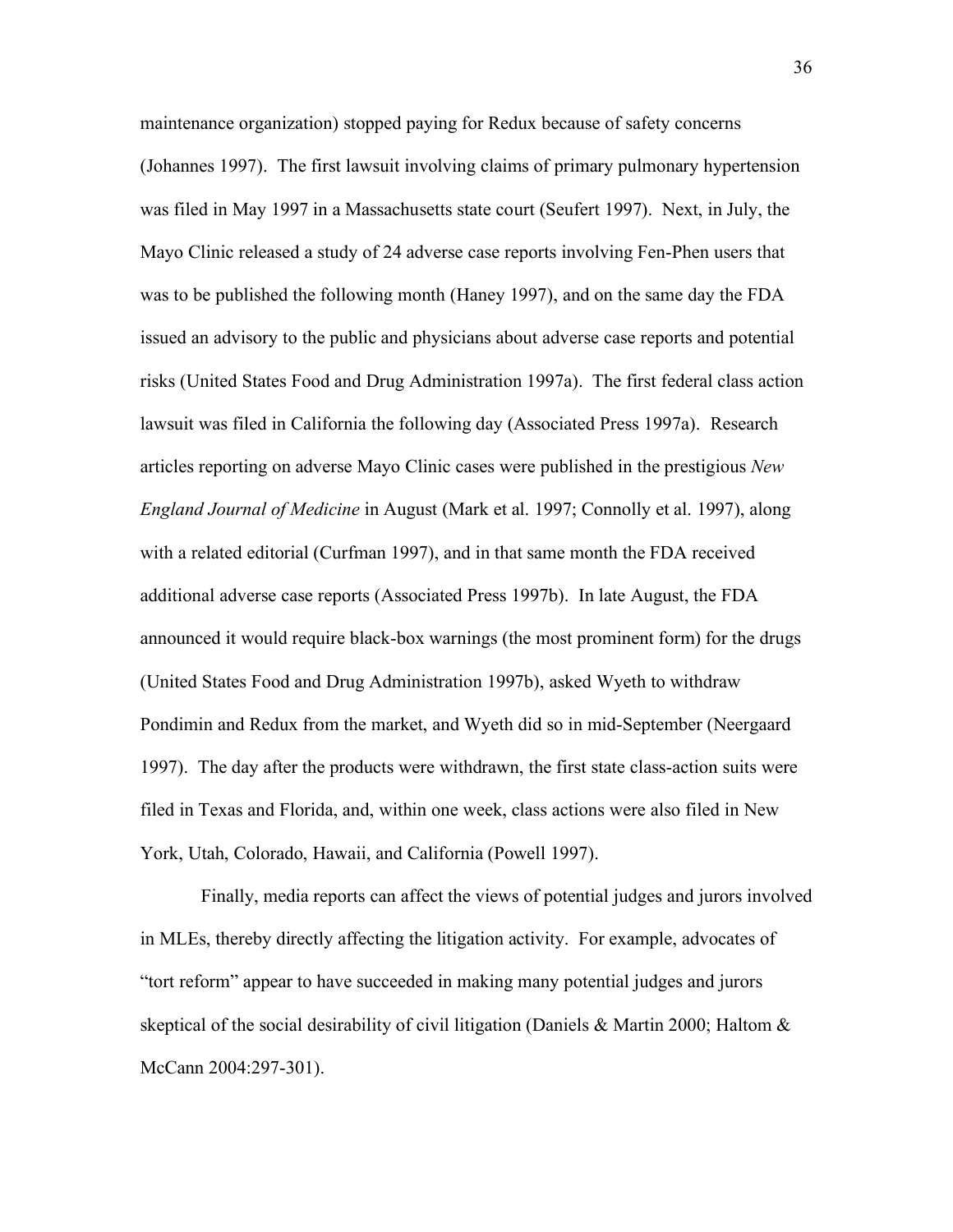#### **Market Factors**

Our fifth category of influences comprises both markets for the products or services offered by potential ML defendants and the financial markets for the debt and equity of such firms. As elaborated presently, both types of markets can, in principle, impose substantial costs on defendants in mass litigation and thereby increase the incentives of businesses to take actions that would reduce injury risks.<sup>43</sup>

While a defendant's primary financial costs related to an MLE may typically be direct litigation costs such as costs of legal defense and compensation payments, there may be substantial other "indirect" costs to ML defendants that are related to market responses. The fundamental idea here is that mass litigation alleging product- or servicerelated injuries has the potential to reduce demand for those products and services—and perhaps even demand for other products<sup>44</sup> and services offered by the same companies. Stock prices—to which corporate decision makers are believed to be very attentive would reflect (along with expected direct litigation costs) anticipations of such demand effects to the extent that they are expected to affect future profits.<sup>45</sup> Moreover, there is

<sup>&</sup>lt;sup>43</sup> Most of the discussion of market incentives in mass-litigation related literature focuses on the normative or prescriptive issue of the scope for liability to improve social performance given the safety of (e.g.) products that should be expected to result from market incentives and administrative regulation; see, for example, American Law Institute (1991:chs 7,8). Our focus in this article is positive or descriptive analysis.  $44$  Several case studies of automobile and light truck models (e.g., the Ford Pinto, Jeep CJ-5 and CJ-7, Audi 5000, GM C/K pickup trucks) suggest that effects of litigation on product demand can be substantial (see Garber & Adams 1998:5 for details). Garber  $\&$ Adams (1998) examined econometrically effects of trial verdicts in automotive product liability cases on sales of the models involved in the trials but failed to find such effects, thus suggesting that substantial demand effects are not ubiquitous or that individual trial verdicts do not typically have quantitatively discernible effects on product demand. <sup>45</sup> Empirical ("event") studies of stock-price effects of events (e.g., filings, verdicts, settlements) in product liability litigation include Garber & Adams (1998), Prince & Rubin (2002), and Govindaraj, Lee & Tinkelman (2007). All three of these studies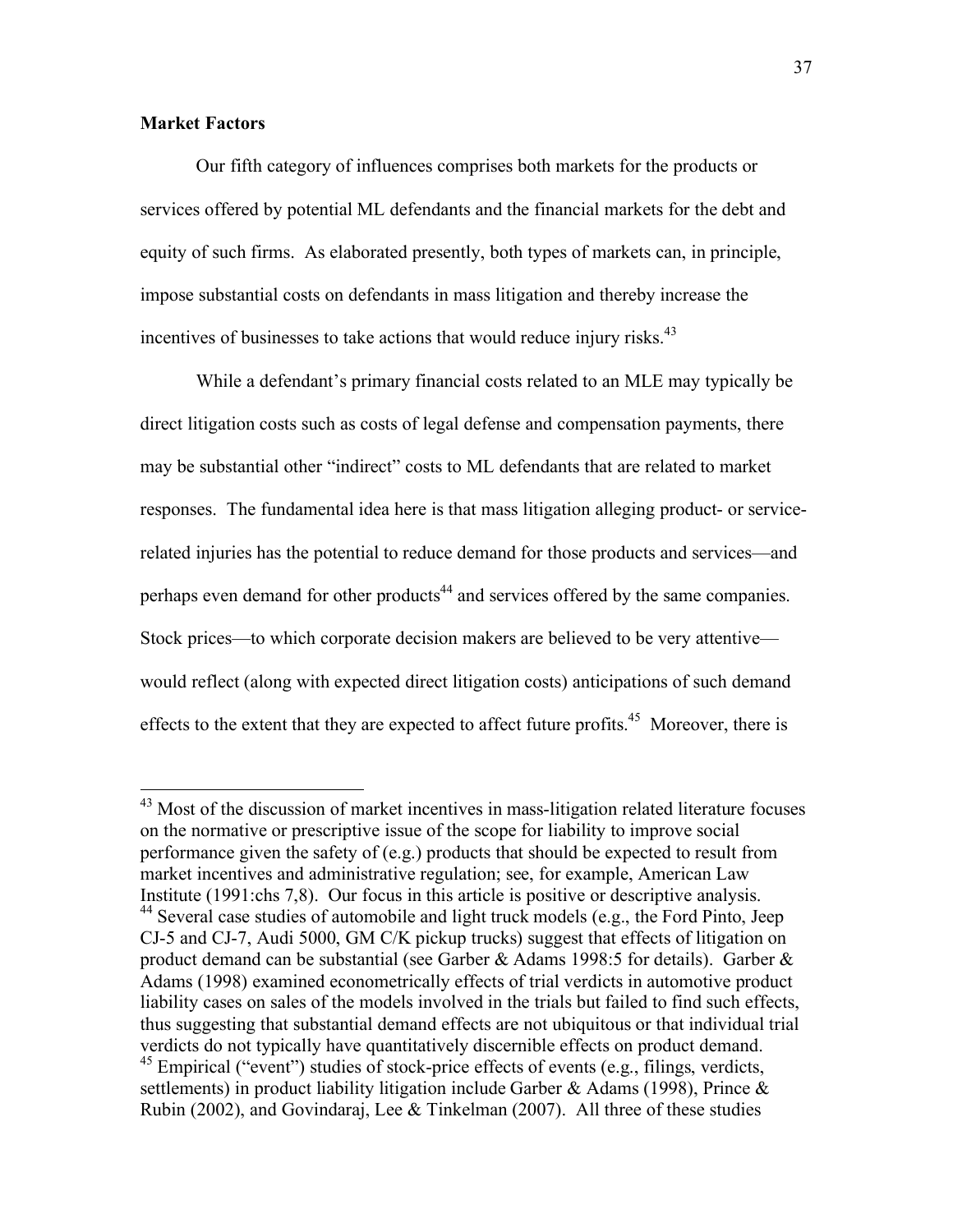substantial anecdotal evidence that the uncertainty about how an MLE will ultimately be resolved depresses the stock prices of the defendants. For example, the *Wall Street Journal* attributed a 2.1% increase in Merck's stock price to the announcement of the Vioxx settlement (Tesoriero, Rubenstein & Heller 2007).

Avoiding potential effects on demand and stock prices fortifies incentives to avoid mass litigation that are rooted in the direct costs of litigation. As with the general deterrence effects of "legal doctrine and processes" discussed earlier in this section, effects of market incentives on safety-relevant decisions of potential defendants cannot be observed, and we refrain from speculating about particular instances of this phenomenon. And also in line with that previous discussion, we observe that market incentives—even in combination with regulation and liability incentives—sometimes fail to prevent potential mass-litigation defendants from becoming actual mass-litigation defendants.

Regarding direct market effects on litigation activity within an MLE, the litigation strategies of defendants in ML episodes can be influenced by their desire to protect the reputations of their products or the reputations of their companies. Thus, the recent behavior of major soft-drink manufacturers—including such well-known companies as PepsiCo and Coca Cola—in rapidly moving to settle class action claims for alleged benzene contamination in soda may represent the influence of both types of reputation concerns.46

 $\overline{a}$ 

consider automotive litigation; Prince and Rubin (2002) also consider pharmaceutical litigation.

<sup>&</sup>lt;sup>46</sup> Several other defendant companies such as Sunny Delight Beverages Co., Rockstar Inc., Polar Beverages Inc., and Shasta Beverages Inc. were also involved in the settlement. The class action and its settlement is described in Shepherd (2007).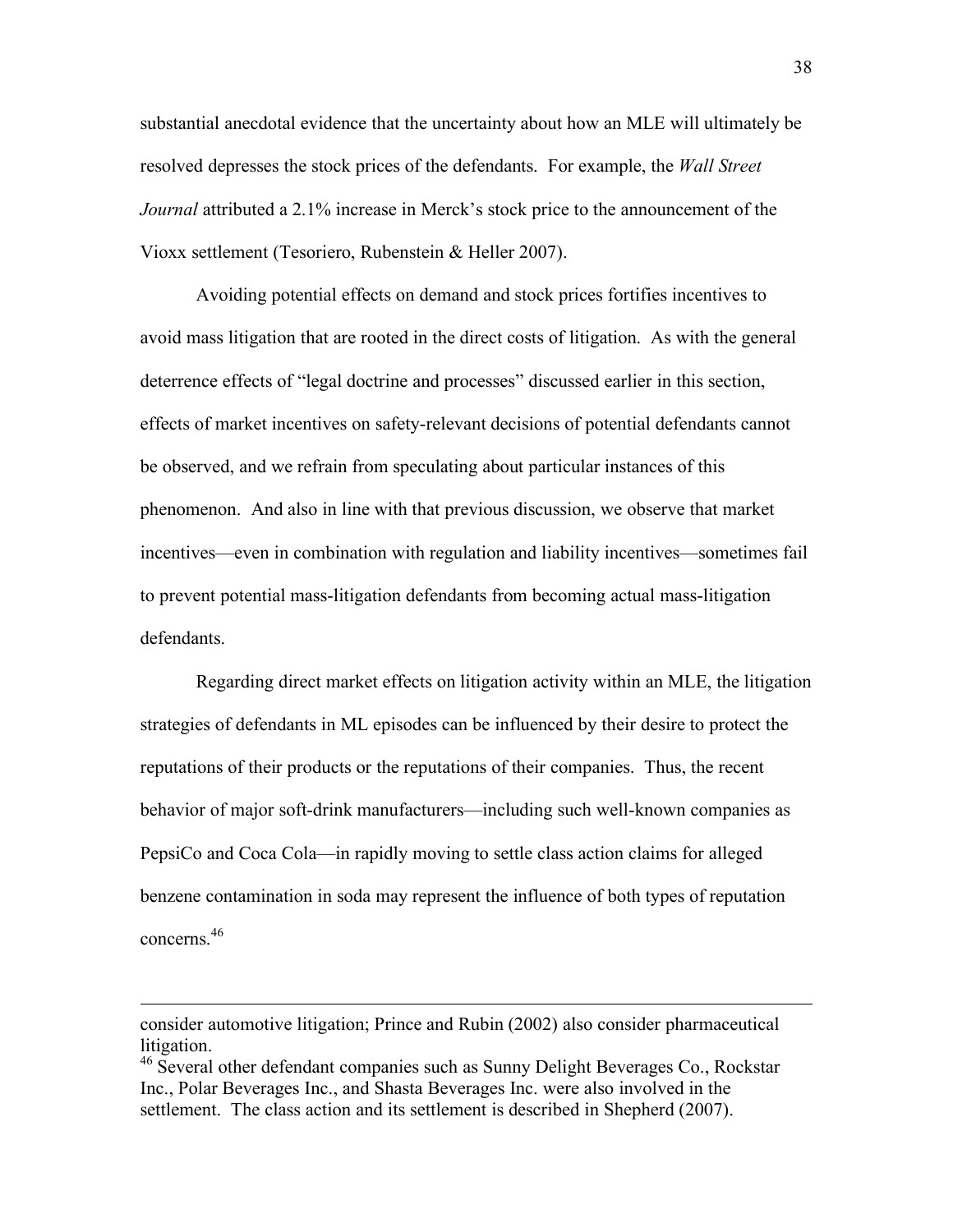#### **Outcomes of Mass Litigation Episodes**

Activities within the core of an MLE often have important effects on events that occur outside that MLE. We refer to such external events as (endogenous) *outcomes* of the MLE. Figure 3 adds to the right-hand side of Figure 2 boxes depicting the five categories or types of outcomes. These five categories refer to the same five sets of social institutions as the categories of influences discussed in the previous section, but they are conceptually distinct because—unlike influences depicted on the left-hand-side of Figures 2 and 3—they are *endogenous*. 47

In Figure 3, each of the boxes depicting a category of outcomes is connected to the core of the MLE by a two-headed arrow. The heads pointed towards the boxes represent (as just described) that events within these categories can be—and, seemingly, often are—affected by litigation activity within the MLE under consideration. The arrow heads pointed away from these boxes represent that outcomes of events within the core of a particular MLE can "feed back" and affect litigation activity in that same MLE. Finally, the arrows indicating a feedback point to the litigation activity within the MLE under consideration but not to defendant behavior. This is because defendant behavior underlying the litigation activity is generally determined before the associated litigation activity begins and, if so, outcomes of the litigation cannot affect the (pre-determined) defendant behavior.<sup>48</sup>

 $47$  Galanter suggests a similar feature of his categories (some of which are implicit in his exposition) writing "But if litigation can in turn influence these influences..." (Galanter, 1990:379).

<sup>48</sup> Of course, outcomes can affect defendants' *litigation* behavior; however, within our framework litigation behavior of defendants is in the *litigation activity* part of the core of the MLE.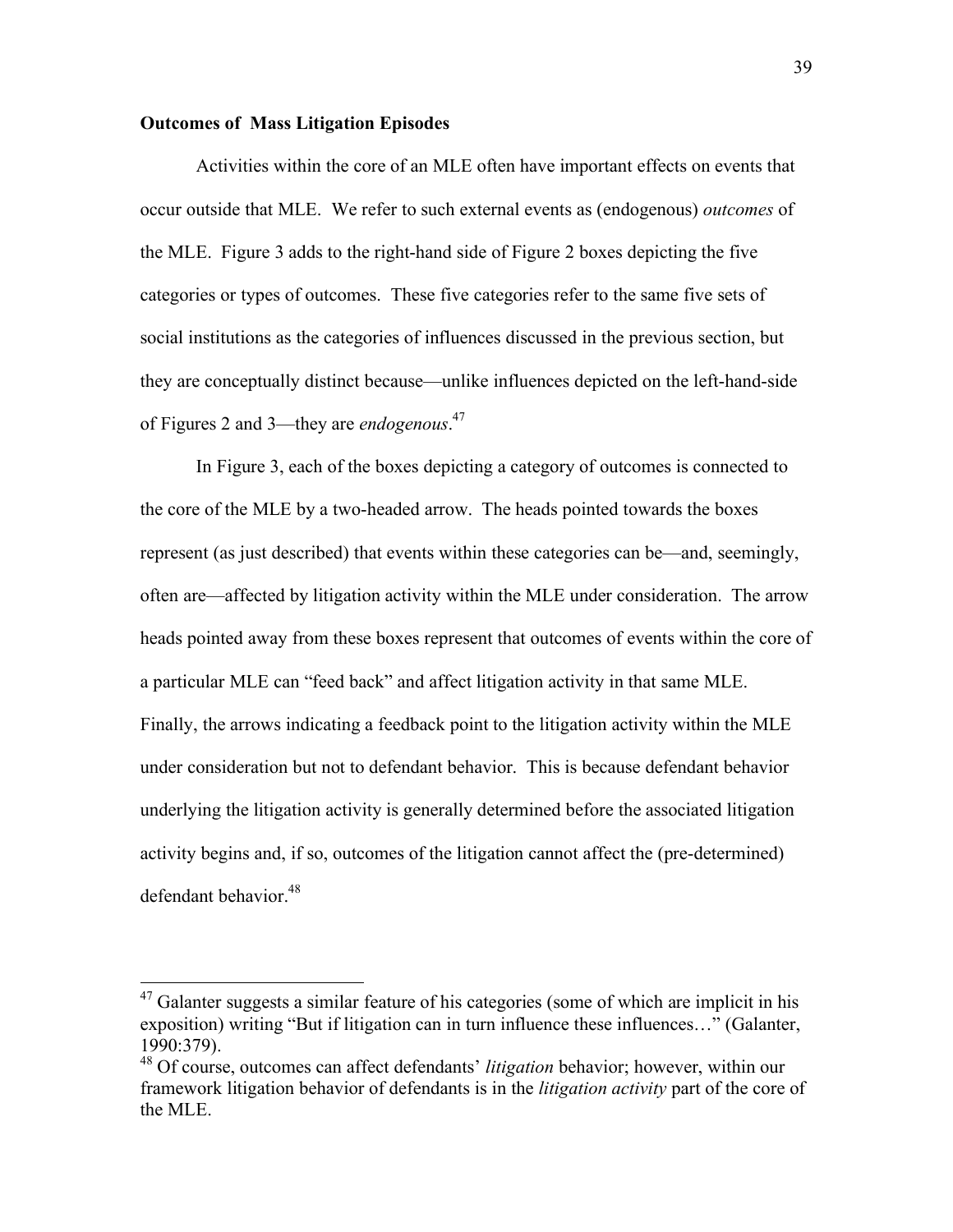Insert Figure 3 about here

 $\mathcal{L}_\text{max}$ 

 $\mathcal{L}_\text{max}$  , where  $\mathcal{L}_\text{max}$  and  $\mathcal{L}_\text{max}$  and  $\mathcal{L}_\text{max}$ 

In the discussion that follows, we consider each of the five categories of outcomes and offer examples how mass litigation activity can affect events external to the cores of focal MLEs. We also offer examples of ways that these events can feed back and affect litigation activity within the same MLE.

#### **Legal Doctrine and Processes**

As discussed in the previous section, this category of outcomes refers to statutory and common law, including both substantive standards and procedural rules. It appears fairly common for litigation activity within an ML episode to result in new common law precedents that come to affect litigation outside that MLE; such precedents are primary examples of outcomes. Moreover, such legal rulings (feed back to) affect the litigation activity within the focal MLE itself. By way of example, we highlight here four decisions of the United States Supreme Court, all of which in the first instance affected the particular MLEs that led to the decisions.<sup>49</sup>

 $49$  The effects on law that we emphasize here have ramifications for both mass and individual litigation. More specifically, Rheingold (2006:sec.1:6) reports that "in many instances, the decisions and practices developed in [mass tort litigation] have advanced the doctrines which then are reapplied to individual litigation." Rheingold then offers the following examples, which are elaborated later in the monograph: procedures for complex trials such as bifurcation; innovative ways to organize class actions; handling of scientific testimony on injury causation; methods of combining cases; claiming for medical monitoring; and punitive damages doctrine.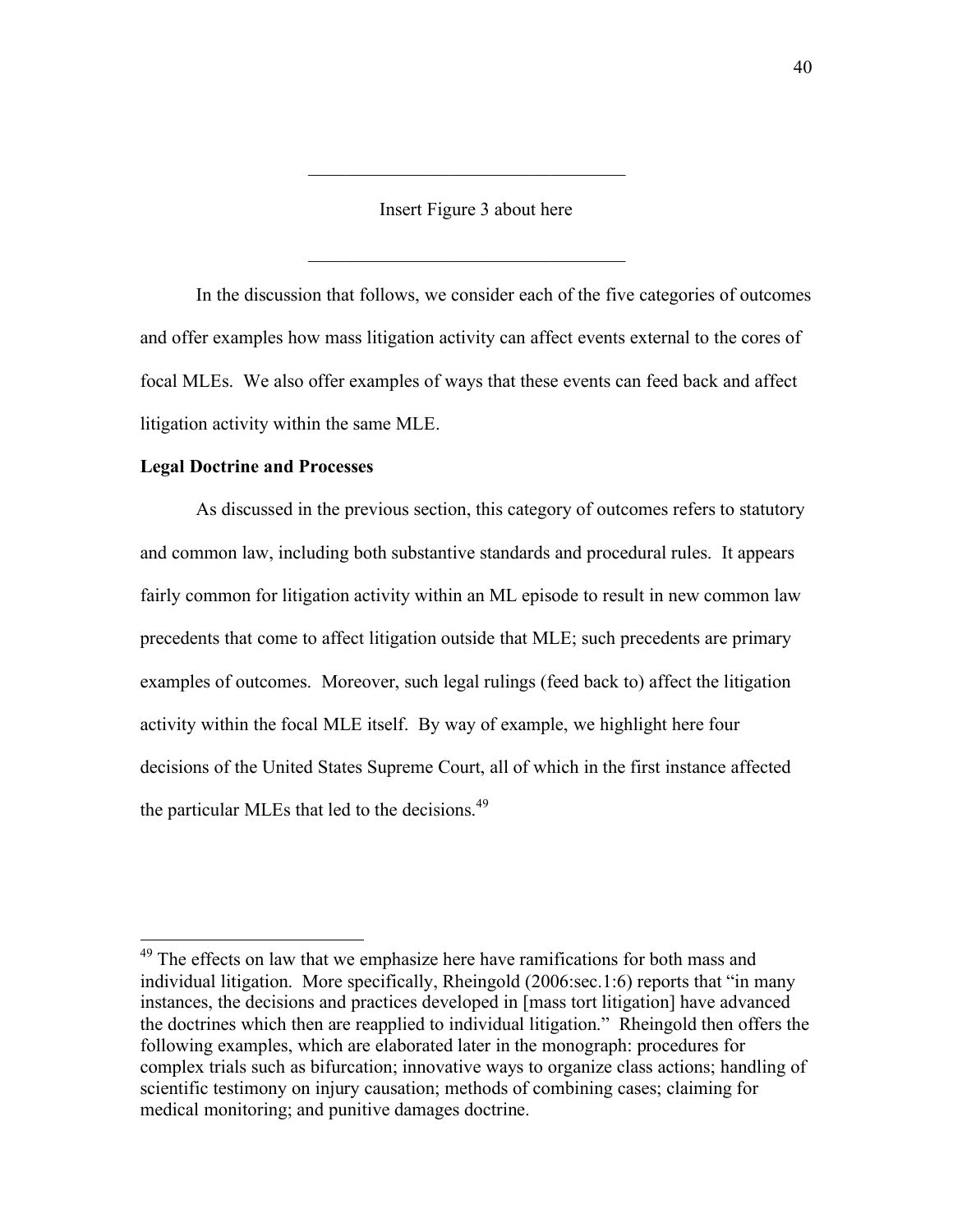First, the decision in Daubert v. Merrell Dow Pharmaceuticals (1993), arose from a mass tort involving alleged injuries from the drug Bendectin.<sup>50</sup> This decision specified guidelines for federal judges to use in determining the admissibility of scientific evidence. *Daubert* has been applied far beyond the Bendectin litigation (Kassirer & Cecil 2002; Berger 2005; Heinzerling 2005). Second, the decision in General Electric Co. Et Al. v. Joiner Et Ux. (1997), which involved litigation over PCBs, focused on the scope of appellate review over trial court decisions about admissibility of expert evidence.<sup>51</sup> Third and fourth, the Supreme Court decisions in Amchem Prods. Inc. v. Windsor (1997) and Ortiz v. Fibreboard Corp. (1999) decertified asbestos class actions previously certified by district judges for settlement purposes and greatly increased the hurdles for certifying mandatory (i.e., no opt-out) class certification for settlement purposes (Hensler 2002; Carroll et al. 2005:47-48; Powell 2006; Rheingold 2006:secs 2:12, 2:13; Nagareda 2007:chapter V). Nagareda (2007:115) states the situation starkly: "The Court's decisions in *Amchem* and *Ortiz* have foreclosed the use of mandatory class actions as peacemaking vehicles for mass torts."

Beyond common law precedents, putative socially undesirable effects of productrelated mass litigation have led Congress to pass narrowly targeted legislation modifying the scope of liability in some instances. So, for example, in response to widespread concerns about shortages of childhood vaccines that were at least partially attributable to products-liability exposure (Congress of the United States, Office of Technology Assessment 1979; Institute of Medicine 1985), the *National Childhood Vaccine Injury* 

<sup>&</sup>lt;sup>50</sup> In fact, the Bendectin litigation resulted in three U.S. Supreme Court decisions (Sanders 1998:23).

<sup>&</sup>lt;sup>51</sup> In fact, *Joiner* is often referred to as one of the three Supreme Court decisions that comprise the "Daubert trilogy."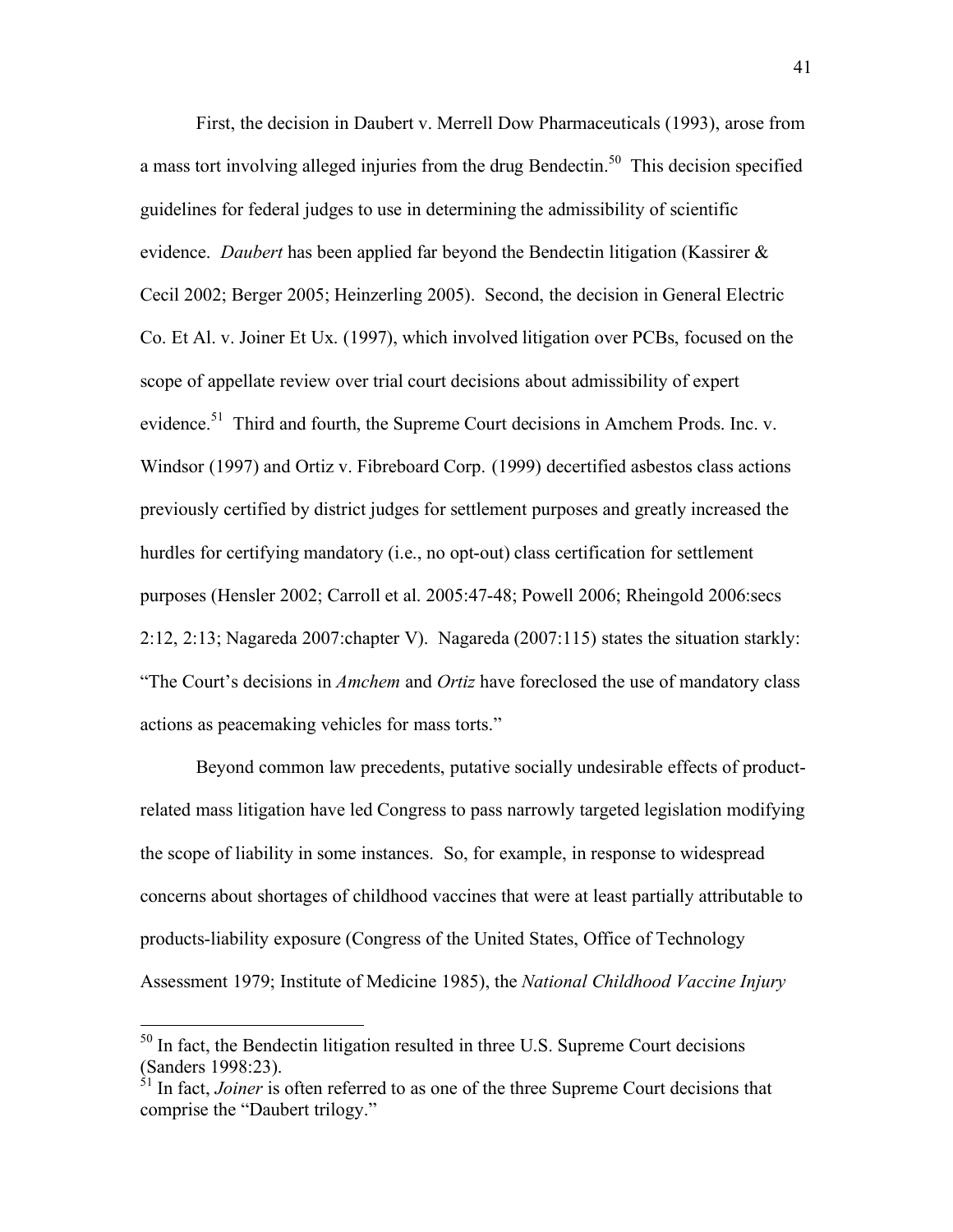*Act of 1986* was adopted*.* This Act authorized a no-fault compensation program for some injuries emerging after vaccinations and protected vaccine manufacturers from liability in hope of assuring national access to new vaccines (Mariner 1992; Johnson, Drew  $\&$ Miletich 1998; Mello & Brennan 2005). Likewise, products-liability litigation over the Vitek jaw implant—a medical device that included Teflon supplied by DuPont, which was sued hundreds of times when the device manufacturer ran out of money—was a major factor leading to passage of the *Biomaterials Access Assurance Act of 1998* in response to widespread concerns about liability-induced shortages of materials used in the manufacture of implantable medical devices (Garber 1998:267-268; Kerouac 2001). In both instances, the federal statutes reduced exposure to liability for some manufacturers of particular categories of products—with impacts beyond the scope of any single mass litigation episode. $52$ 

 State-level legislation that is at least partly a response to particular mass-litigation episodes is not uncommon. Examples include state legislation establishing rights for nursing home residents, adopted in the wake of widespread litigation alleging abuse or neglect of nursing-home residents (Stevenson & Studdert 2003; Studdert & Stevenson 2004), as well as passage of state laws connected with lead-paint notification and

 $52$  There have also been several unsuccessful attempts obtain federal legislation to limit liability exposure of defendants in ongoing MLEs. Most prominent in this regard is asbestos, about which Carroll et al. (2005:130) write "Since the inception of asbestos litigation in the 1970s, more than 15 bills have been introduced in the U.S. Congress proposing to change the nation's approach to resolving asbestos claims." Carroll et al. (2005:132-33) also briefly discuss related legislative activity at the state level. Carroll et al. (2005:66) also report, however, that "Congress amended the bankruptcy statute to facilitate the creation of post-bankruptcy trusts to resolve asbestos injury claims…" Other examples include attempts by A. H. Robins to spur Congressional action that would protect the company from multiple punitive damages awards in the Dalkon Shield litigation (Bacigal 1990:38) and, more recently, MTBE, guns and some vaccines (Frankel 2006).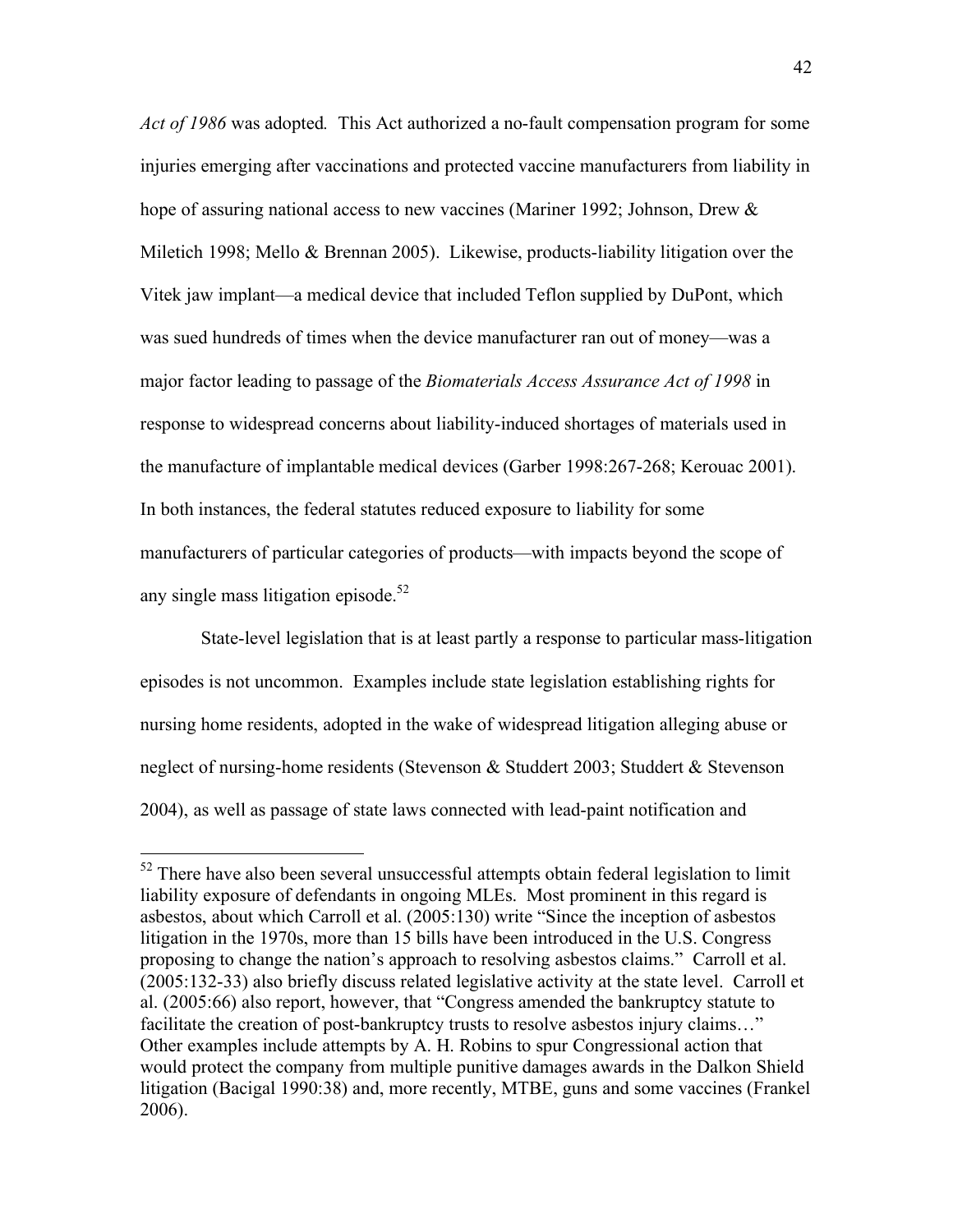abatement in residential buildings,<sup>53</sup> which passed in the presence of increasing concerns and tort claims over lead-related injuries to children.<sup>54</sup> In both instances, the statutes changed the legal playing field in connection with related tort claims, which subsequently affected on-going ML episodes.

#### **Other Litigation**

Just as litigation activity within the core of a focal ML episode can be affected by developments in other (external) litigation, as discussed in the preceding section, so too can a focal ML episode exert its own effects on the course of other (external) litigation. We have discussed the examples of asbestos, MER/29, the Dalkon Shield, and the Medicaid tobacco litigation, which generated substantial experience, knowledge and financial awards for some plaintiff attorneys—resources which were later brought to bear in other mass-litigation opportunities. Analogous spillover effects likely pertain to the defense side of the bar as well, i.e., where experience, reputation and skill gained by legal practitioners in one context are then applied by them in other contexts.

Another general way that events in a focal ML episode lead to other litigation involves what might be called "spin-off" litigation or disputes. We discuss two fairly common types of such litigation, namely, securities-fraud litigation (usually in the form of class actions), and bankruptcy.<sup>55</sup>

 <sup>53</sup> Many states, including Arizona, California, Colorado, Georgia, Minnesota, and Wisconsin, have passed such laws. A recent listing of such statutes is provided by Gray & Faulk (2008: fn.7).

 $54$  Galanter (1990:381) cites another example: workers' compensation programs instituted as a substitute for tort in the context of workplace injuries.

<sup>&</sup>lt;sup>55</sup> Another type of "spin-off" litigation that can set precedents with broad applicability is insurance-coverage disputes. See, for example, American Re-insurance Company (2006) and Anderson, Farrell & Rheingold (2007).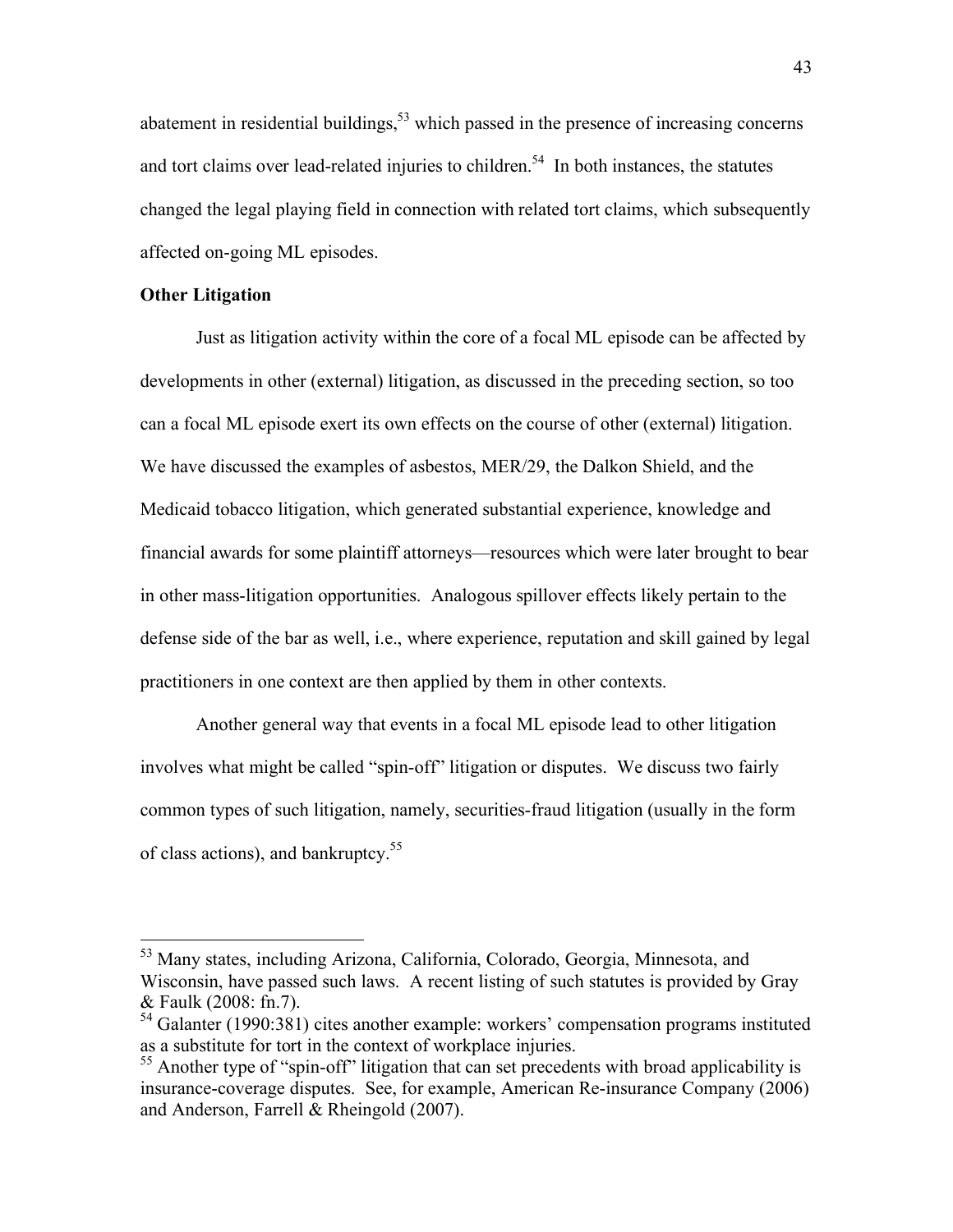Regarding spin-off securities-fraud class actions, it is fairly common for the stockholders of defendant companies in an MLE to file lawsuits against the defendants' corporate officers and directors alleging that they misled stockholders about their loss exposure in the focal ML. Examples of shareholder litigation secondary to an ML episode include the Dalkon Shield (Bacigal 1990:113, fn.9), the Shiley heart valve (Hensler & Peterson 1993:989), Fen-Phen diet pills (*Andrews Securities Litigation and Regulation Reporter* 2000*)*), Guidant defibrillators (*Andrews Securities Litigation and Regulation Reporter* 2008), Baycol (*Andrews Pharmaceutical Litigation Reporter* 2003), and Vioxx (Barris 2008).<sup>56</sup>

Another kind of spin-off litigation occurs when financial pressure from an ML episode and, perhaps other factors, lead ML defendant firms to file for bankruptcy. The subsequent bankruptcy proceedings will generally affect the value of the unresolved claims in the focal MLE because within bankruptcy proceedings tort claimants must compete for funds with the creditors of the bankrupt company. A prominent example involves the tort litigation over silicone breast implants, which led Dow Corning to file for Chapter 11 bankruptcy in 1995 (Vairo 2004:121-127). That bankruptcy moved the tort claims against Dow Corning into a broader proceeding which also included various unrelated creditor claims against the company. The bankruptcy also (fed back to the focal MLE and) contributed to the unraveling of an attempted global settlement of the breast-implant litigation involving Dow Corning and three other defendant companies (Angell 1997:192-195). Other prominent examples of mass-tort defendants declaring

 <sup>56</sup> In May 2009 the U.S. Supreme Court agreed to hear an appeal by Merck of the certification of a securities class action involving Vioxx (Johnson 2009).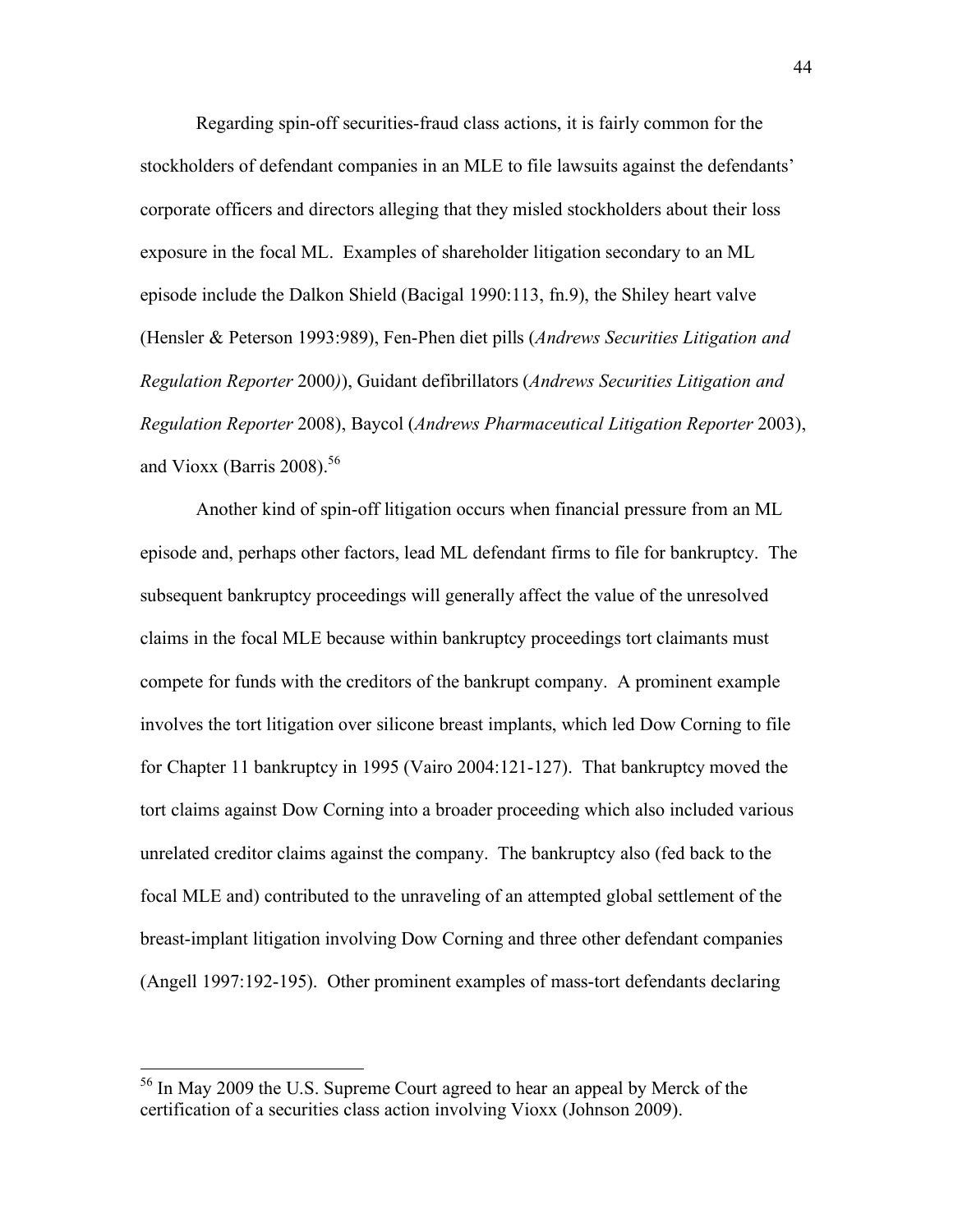bankruptcy are Johns-Manville in asbestos (Vairo 2004:100-111)<sup>57</sup> and A.H. Robins in the Dalkon Shield (Bacigal 1990; Sobol 1991; Vairo 2004:111-121).

Sometimes, when a defendant company in an ML files for bankruptcy many of the injury claims within the MLE are resolved through a widely applicable settlement schedule and the institution of a trust and a facility to pay claims under the settlement. For example, asbestos litigation has caused or contributed to bankruptcies of dozens of companies (Carroll et al. 2005:chapter 6,151-155), and Carroll et al. (2005:66-68) discuss some of the resulting bankruptcy litigation and its effects on the asbestos product-liability litigation. For example, the Manville trust created as a result of the 1982 bankruptcy filing of Johns-Manville "became a model for resolving asbestos personal injury claims through reorganization" (Carroll et al. 2005:110-111). Moreover, Carroll et al. (2005:66) report that availability of relatively easy compensation through claims trusts may have funded on-going asbestos litigation by some plaintiffs' attorneys, attracted additional plaintiffs firms to participate in the asbestos mass tort, and affected the course of the asbestos litigation in other ways. $58$ 

#### **Regulation**

It also seems fairly common for regulators to take action at least partly in response to litigation activity within an on-going MLE and for those actions to have major effects on the future course of that MLE. One example is the breast-implant litigation, in which documents discovered as part of the litigation activity contributed to the process leading to a product ban (Hensler & Peterson 1993:994-996; Hersch

 $57$  Galanter (1990:391) describes the Manville Personal Injury Settlement Trust as "an entirely new kind of creature".

<sup>&</sup>lt;sup>58</sup> Another prominent example is the trust set up to pay Dalkon Shield claims (Kritzer 1988-89; Bacigal 1990; Feinberg 1990; Sobol 1991).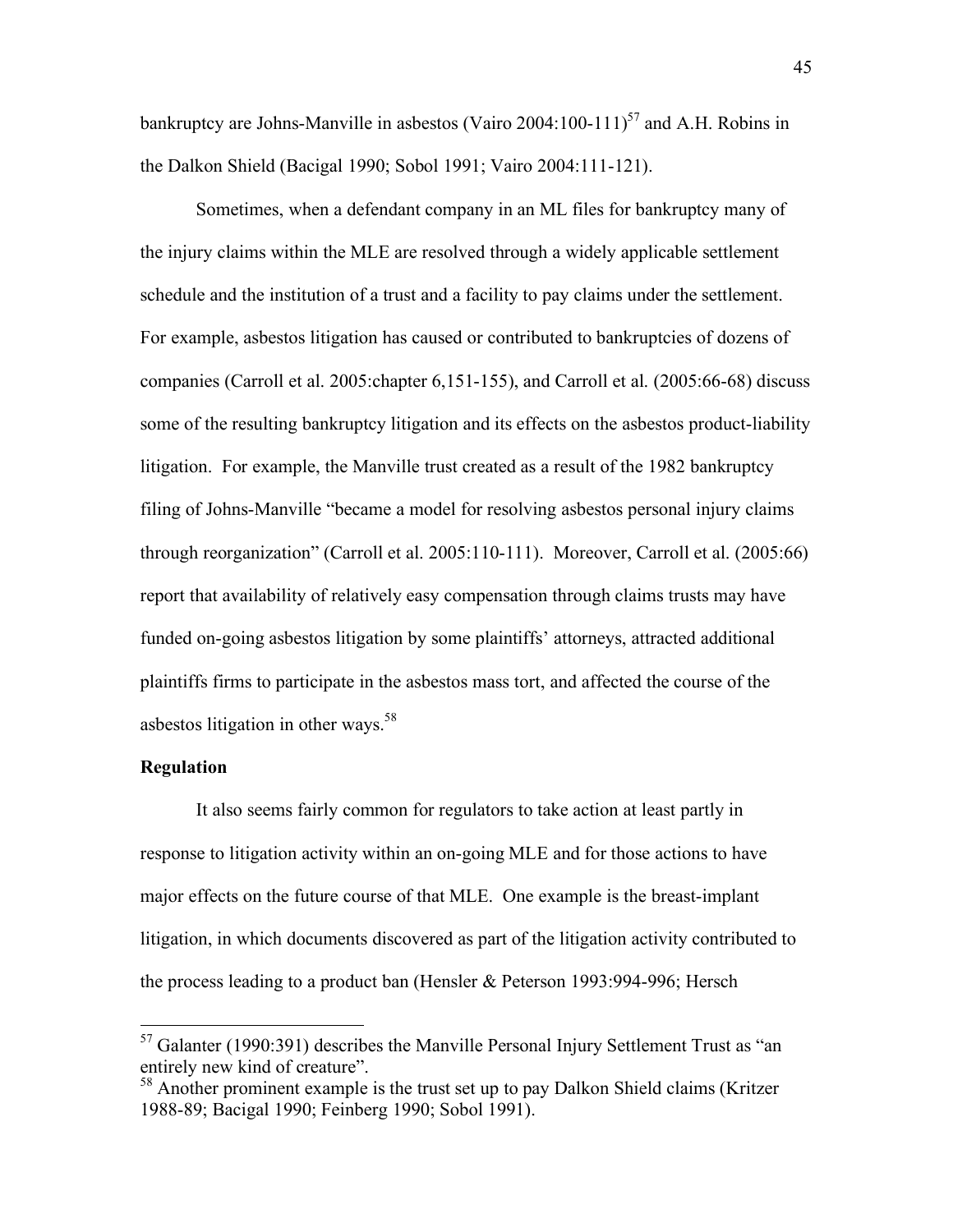2002:176), and the "FDA ban was followed by a tidal wave of litigation" (Angell 1997:69).

Litigation activity within other MLEs has led to additional regulatory scrutiny that resulted in product withdrawals or recalls, whether officially voluntary or not. This appears to be somewhat common in the cases of prescription drugs. For example, in March 2000 the diabetes drug Rezulin was withdrawn from the market at the request of the FDA "amid mounting lawsuits," and its manufacturer referred to "media reports sensationalizing the risks associated with Rezulin therapy" (*Andrews Pharmaceutical Litigation Reporter* 2000a). The withdrawal of Rezulin was followed by an upsurge in lawsuits filings (*Andrews Pharmaceutical Litigation Reporter* 2000b)**.** And even when a drug embroiled in mass litigation remains on the market, safety-relevant information of which the FDA had been unaware has been uncovered through discovery proceedings in various recent pharmaceutical mass torts, resulting in a variety of other regulatory responses leading to outcomes such as public release of information about risks and changes in product labeling (warnings) and promotion (Kesselheim & Avorn 2007).<sup>59</sup>

While it seems more common for regulatory activity triggered by mass litigation to disadvantage ML defendants, sometimes such activity works to the benefit of the defendant. An example is the Bendectin mass tort in which the litigation raised safety concerns, the FDA investigated, and their conclusion that "Bendectin was safe"

<sup>&</sup>lt;sup>59</sup> The extent to which product liability failure-to-warn litigation has helped the FDA pursue its mission was a central, contentious issue in a pharmaceutical preemption case (*Wyeth v. Levine*) decided by the U.S. Supreme Court in March 2009 (Kessler & Vladeck 2008).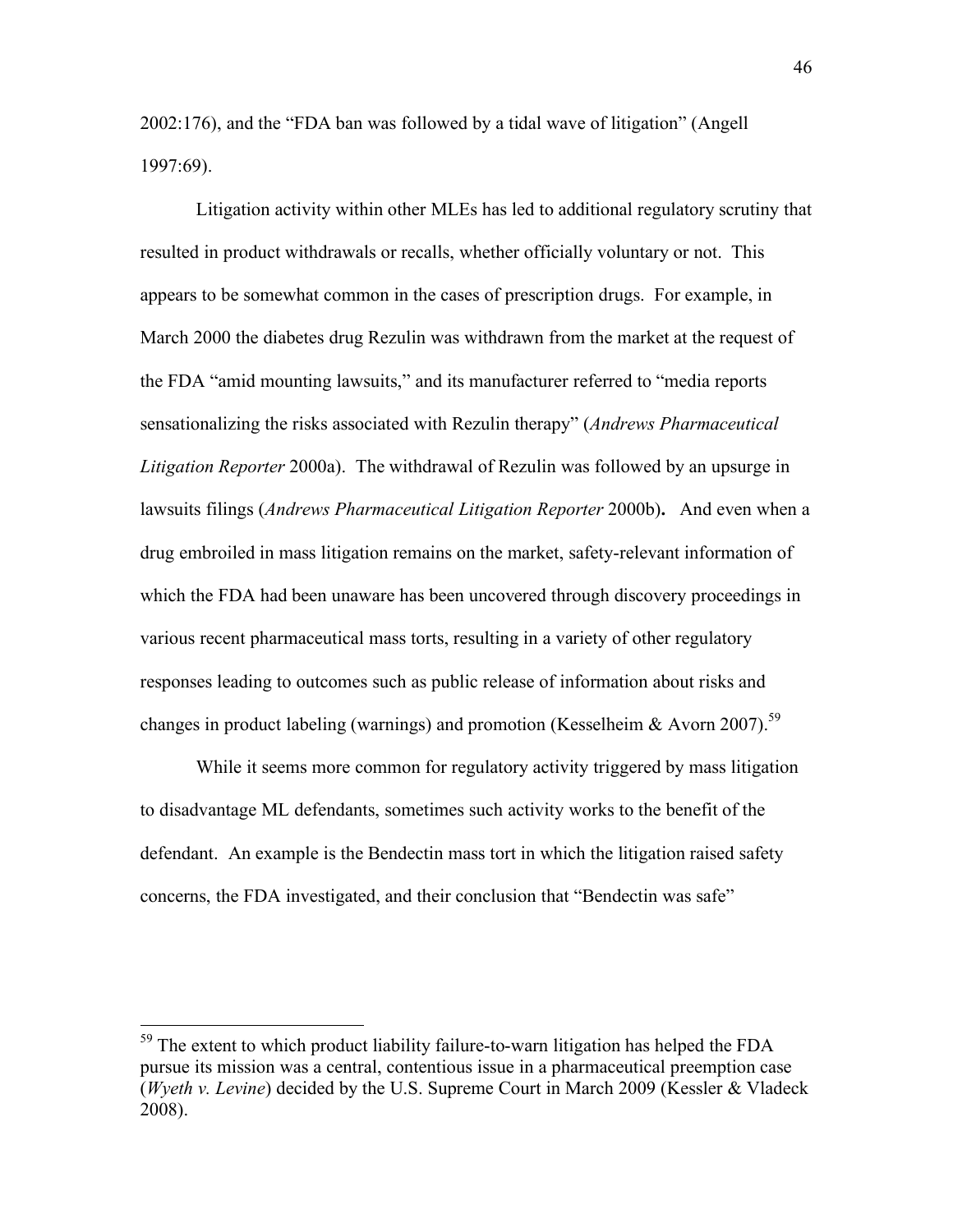contributed to the resolution of this MLE with trial and appeals courts overturning jury verdicts finding liability (Green 1996:315-316; Sanders 1998:87,143-174).<sup>60</sup>

#### **Media Reports**

It is fairly common for litigation activity within an MLE to generate extensive coverage by popular or mass media. Examples include Fen-Phen diet drugs (Schultz 1999; Lenzner & Maiello 2006), environmental contamination with PCBs (Kitchens 2004; CBS News Transcripts 2003); tobacco (ABC News Transcripts 1994), and several models of automobiles and light trucks (see Garber & Adams 1998:5).

News reports about a mass litigation in progress, in turn, can (feed back to and) influence the course of that same episode. A prominent, and seemingly somewhat common, feedback effect is on the number of claims made within the MLE.<sup>61</sup> The Advisory Committee on Civil Rules & the Working Group on Mass Torts (1999:17) describes this phenomenon as:

The increase in filing rates begins when potential claimants are encouraged by learning of the possibility of successful litigation. Knowledge is spread through judicial procedures, such as notices of class actions or bankruptcy proceedings, as well as through media coverage and attorney advertising.

Media coverage of settlement agreements, for example, can lead to surges in claims that may qualify for compensation. Sanders (1998:27) reports that publicity about the first

 $60$  Some might argue that regulatory responses leading to a product withdrawal or recall benefits defendants by reducing the number of people injured and, as a result, limiting their future liability exposure. While this is the case *other things equal*, other things are not equal—for example, removing the product from the market reduces a company's sales and, presumably, profits as well as damaging its reputation and stock value. <sup>61</sup> The possibility that media coverage of litigation can result in substantially more claims is an example of what McGovern (1995:1827) calls "elasticity," about which McGovern (1995:fn. 26) writes "A tort is elastic if it can be expanded to include more plaintiffs or more damages."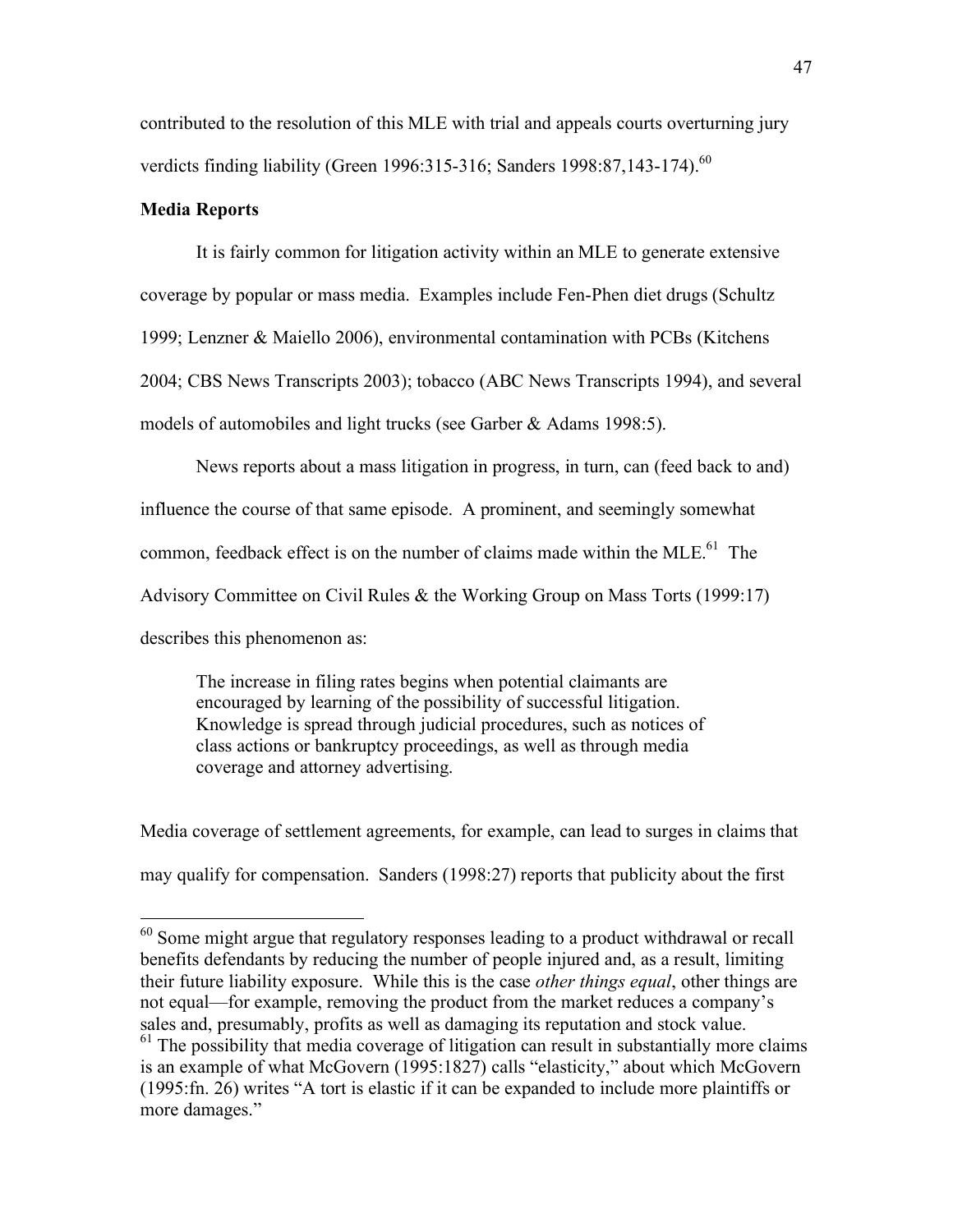Bendectin trial—including articles published in the *New York Times Sunday Magazine* and in *Mother Jones*—attracted additional Bendectin claimants.<sup>62</sup>

Another example of effects of media coverage on claiming involves the Dalkon Shield MLE. This example is of special interest because it helps clarify the line between media coverage that is part of the litigation activity in the focal MLE and media coverage that lies outside the core of that MLE. In particular, as described by Bacigal (1990:51- 52), as part of the A. H. Robins bankruptcy proceedings, Robins was ordered to engage in a media campaign—involving news conferences, television advertisements, and advertisements in various newspapers—to notify women who had received the Dalkon Shield that they may have a legal claim. $63$  We would classify this media activity, which was directed and funded by A. H. Robins, as being part of the Dalkon Shield litigation activity rather than being external to that litigation activity. In addition, the Dalkon Shield risks and litigation generated massive amounts of unpaid newspaper and magazine coverage (Bacigal 1990:55); we would classify this unpaid media coverage as being an outcome of the Dalkon Shield litigation, rather than being a part of that litigation.

Litigation activity within an ML episode can also lead to new information reported in specialized media such as scientific and medical journals. For example, Sanders (1998:89) reports that "From the mid-1970s onward the study of Bendectin was strongly influenced by the law. As the litigation heated up, research on Bendectin became a hot topic and articles on the subject were relatively likely to find their way into print…"

 $62$  Green (1996:183) reports that this publicity also contributed substantially to declining sales of Bendectin.

<sup>&</sup>lt;sup>63</sup> Kritzer (1988-89) provides detailed information about the notification campaign and analyzes its effects on awareness of risks posed by the Dalkon Shield and its role in bringing forth massive numbers of additional claims.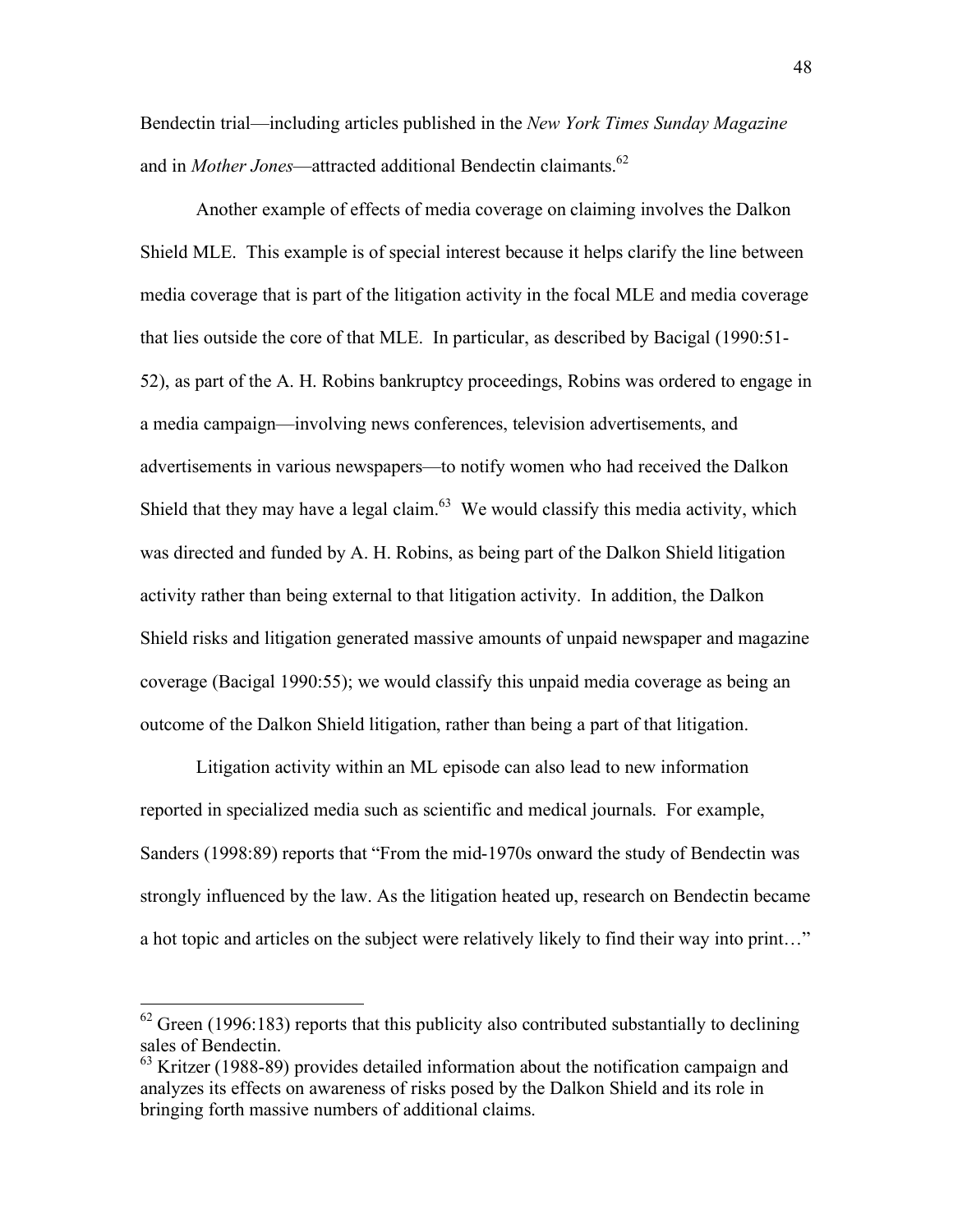And Sanders (1998:233, fn. 37) elaborates: "As Jasanoff (1995, 50) notes, this is not at all uncommon. In a number of areas, including the effects of silicone implants and electromagnetic radiation, litigation helped spur research." And, as detailed by Green (1996:306-311) and Sanders (1998:175-192 ) the resulting epidemiology literature on Bendectin and birth defects played a crucial role in bringing the Bendectin litigation to a close.Another example is litigation over musculoskeletal injuries (such as repetitive stress injuries) alleged to be caused by use of computer keyboards that provided at least some of the impetus for a literature review by a committee of the National Academy of Sciences (Szabo & King 2000:1318).

#### **Market Factors**

The fifth and final category of endogenous responses to events within the core of a focal ML pertains to markets for products and services as well as financial markets.

There are various ways that events within the core on an MLE can lead to responses in markets for products and services, and concerns about such responses can affect the litigation strategies of plaintiffs, defendants, or both. We discuss three such possibilities.

First, when potential purchasers learn about the litigation, this may lead them to increase their assessments of the risks and as a result shy away from future purchases of the product or service directly involved in the litigation, with the result that the product is withdrawn from the market. Examples include MER/29, an apparently dangerous product that was withdrawn after "reports of side effects increased and sales diminished" (Rheingold 1968:120), and Bendectin (Green 1996:chapter 11; Sanders 1998:31-32) despite the defendant company's firm belief (eventually supported by substantial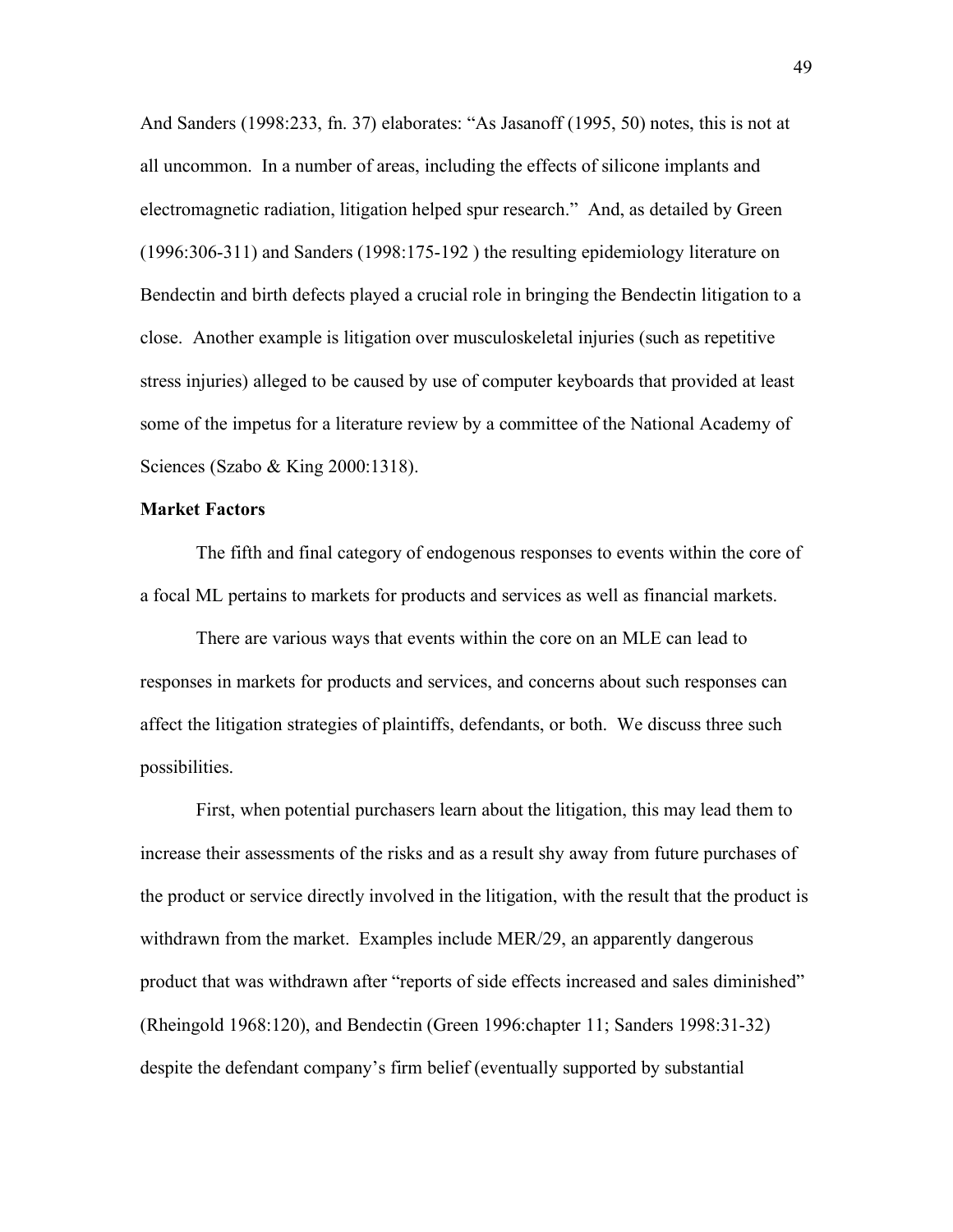research) that Bendectin did not cause the injuries alleged in the litigation. The decision to withdraw Bendectin fed back into the litigation activity, at least in the form of "an increase in claims against the pharmaceutical company" (Sanders 1998:32; see also Green 1996:191).

Second, when they are developing litigation strategies defendant companies may place a high priority on protecting their reputations or goodwill and thereby protect demand for products or services of the defendant that are not central to the MLE under consideration. For example, protection of the company's reputation was reportedly a major goal of defendant Sulzer in acknowledging liability for its defectively manufactured hip and knee implants and in funding a more generous settlement than was likely required under the law (*Journal of Law and Health* 2001-02:193**)**. In addition, concerns about company's reputation and effects on sales of other products seems to have been a consideration in defendant Merrell's decision to withdraw Bendectin (Sanders 1998:11).

Finally, unanticipated major events in mass litigation, such as terms of global settlement agreements or verdicts in bellwether trials, can positively or negatively affect a defendant's stock price depending on whether the newly disclosed information is more or less favorable to the defendant company than had been expected. Econometric analyses of this phenomenon include Garber & Adams (1998), Prince & Rubin (2002), and Govindaraj, Lee & Tinkelman  $(2007)$ .<sup>64</sup>

<sup>&</sup>lt;sup>64</sup> Anecdotal examples of effects on stock prices of events within MLEs include settlement agreements in Vioxx (Tesoriero, Rubenstein & Heller 2007). Regarding PCB litigation, Monsanto shares rose 2.1 percent upon announcement of Solutia bankruptcy reorganization plan setting forth that Solutia would bear some litigation costs that Monsanto might otherwise have borne (Leonard 2006). And in the Fen-Phen ML, a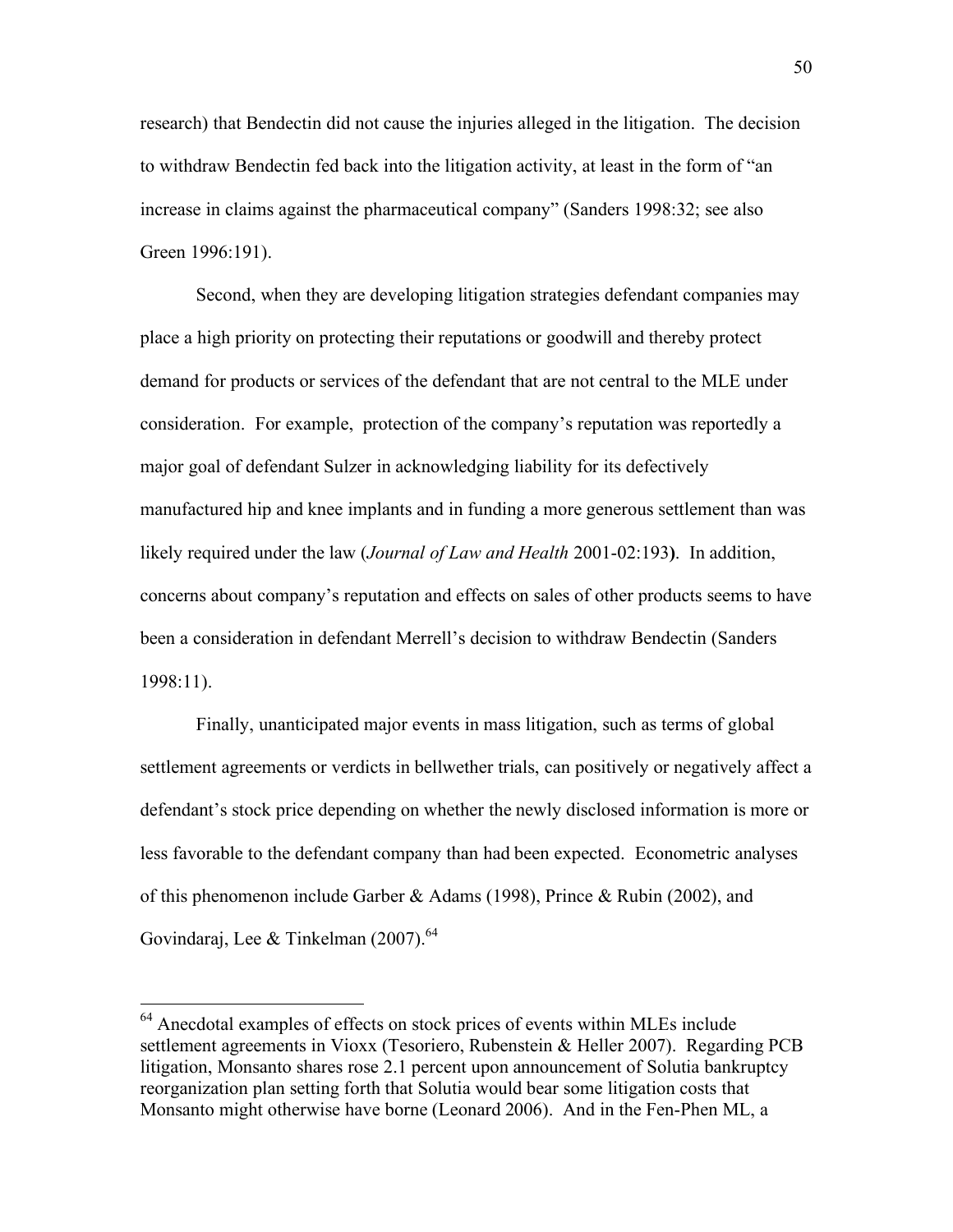Here again, negative reactions of markets to events that spill out of an ML episode (or anticipation or concern about such reactions) can also, in principle, feed back into the litigation activity within that episode. Plaintiff verdicts in bellwether trials, for example, can reduce a defendant company's stock price, resulting in additional pressure on the company to settle further claims in the ML episode. Even major procedural developments in an ML episode, e.g., in judicial decisions to certify class actions or to permit scientific evidence to enter MDL proceedings, sometimes might be viewed as strong signals of future liability risk, with corresponding impact on the defendant's stock price, and subsequent pressure to respond to that risk in terms of future litigation strategy (for example, by more actively seeking settlements).

#### **Conclusion**

 $\overline{a}$ 

During the past few decades, mass litigation has become a familiar feature of the U.S. civil justice landscape. The effects of how mass litigation is managed and resolved can be profound. These effects include physical or financial injury to millions of Americans, patterns of compensation that appear in some instances to approximate rough justice and in other instances appear to depart greatly from that standard, billions of dollars in resource or transactions costs required for disputing and resolving claims, and long-lasting impacts on law and regulation.

Improving our understanding of the causes and consequences of mass litigation poses daunting intellectual challenges. We have proposed an explicit conceptual framework for analyzing social causes and consequences of mass litigation in the United

report in the *Wall Street Journal* that the number of lawsuits were multiplying was followed by a decline of 5.1 percent in the stock price of the main defendant, American Home Products (Associated Press 1997d).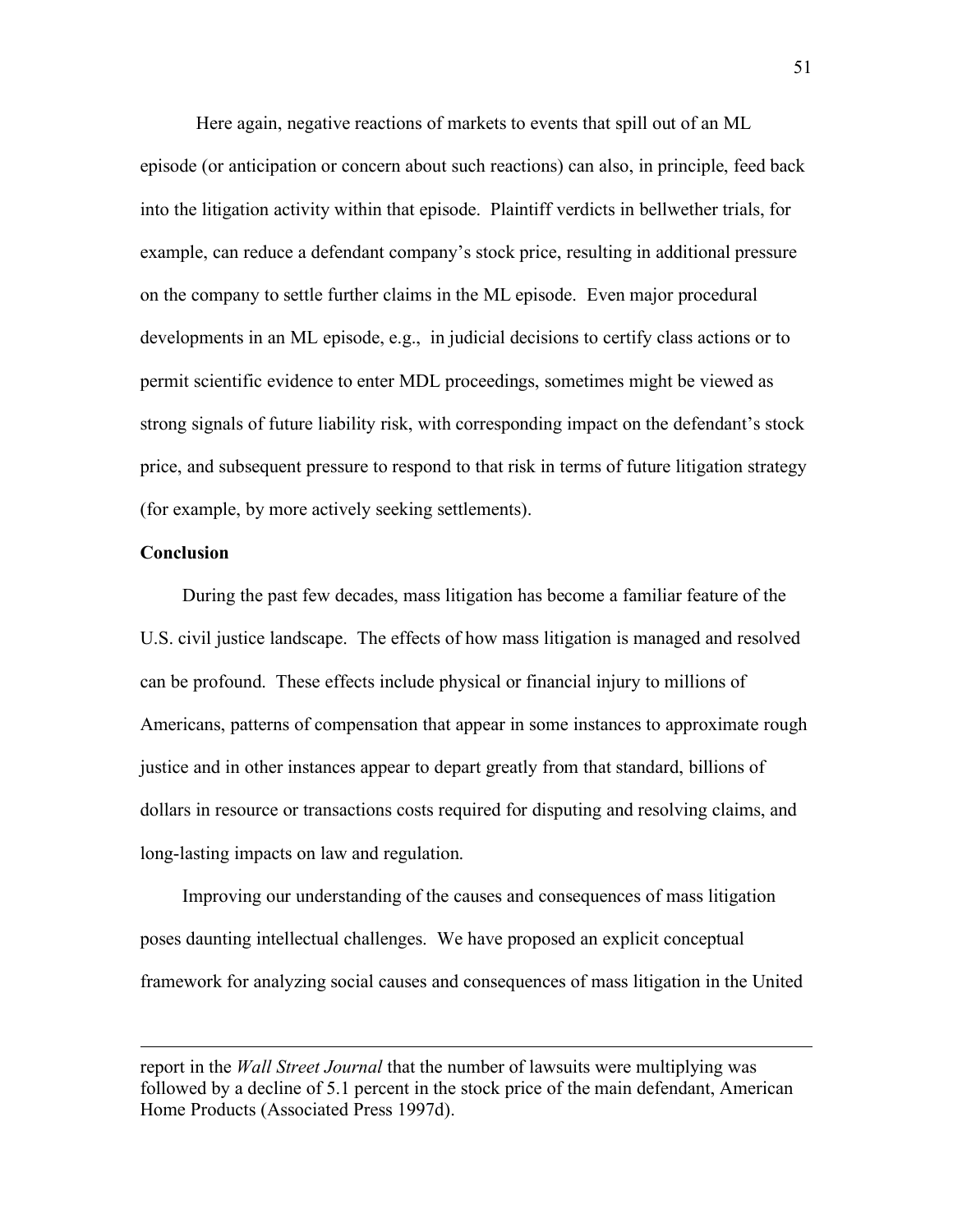States, taking a mass litigation episode (or "litigation" or "case congregation") as the unit of observation. The framework distinguishes among three major components of mass litigation episodes, namely, (1) the *core* of an MLE, which encompasses the activities and events that are central to disputing and resolving claims, (2) various phenomena that are not parts of the core but often *influence* disputing and claims resolution, and (3) social, legal and economic *outcomes* of litigation activity within the core. The activities and events within the core of an MLE are organized into three categories, namely, defendant behavior, actual and alleged injuries, and litigation activity. Both influences—which are exogenous to activities and events within the core—and outcomes—which are endogenous to the litigation activity within the core—are organized into (1) legal doctrine and processes, (2) other litigation, (3) regulation, (4) media reports, and (5) market factors.

To develop our framework we relied to a considerable degree on collection and interpretation of phenomena that previous researchers—such as authors of the various case studies cited in this article, Galanter (1990) and Hensler & Peterson (1993)—have found sufficiently interesting to comment upon. We have also drawn upon information that we have collected about MLEs that have not been studied extensively, such as several pharmaceutical mass torts, PCBs, litigation alleging abuse and neglect of nursinghome residents, and allocation of shares in initial public offerings. Besides synthesizing large quantities of empirical information, we have developed coherent categories to organize numerous and diverse phenomena, provided examples, and in many instances proposed sub-categories of the five categories of influences and outcomes. The framework appears capable of serving the four purposes presented in the Introduction,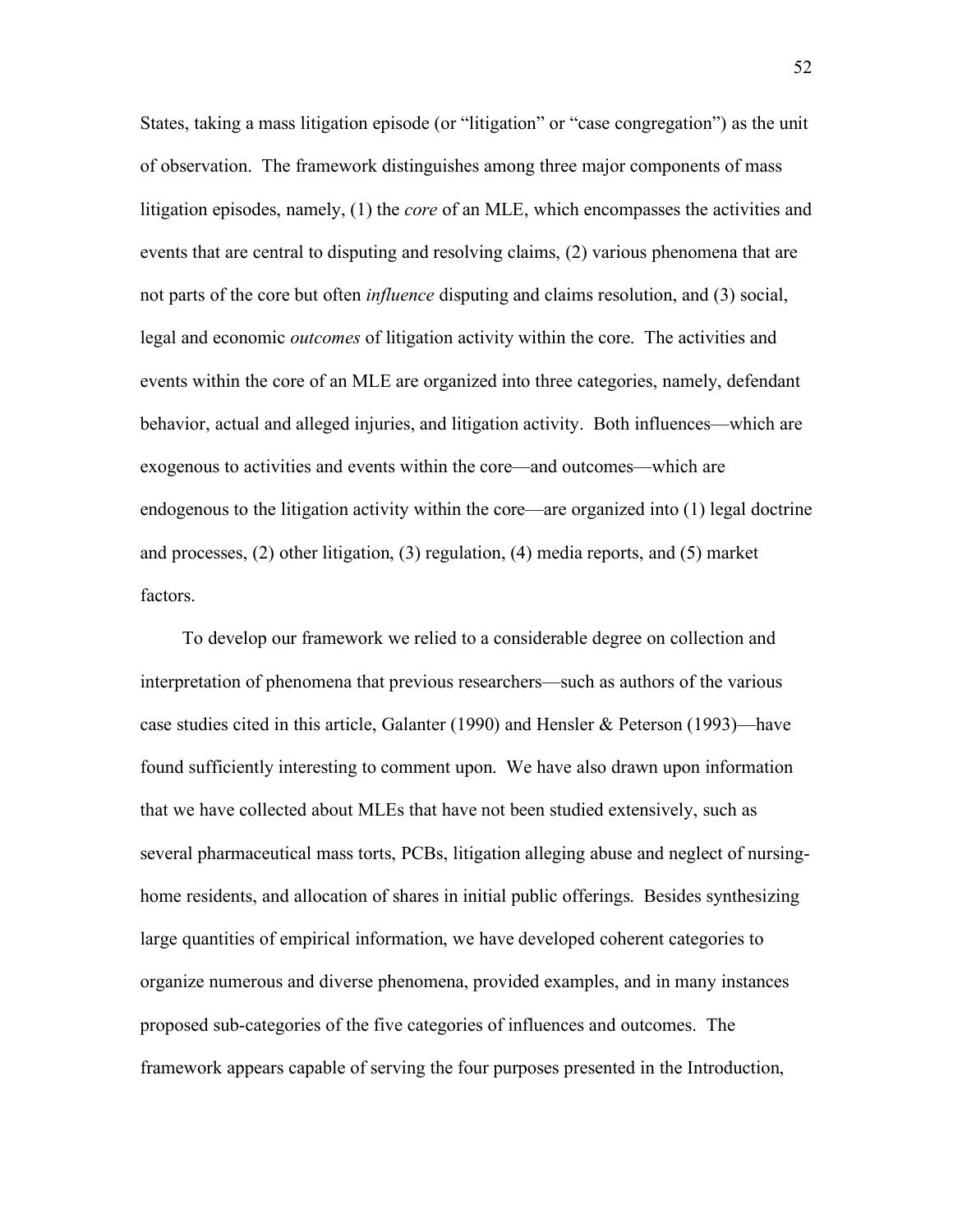namely, (1) helping researchers organize their thinking, (2) facilitating communication within and across research teams, (3) providing a checklist of factors and relationships for researchers to consider in collecting data and analyzing MLEs, and (4) providing a foundation for searching for empirical patterns and suggesting hypotheses for further study. No doubt, this framework can and should be refined as more data and analysis are brought to bear.

We envision our conceptual framework being useful for two kinds of studies of mass litigation in the United States. First, such a framework could be used to support analyses of individual mass litigation episodes (i.e., individual case studies). More specifically, the general phenomena highlighted in our framework offer guidance concerning phenomena that may be important to a particular MLE under study, and discussions of these phenomena in the context of other MLEs could add richness to individual case studies. Second, our framework could be invaluable for efforts to draw lessons from comparing and contrasting histories of several mass litigation episodes; in fact, this potential is our primary motivation for developing the framework. The effort to draw broader lessons than a case study can offer would be greatly aided if these case histories were guided by, and their expositions we organized according to, our framework. Somewhat broad lessons might emerge, for example, from studies focusing on roles of events within particular categories of influences and outcomes such as regulation, media or market factors.

Most ambitiously, comparing and contrasting information encompassing major events from *all* of the components of our conceptual framework across MLEs of diverse types could enable us to answer general questions such as (1) What are the main factors

53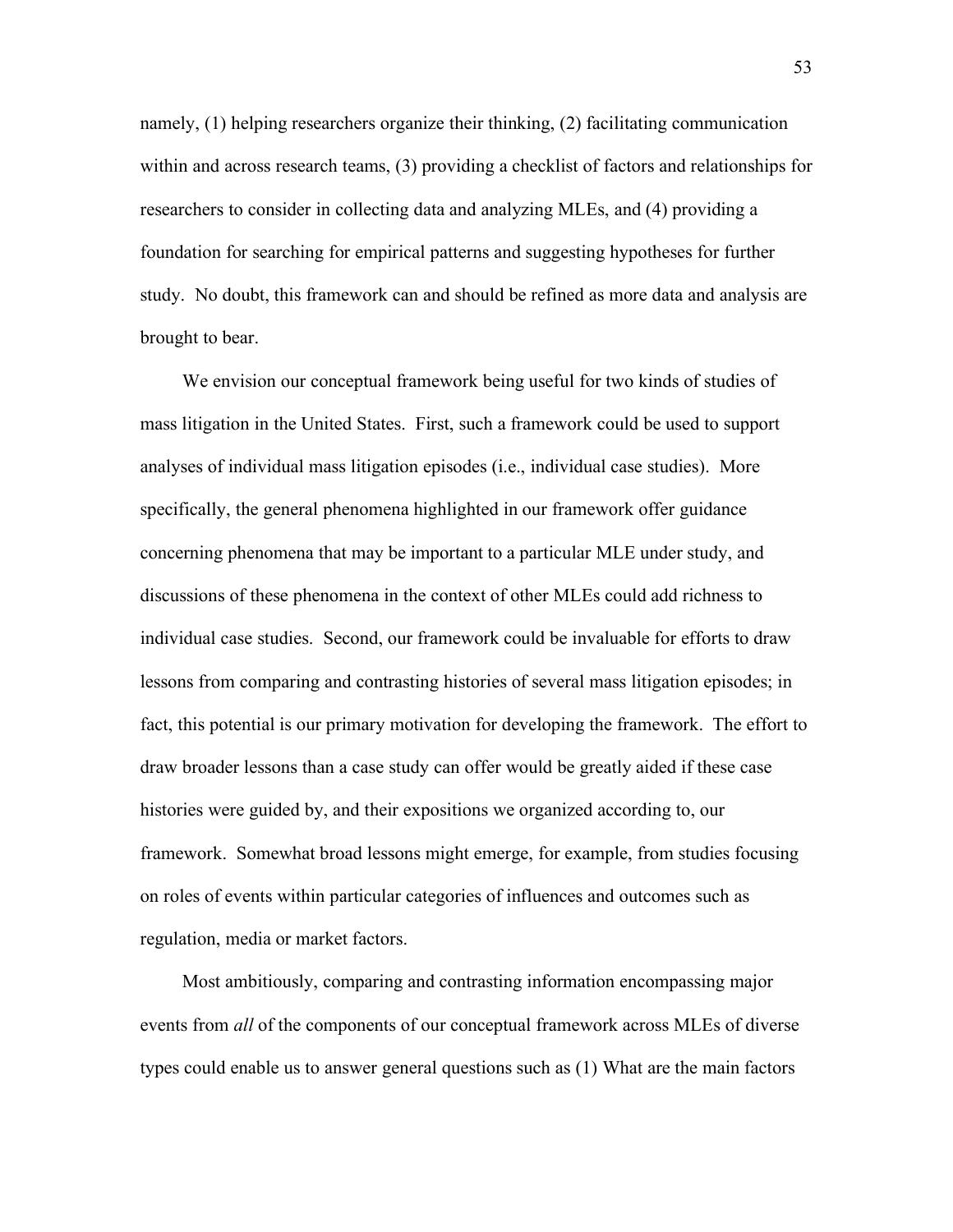determining whether plaintiffs' attorneys succeed or fail in obtaining substantial compensation for their clients? (2) What are the major contributors and obstacles to providing rough justice when there are too many cases to be adjudicated individually? (3) How have the answers to such questions evolved over time as the law has changed, plaintiffs' attorneys have become better capitalized and have had more experience in working together, and plaintiffs' and defendants' attorneys have more historical experience to draw upon? We conclude this article by considering challenges in conducting analyses of collections of mass litigation episodes.

Detailed, narrative cases studies of individual mass litigation episodes provide useful information for those seeking to draw lessons that apply to many MLEs. It is doubtful, however, that broad lessons can be reliably derived from such case studies alone. This is because there is every reason to expect that case-study researchers will continue to focus their efforts on MLEs that are particularly interesting, which seems tantamount to saying that such MLEs will be atypical in one or more important respects. (After all, who would want to write—or even read—a detailed case study of a mass litigation episode that isn't particularly interesting?) Thus, it is doubtful that such case studies—by themselves—will provide a reliable basis for drawing inferences about the world of mass litigation. It seems that the proper response to the lack of typicality is not to ignore information from detailed, narrative case studies; rather, it seems more appropriate to augment such studies with data from other MLEs in an effort to develop a sample of MLEs that is more representative of the entire world of mass litigation. This is the strategy that we are currently pursuing by collecting data for dozens of mass-litigation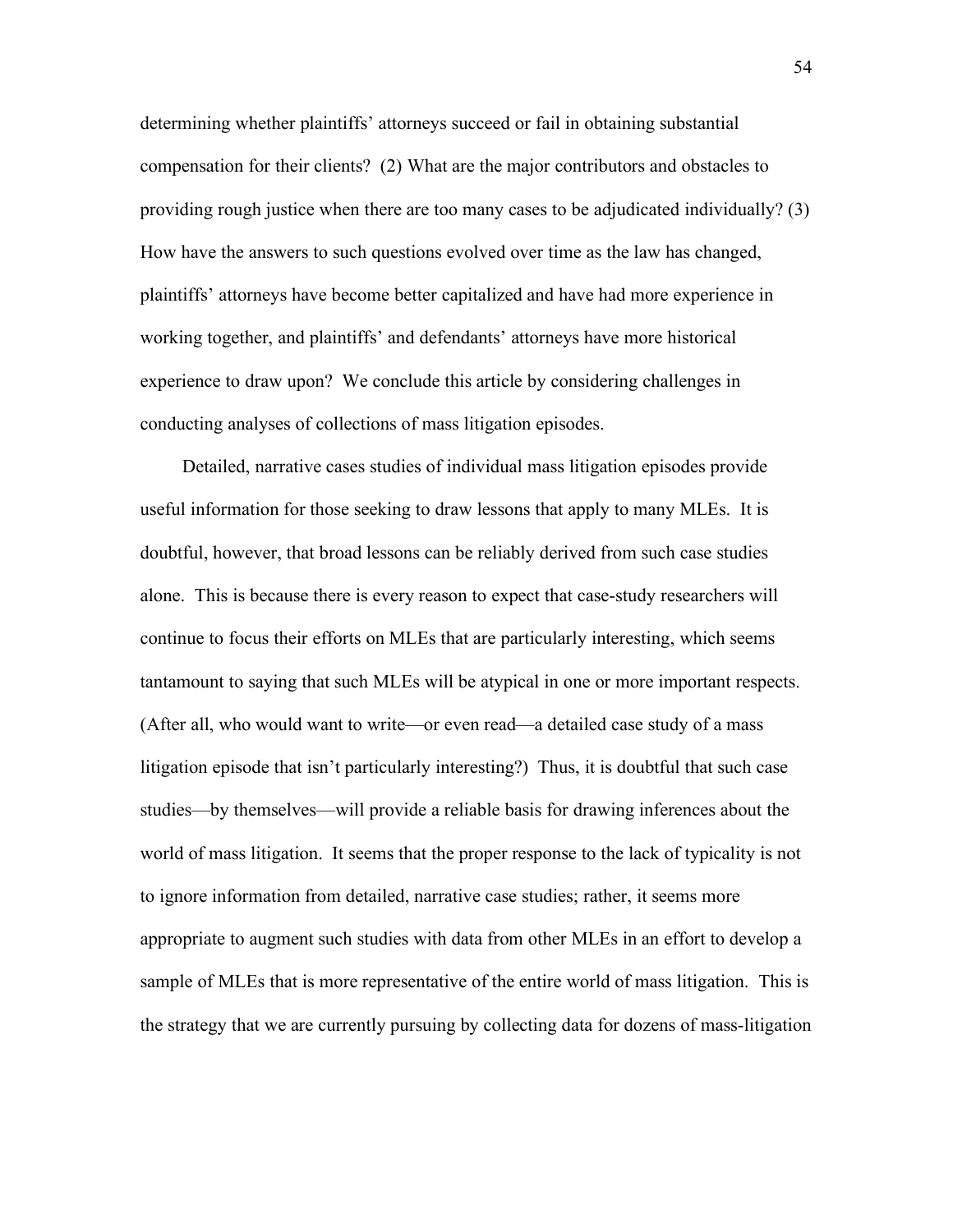episodes—including attempts to develop mass litigation by plaintiffs' attorneys that have not resulted in substantial recoveries for claimants.

Such an endeavor is challenging for several reasons, including the following. First, it seems difficult to construct a sample of MLEs that may reasonably be viewed as representative of the world of mass litigation in the United States. Such a sample may be reasonably approximated, however, by a sample including almost all relevant MLEs during the past few decades in which there were substantial recoveries for clients together with a selection of MLEs in which plaintiffs' attorneys failed to obtain substantial recoveries. For some purposes, useful lessons might be developed through detailed consideration of only MLEs of particular types such as mass torts, pharmaceutical mass torts or financial-injury litigation. Second, as various MLEs have played out over the past three decades or so, many of the social institutions of interest—such as legal doctrine and processes, regulatory processes and the number and variety of mass-media outlets have changed. Reliably distilling general lessons from case histories spanning this era will require careful consideration of how exogenous evolutions of such institutions has affected mass litigation activities and outcomes. Third, data that can be developed by researchers are likely to be incomplete in some important respects unless they take the very costly step of interviewing multiple participants in each sample MLE.

As daunting as these and other challenges are, the effort required to meet them could be well spent. The alternatives—such as accepting that general lessons will remain unavailable for the foreseeable future or that research and policy will be grounded in generalizations from anecdotes and case studies of atypical mass litigation episodes—are quite unsatisfactory.

55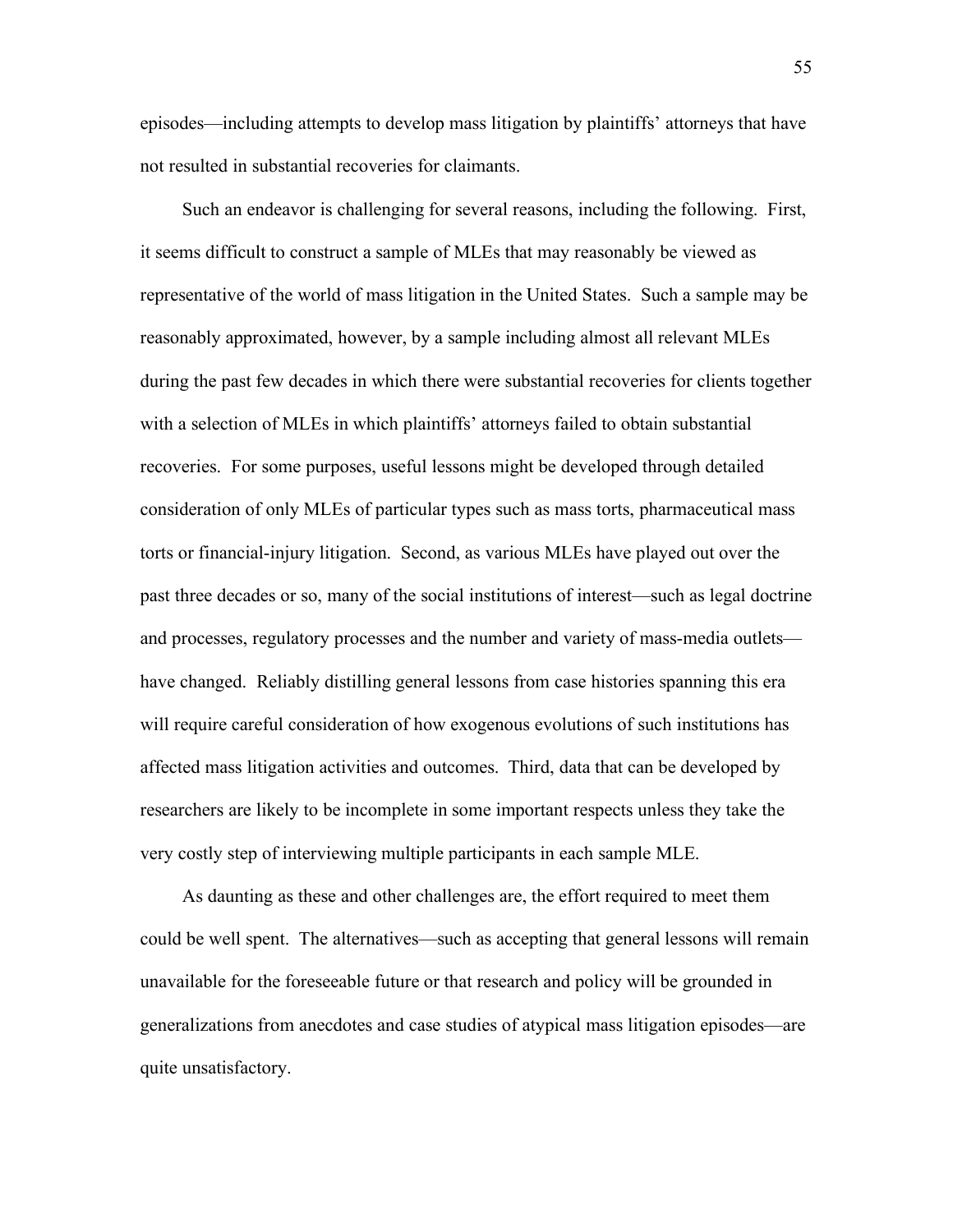#### **References**

ABC News (1994) "Day One" Transcript, February 28. available at [http://legacy.library.ucsf.edu/tid/qtd42d00.](http://legacy.library.ucsf.edu/tid/qtd42d00) 

Advisory Committee on Civil Rules & the Working Group on Mass Torts (1999), *Report on Mass Tort Litigation*, February 15.

American Law Institute (1991), *Reporters' Study, Enterprise Liability for Personal Injury, Volume I, The Institutional Framework,* Philadelphia, PA: American Law Institute.

American Re-insurance Company (2006), *A Review of Environmental coverage Case Law*, Princeton, NJ.

Amon, Elizabeth (2002), "Monsanto's PCB Woes," *The National Law Journal*, Volume 24, Number 23, February 11, p. A1.

Anderson, Eugene R., Jean M. Farrell & Paul D. Rheingold (2007), "Insurance Coverage for Mass Tort Litigation," chapter 14A in Rheingold, *Litigating Mass Tort Cases*, ATLA Press, Thomson West.

*Andrews Pharmaceutical Litigation Reporter* (2000a), "Rezulin Pulled in Wake of Mounting Liability Suits," vol. 15, no. 11, April, p. 3.

\_\_\_\_\_\_\_\_\_\_\_\_\_\_\_\_\_\_\_\_\_\_\_\_\_\_\_\_\_\_\_\_\_\_\_\_ (2000b), "Warner-Lambert Faces Rash of Lawsuits on Heels of Rezulin Recall," vol. 15, no. 12, May, p. 3.

\_\_\_\_\_\_\_\_\_\_\_\_\_\_\_\_\_\_\_\_\_\_\_\_\_\_\_\_\_\_\_\_\_\_\_\_ (2003), "Shareholder Suit Alleges Bayer Hid Baycol Problems for Several Years," vol. 19, no. 2, May, p. 11.

*Andrews Securities Litigation and Regulation Reporter* (2000), "Third Circuit Affirms Dismissal of Fraud Suit Against AHP Directors," vol. 6, no. 5, October 25.

\_\_\_\_\_\_\_\_\_\_\_\_\_\_\_\_\_\_\_\_\_\_\_\_\_\_\_\_\_\_\_\_\_\_\_\_\_\_\_\_\_\_\_\_ (2008), "Guidant Investors' Fraud Suit Dismissed," vol. 13, no. 24, April 8.

Angell, Marcia (1997), *Science on Trial*, paperback edition, London: W.W. Norton.

Associated Press (1997a) "A day after Mayo Clinic warning, diet pill makers sued," July 10.

\_\_\_\_\_\_\_\_\_\_\_\_\_\_ (1997b) "More cases of heart damage linked to diet drugs," August 27.

\_\_\_\_\_\_\_\_\_\_\_\_\_\_ (1997c) "Class-action lawsuits blame recalled diet drugs for ailments," September 17.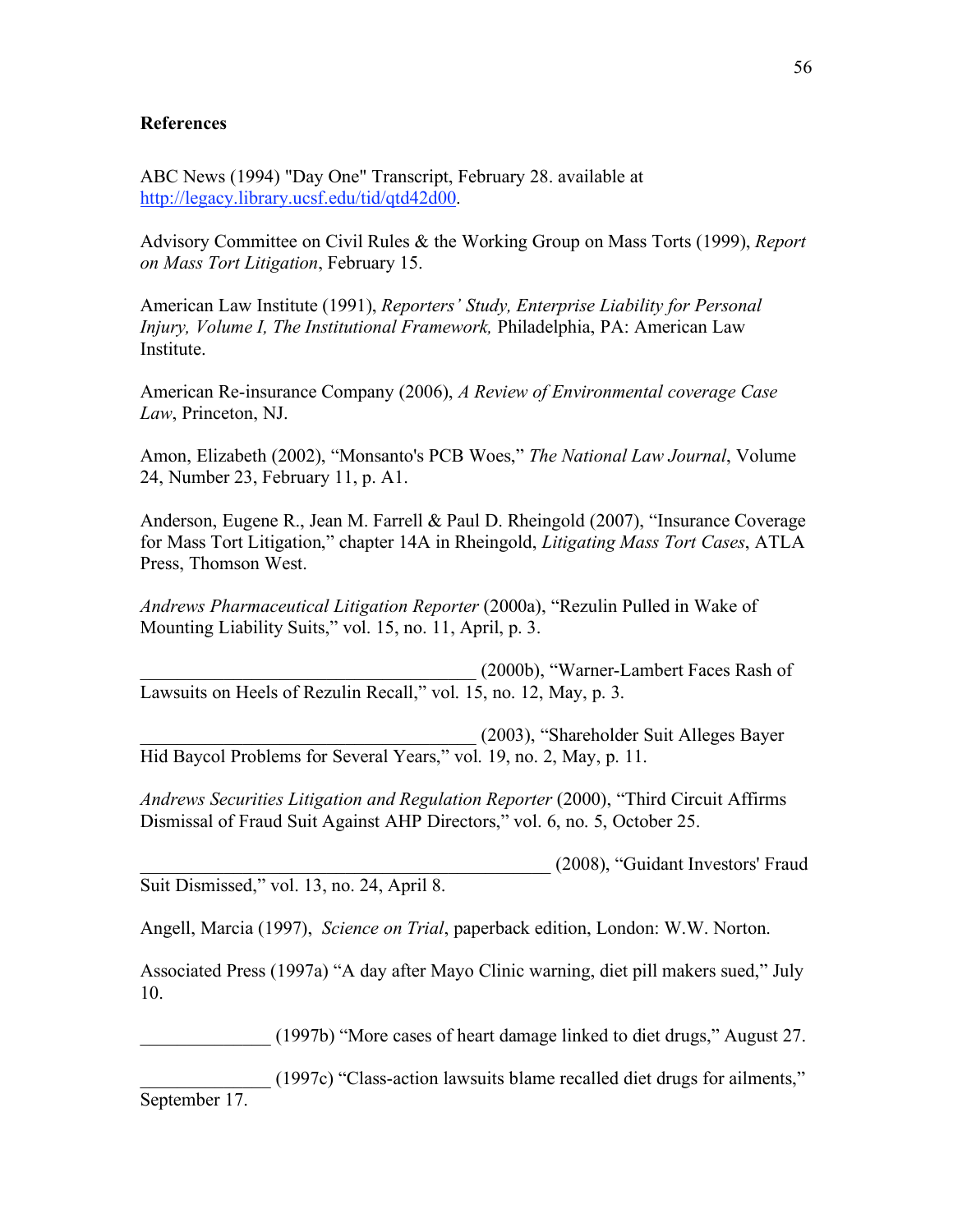\_\_\_\_\_\_\_\_\_\_\_\_\_\_ (1997d), "Big Movers in the Stock Market," September 17.

Bacigal, Ronald J. (1990) *The Limits of Litigation—The Dalkon Shield Controversy*, Durham, NC: Carolina Academic Press.

Bailis, Daniel S., & Robert J, MacCoun (1996), "Estimating Liability Risks With the Media as Your Guide," *Law and Human Behavior*, vol. 20, pp. 419-29.

Barris, Mike (2008), "Panel Reinstates Vioxx Lawsuit," *Wall Street Journal Online*, September 9.

Bennett, Richard G., Joan O'Sullivan, Eric M. DeVito, & Robin Remsburg (2000) "The Increasing Medical Malpractice Risk Related to Pressure Ulcers in the United States," *Journal of the American Geriatrics Society,* vol. 48, no. 1, January, pp. 73-81.

Berger, Margaret A. (2005), "What Hath *Daubert* Wrought?" *American Journal of Public Health*, vol. 95, no. S1, pp. S59-S65.

Carroll, Stephen J., Deborah R. Hensler, Jennifer Gross, Elizabeth M. Sloss, Matthias Schonlau, Allan F. Abrahamse, & J. Scott Ashwood (2005), *Asbestos Litigation*, RAND: Santa Monica, California, MG-162-ICJ.

CBS News Transcripts (2003), "Toxic town; town of Anniston, Alabama, is contaminated due to the manufacture of PCBs," *60 Minutes*, August 31.

Congress of the United States, Office of Technology Assessment 1979, *A Review of Selected Federal Vaccine and Immunization Policies*, Washington, D.C.: U.S. Government Printing Office, September.

Connolly, Heidi M., et al., (1997) "Valvular Heart Disease Associated with Fenfluramine–Phentermine," *The New England Journal of Medicine,* August 28, vol. 337, no. 9, pp. 581-88.

Cook Philip J., & Jens Ludwig (2002), "Litigation as Regulation: Firearms," chapter 3 in Viscusi ed., *Regulation Through Litigation*, Washington, D.C.: AEI-Brookings Joint Center for Regulatory Studies, pp. 67-93.

Cooter, Robert, & Thomas Ulen (2000), *Law and Economics*, 3rd ed., Reading, MA: Addison, Wesley, Longman.

Curfman, Gregory D. (1997) "Diet Pill Redux," *New England Journal of Medicine*, vol. 337, no. 9, August 28, pp. 629-630*.*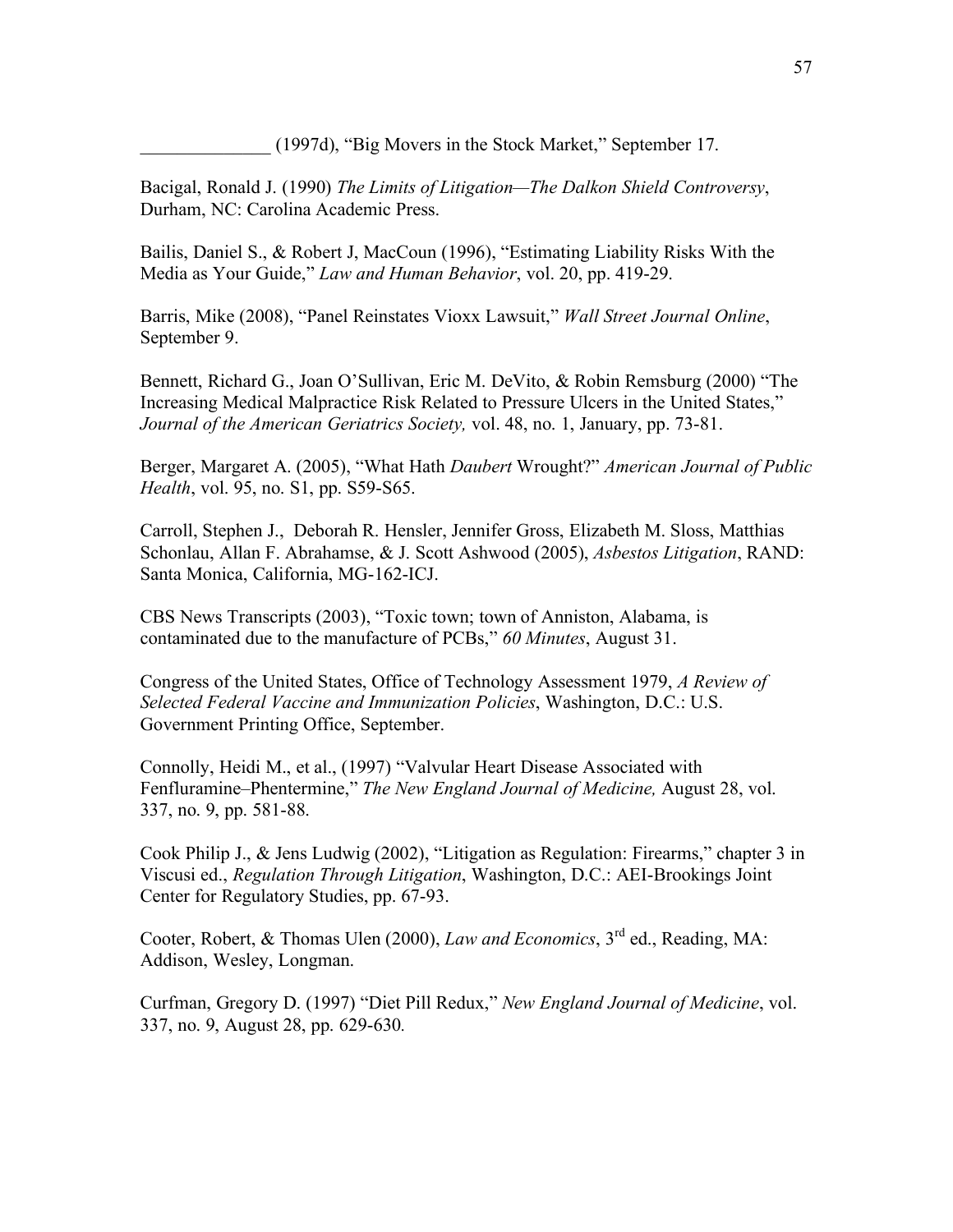Daniels, Stephen & Joanne Martin (2000), "The Impact That It Has Had is Between People's Ears: Tort Reform, Mass Culture, and Plaintiffs' Lawyers," *DePaul Law Review*, vol. 50, no. ?, pp.453-496.

Erichson, Howard M. (2000a), "Coattail Class Actions: Reflections on Microsoft, Tobacco and the Mixing of Public and Private Lawyering in Mass Litigation," *U.C. Davis Law Review*, vol. 34, no. ?, pp. 1-48.

\_\_\_\_\_\_\_\_\_\_\_\_\_\_\_\_\_ (2000b), "Informal Aggregation: Procedural and Ethical Implications of Coordination Among Counsel in Related Lawsuits," *Duke Law Journal*, Vol. 50, No. 2, November, pp. 381-471.

\_\_\_\_\_\_\_\_\_\_\_\_\_\_\_\_\_ (2005) "A Typology of Aggregate Settlements," *Notre Dame Law Review*, vol. 80, pp. 1769-1820.

Feinberg, Kenneth R. (1990) "The Dalkon Shield Claimants Trust," *Law and Contemporary Problems*, vol. 53, no. 4, pp. 79-112.

\_\_\_\_\_\_\_\_\_\_\_\_\_\_\_\_\_ (1998), "Reporting from the front line—one mediator's experience with mass torts," *Loyola of Los Angeles Law Review*, Symposium on Mass Torts, January.

Fisk, Margaret Cronin (2001), "Settling Late Costs Monsanto \$2.7m," *The National Law Journal*, Volume 23, Number 37, May 7, p. A1.

Frankel, Alison (2006) "Tort Reformers, Business Interests, and Plaintiffs Lawyers Themselves Have Helped Kill the Mass Torts Bonanza—And It's Not Coming Back," *American Lawyer*, vol. 28, no. 12, December.

Galanter, Marc (1990) "Case Congregations and Their Careers," *Law & Society Review*, vol. 24, no. 2, pp. 371-396.

Garber, Steven (1993), *Product Liability and the Economics of Pharmaceuticals and Medical Devices*, Santa Monica, CA: RAND Corporation, R-4285-ICJ.

\_\_\_\_\_\_\_\_\_\_\_\_ (1998), "Product Liability, Punitive Damages, Business Decisions and Economic Outcomes," *Wisconsin Law Review*, no. 1, pp. 237-295.

\_\_\_\_\_\_\_\_\_\_\_\_ (2000), "Punitive Damages and Deterrence of Efficiency-Promoting Analysis: A Problem Without a Solution?" *Stanford Law Review*, vol. 52, no. 6, July, pp. 1809-1820.

Garber, Steven & John Adams (1998), "Product and Stock Market Responses to Automotive Product Liability Verdicts," *Brookings Papers on Economic Activity: Microeconomics*, pp. 1-44.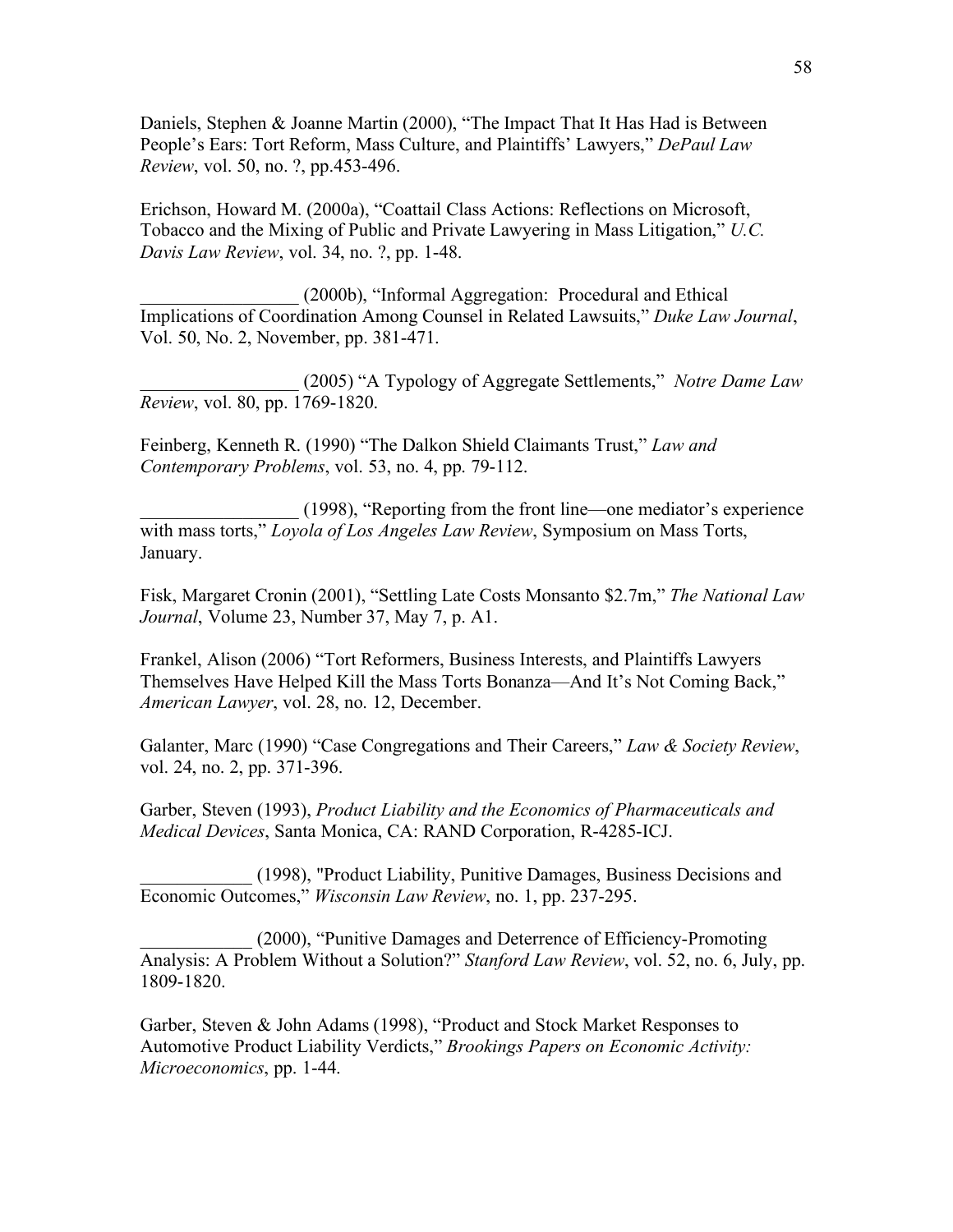Garber, Steven & Anthony G. Bower (1999 ), "Newspaper Coverage of Automotive Product Liability Verdicts," *Law & Society Review*, 33, pp. 93-122.

Goldstein, Bernard D. & Mary Sue Henifin (2000), "Reference Guide on Toxicology," in Federal Judicial Center, *Reference Manual on Scientific Evidence*, second edition, pp. 401-436.

Govindaraj, Suresh, Picheng Lee & Daniel Tinkelman (2007), "Using the Event Study Methodology to Measure the Social Costs of Litigation—A Re-Examination Using Cases from the Automobile Industry," *Review of Law and Economics*, Berkeley Electronic Press, vol. 3, no. 2, pp. 341-382.

Gray, John S. & Richard O. Faulk (2008), "Negligence in the Air? Should 'Alternative Liability' Theories Apply in Lead Paint Litigation?" *Pace Environmental Law Review*, vol. 25, no. ?, pp. 147-209.

Green, Michael D. (1996), *Bendectin and Birth Defects—The Challenges of Mass Toxic Substances Litigation*," Philadelphia, PA: University of Pennsylvania Press.

Green, Michael D., D. Michal Freedman & Leon Gordis (2000), "Reference Guide on Epidemiology," in Federal Judicial Center, *Reference Manual on Scientific Evidence*, second edition, pp. 333-400.

Haltom, William & Michael McCann (2004), *Distorting the Law: Politics, Media, and the Litigation Crisis*, Chicago, IL: University of Chicago Press.

Haney, Daniel Q. (1997), "More cases of heart damage linked to diet drugs ," Associated Press, August 27.

Heinzerling, Lisa (2005), "Doubting Daubert," *Journal of Law and Policy*, vol. XIV, no. 1, pp. 65-83.

Hensler, Deborah R. (2001a), "The Role of Multi-Districting in Mass Tort Litigation: An Empirical Investigation," *Seton Hall Law Review*, vol. 31, pp. 883-906.

\_\_\_\_\_\_\_\_\_\_\_\_\_\_\_\_\_ (2001b), "Revisiting the Monster: New Myths and Realities of Class Action and Other Large Scale Litigation," *Duke Journal of Comparative & International Law*, vol. 11, no. ?, pp. 179-213.

\_\_\_\_\_\_\_\_\_\_\_\_\_\_\_\_\_ (2002), "As Time Goes By: Asbestos Litigation After Amchem and Ortiz," *Texas Law Review*, vol. 80, no. ?, June, pp. 1899-1924.

(2007), "Has the Fat Lady Sung? The Future of Mass Toxic Torts," *Review of Litigation*, vol. 26, no. 4, pp. 883-926.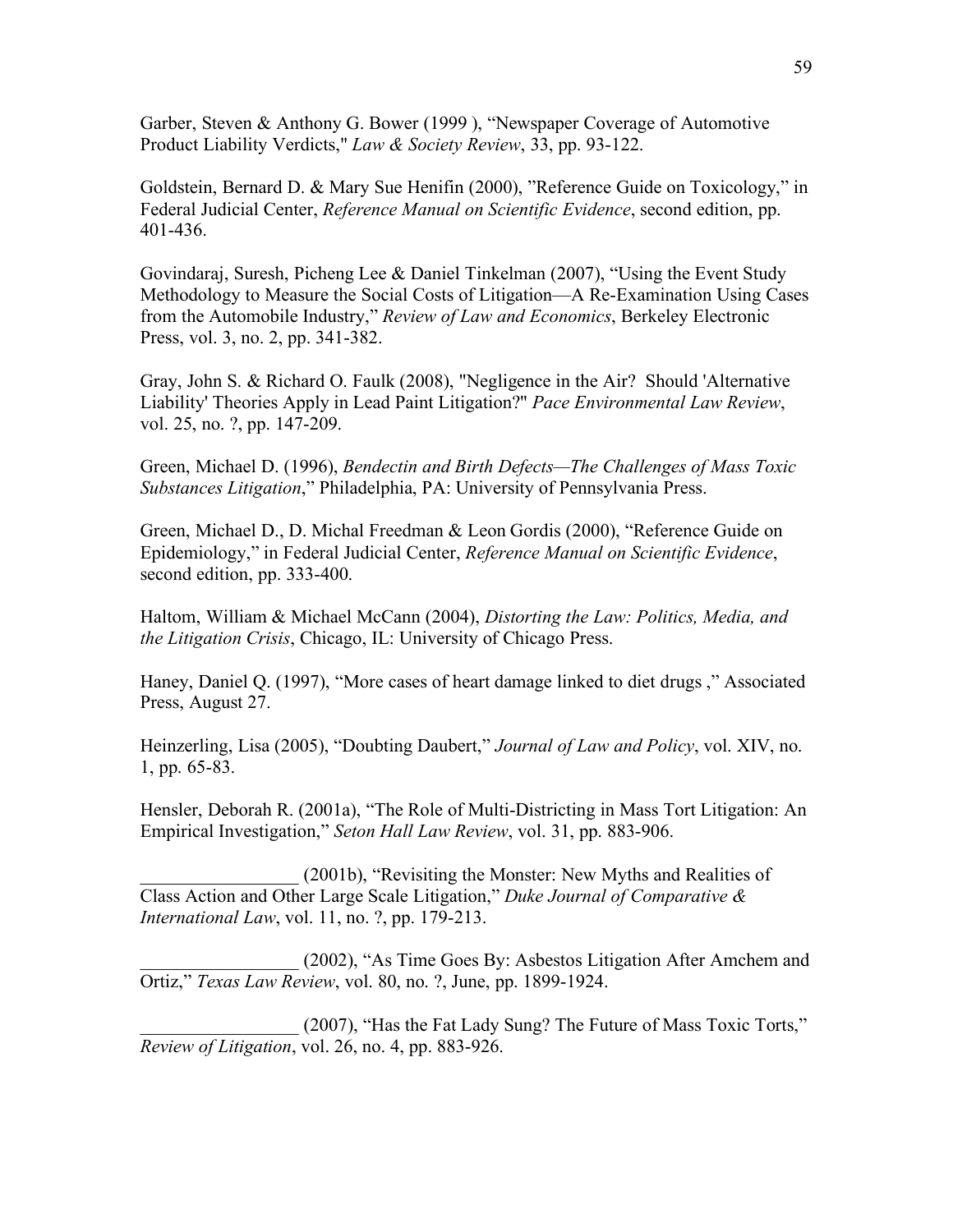Hensler, Deborah R. & Mark A. Peterson (1993), "Understanding Mass Personal Injury Litigation" *Brooklyn Law Review*, vol. 59, no. 3, Fall, pp. 961-1063.

Hensler, Deborah R., Nicholas M. Pace, Bonita Dombey-Moore, Beth Giddens, Jennifer Gross & Eric K. Moller (2000), *Class Action Dilemmas: Pursuing Public Goals for Private Gain*, Santa Monica, CA: RAND Corporation, MR-969-ICJ.

Herrmann, Mark, Geoffrey J. Ritts & Brian Ray (2005), "Creating Mini-MDL Statutes," *Litigation*, Vol. 32, No.1, Fall, pp. 39-43.

Hersch, Joni (2002), "Breast Implants: Regulation, Litigation, and Science," chapter 5 in Viscusi ed., *Regulation Through Litigation*, Washington, D.C.: AEI-Brookings Joint Center for Regulatory Studies, pp. 142-182.

Huber, Peter W. & Robert E. Litan, eds. (1991), *The Liability Maze: The Impact of Liability Law on Safety and Innovation*, Washington, D.C.: Brookings.

Hunziker, Janet R. & Trevor O. Jones eds. (1994), *Product Liability and Innovation: Managing Risk in an Uncertain Environment*, Washington, D.C.: National Academy Press.

Institute of Medicine 1985, *Vaccine Supply and Innovation*, Washington, D.C.: National Academy Press.

Jasanoff, Sheila (1995) *Science at the Bar: Law, Science, and Technology in America.*  Cambridge, MA: Harvard University Press.

Johannes, Laura (1997), "Redux sales stop growing as dieters and insurers balk," *Wall Street Journal*, May 12, p. B1.

Johnson, Linda (2009) "US high court to decide on allowing Vioxx suits," Associated Press, May 26.

Johnson, Molly Treadway, Carol E. Drew & Dean P. Miletich (1998), *Use of Expert Testimony, Specialized Decision Makers, and Case-Management Innovations in the National Vaccine Injury Compensation Program*, Federal Judicial Center.

*Journal of Law and Health* (2001-2002), "A Novel Approach to Mass Tort Class Actions: The Billion Dollar Settlement in the Sulzer Artificial Hip and Knee Litigation: A Symposium," vol. 16, no. ?, pp. 169-251.

Kaplow, Louis & Steven Shavell (2002), "Economic Analysis of Law," chapter 25 in Auerbach, A.J. & M. Feldstein, *Handbook of Public Economics*, volume 3, **[city?]**: Elsevier Science, BV, pp. 1661-1784.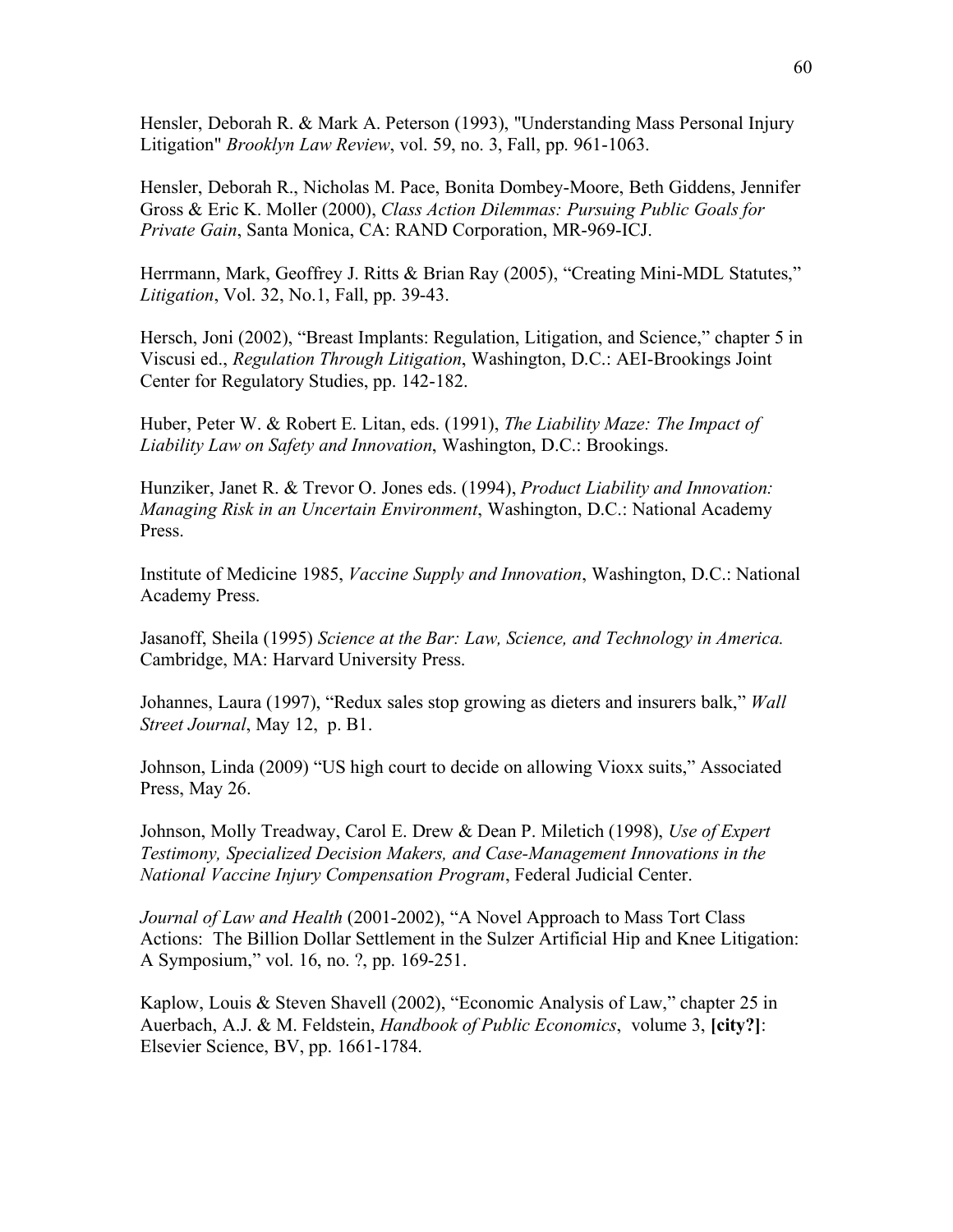Kassirer, Jerome P. & Joe S. Cecil (2002), "Inconsistency in Evidentiary Standards for Medical Testimony—Disorder in the Courts," *Journal of the American Medical Association*, vol. 288, no. 11, pp. 1382-1387.

Kerouac, James D. (2001), "A Critical Analysis of the Biomaterials Access Assurance Act of 1998 as Federal Tort Reform Policy," *Boston University Journal of Science and Technology Law*, vol. 7, no. ?, pp. 327-371.

Kesselheim, Aaron S. & Jerry Avorn (2007), "The Role of Litigation in Defining Drug Risks," *Journal of the American Medical Association*, vol. 297, no. 3, pp. 308-311.

Kessler, David A. and David C. Vladeck (2008), "A Critical Examination of the FDA's Efforts to Preempt Failure-to-Warn Claims," *Georgetown Law Journal*, vol. 96, no. ?, pp. 461-495.

Kitchens, Susan, (2004) "Money Grab," *Forbes*, November 15, p. 162.

Koppel, Nathan (2006) "Wall Street Wins Ruling Blocking IPO Class Action," *Wall Street Journal, December 6,* p. C4.

Kritzer, Herbert M. (1988-89) "Public Notification Campaigns in Mass Litigation: The Dalkon Shield Case," *Justice System Journal,* vol. 13, no. 2, pp. 220-239.

Lenhoff, D. R. (2005), "LTC Regulation and Enforcement: an Overview from the Perspective of Residents and Their Families," *Journal of Legal Medicine*, vol. 26, no. 1, March, pp. 9-40.

Leonard, Christopher (2006), "Monsanto, Solutia to shoulder PCB costs under bankruptcy plan," The Associated Press, February 15.

Lenzner, Robert & Michael Maiello (2006) "The \$22 Billion Gold Rush," *Forbes*, April 10**.**

Lutter, Randall & Elizabeth Mader (2002), "Litigating Lead-Based Paint Hazards," chapter 4 in Viscusi ed., *Regulation Through Litigation*, Washington, D.C.: AEI-Brookings Joint Center for Regulatory Studies, pp. 106-141.

MacCoun, Robert J. (2000), "The costs and benefits of letting juries punish corporations: Comment on Viscusi," *Stanford Law Review*, vol. 52, no. 6, pp. 1821-1828.

Mariner, Wendy K (1992) "Legislative Report: The National Vaccine Injury Compensation Program ," *Health Affairs*, Spring, 255-265.

Mark, Eugene J, et al. (1997) "Fatal Pulmonary Hypertension Associated with Short-Term Use of Fenfluramine and Phentermine," *The New England Journal of Medicine*, August 28, vol. 337, no. 9, pp. 602-606.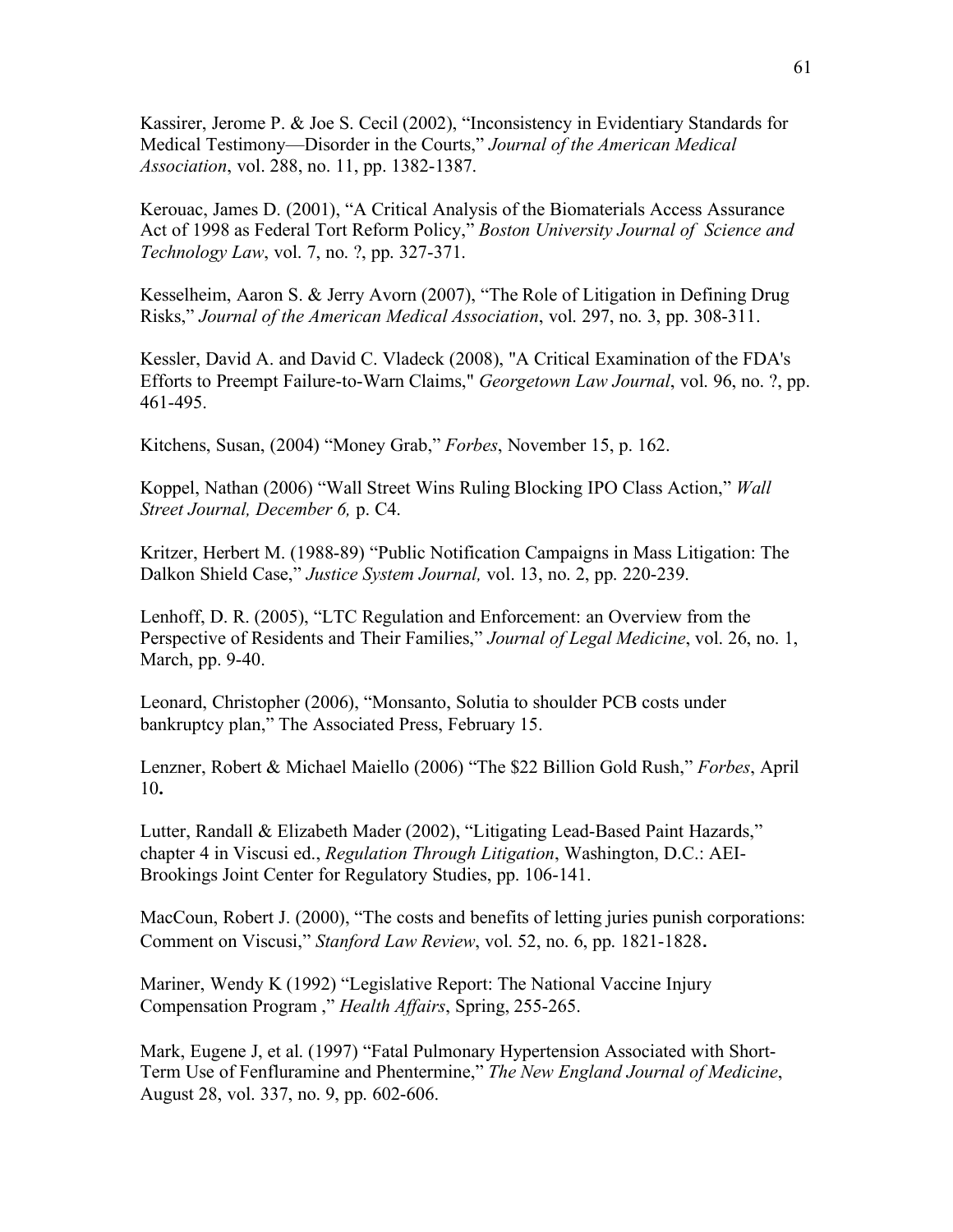McGovern, Francis E. (1995), "Symposium: National Mass Tort Conference: An Analysis of Mass Torts for Judges," *Texas Law Review*, vol. 73, pp. 1821-73, June, pp. 1821-45.

Mello, Michelle M. & Troyen A. Brennan (2005), "Legal Concerns and the Influenza Vaccine Shortage," *Journal of the American Medical Association*, vol. 294, no. 14, October 12, pp. 1817-1820.

Metz, William (1991), *Newswriting from Lead to "30,"* 3rd ed., Englewood Cliffs, NJ: Prentice Hall.

Mullenix, Linda S. (2004), "Taking Adequacy Seriously: The Inadequate Assessment of Adequacy in Litigation and Settlement Classes," *Vanderbilt Law Review*, vol. 57, no. 5, pp. 1687-1744.

National Institute for Occupational Safety and Health (1986), "Polychlorinated Biphenyls (PCB's): Potential Health Hazards from Electrical Equipment Fires or Failures," Current Intelligence Bulletin 45, February 24. available at http://www.cdc.gov/niosh/86111\_45.html.

Nagareda, Richard A. (2007), *Mass Torts in a World of Settlements*, Chicago: University of Chicago Press.

Neergaard, Lauran (1997), "Diet drugs removed from market," Associated Press, September 15.

Olson, Susan M. (1988-89) "Federal Multidistrict Litigation: Its Impact on Litigants," *Justice System Journal*, vol. 13, no. 3, pp. 341-364.

Ostolaza, Yvette & Michelle Hartmann (2007), "Overview of Multidistrict Litigation Rules at the State and Federal Level," *The Review of Litigation*, vol. 26, Winter, pp. 47- 75.

Pace, Nicholas R., Stephen J. Carroll, Ingo Vogelsang & Laura Zakaras (2007)*Insurance Class Actions in the United States*, Santa Monica, CA: RAND Corporation, MG-587-ICJ.

Petry, Brian (2001) "Forrest v. P & L Real Est. Inv. Co.: Landlords Held Accountable for Lead Paint Poisoning of Tenant's Children" *University of Baltimore Journal of Environmental Law*, vol. 8, no. 2, Spring, pp. 203-207.

Powell, Beth (1997) "Class-action suits demand monitoring for diet-drug users," Associated Press, September 21.

Powell, Lewis F. III (2006) "Class Settlement of Mass Tort Cases," *Sedona Conference Journal*, vol. VII, Fall, pp. 259-273.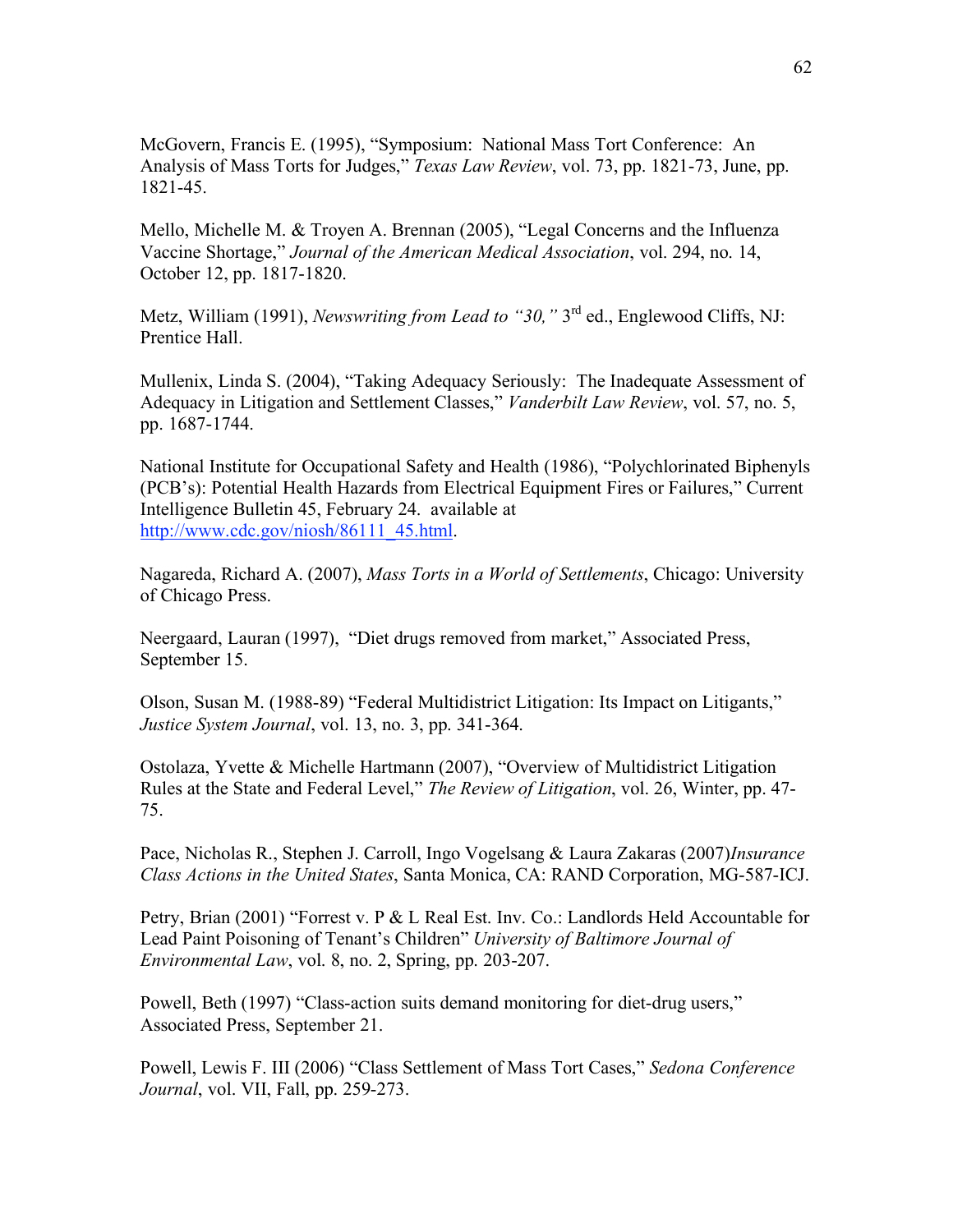Prince, David W. & Paul H. Rubin (2002), "The Effects of Product Liability Litigation on the Value of Firms," *American Law and Economics Review*, vol. 4, no. 1, pp. 44-87.

Rabin, Robert L. (1992), "A Sociolegal History of the Tobacco Tort Litigation," *Stanford Law Review*, Vol. 44, April, pp. 853-878.

Reeves, Jay (2003), "\$700 million deal announced in Anniston PCBs cases," *The Associated Press*, August 21.

Rheingold, Paul D. (1968), "The MER/29 Story—An Instance of Successful Mass Disaster Litigation," *California Law Review*, vol. 56, no. 2, pp. 116-148.

\_\_\_\_\_\_\_\_\_\_\_\_\_\_\_\_\_ (2006) *Litigating Mass Tort Cases*, ATLA Press, Thomson West.

\_\_\_\_\_\_\_\_\_\_\_\_\_\_\_\_\_ (2007, supplement) *Litigating Mass Tort Cases*, ATLA Press, Thomson West.

\_\_\_\_\_\_\_\_\_\_\_\_\_\_\_\_\_ (2008, supplement) *Litigating Mass Tort Cases*, ATLA Press,

Thomson West.

Ringleb, Al H. & Steven N. Wiggins (1990), "Liability and Large-Scale, Long-Term Hazards," *Journal of Political Economy*, vol. 98, no. 3, pp. 574-595.

Sanders, Joseph (1998), *Bendectin on Trial*, Ann Arbor, MI: University of Michigan Press.

Schuck, Peter H. (1987), *Agent Orange on Trial*, enlarged edition, Cambridge, MA: Belknap Press of Harvard University Press.

\_\_\_\_\_\_\_\_\_\_\_\_\_ (1995), "Mass Torts: An Institutional Evolutionist Perspective," *Cornell Law Review*, vol. 80, May, pp. 941-989.

Schultz, Stacey (1999) "A big fat settlement," *U.S. News & World Report*, October 18, p. ?.

Seufert, Dan (1997), "Woman's family filed suit in alleged diet pill death," Associated Press, May 6.

Shepherd, Lauren (2007) "PepsiCo, soft drink manufacturers settle benzene lawsuit," Associated Press, Business News, July 12.

Shook, Hardy & Bacon L.L.P. (2006), "Tobacco Class Actions: Their Evolution and the Prevailing Trend Against Certification," January 30.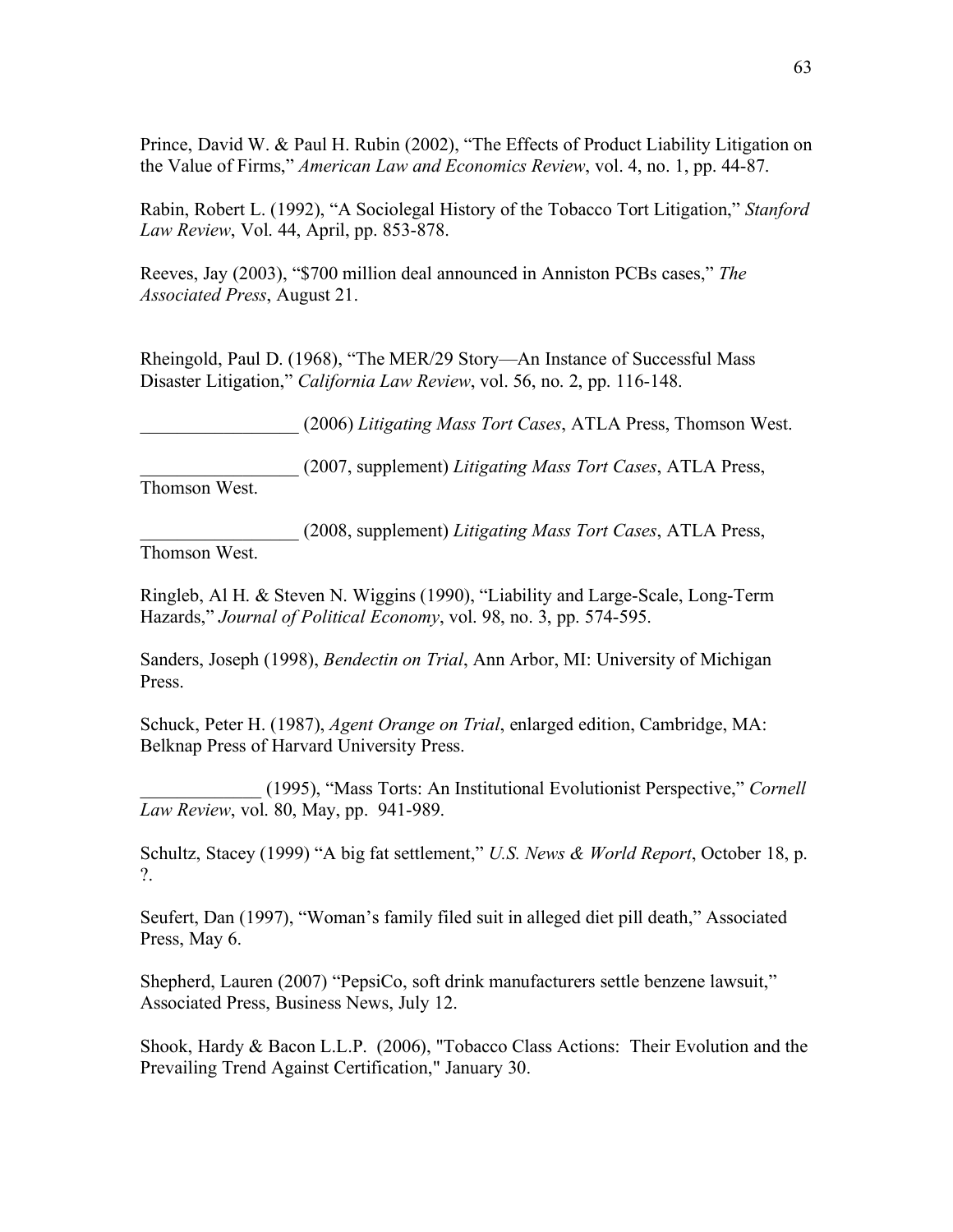Silver, Charles & Lynn A. Baker (1997) "Mass Lawsuits and the Aggregate Settlement Rule," *Wake Forest Law Review*, vol. 32, pp. 733-780.

Slovic, Paul, Baruch Fischhoff & Sarah Lichtenstein (1987) "Behavioral Decision Theory and Perceived Risk," in Weinstein, Neil D. (ed.) *Taking Care: Understanding and Encouraging Self-Protective Behavior,* Cambridge, UK: Cambridge University Press.

Smith, Randall & Susan Pulliam (2000a) "U.S. Probes Inflated Commissions for Hot IPOs," *Wall Street Journal*, December 7, p. C1.

\_\_\_\_\_\_\_\_\_\_\_\_\_\_\_\_\_\_\_\_\_\_\_\_\_\_ (2000b) "Tradeoffs: Seeking IPO Shares, Investors Offer to Buy More in After-Market," *Wall Street Journal*, December 7, p. A1.

Sobol, Richard B. (1991) *Bending the Law—The Story of the Dalkon Shield Bankruptcy,*  Chicago, IL: University of Chicago Press*.*

Solutia (2003), *Form 10-K for the Fiscal Year Ended December 31, 2002*, March 6, p. 10.

Spiro, Rebecca, Carol Witcher, Philip Egelston, Suzanne Hruby & Melissa Deckman Fallon (1999), "Individual Characteristics of Mass Torts Case Congregations," Appendix D of *Report to the Mass Torts Working Group*, Federal Judicial Center, January.

Stevenson, David, Brian Burwell & Michael Schaefer (2006), *The Nursing Home Liability Insurance Market: a Case Study of Texas*, report prepared for the U.S. Department of Health and Human Services (HHS), Office of Disability, Aging and Long-Term Care Policy (DALTCP) and Medstat*,* (Available at <[http://aspe.hhs.gov/daltcp/reports/2006/NHliab-TX.pdf>](http://aspe.hhs.gov/daltcp/reports/2006/NHliab-TX.pdf) )

Stevenson, David G. & David M. Studdert (2003), "The Rise of Nursing Home Litigation: Findings from a National Survey of Attorneys," *Health Affairs*, vol. 22, no. 2, March/April, pp. 219-229.

Studdert, David M. & David G. Stevenson (2004), "Nursing Home Litigation and Tort Reform: A Case for Exceptionalism," *The Gerontologist*, vol. 44, no. 5, pp. 588-595.

Swoboda, Frank & Caroline E. Mayer (1999), "A \$4.9 Billion Message: Jury Hits GM with Historic Crash Verdict," *Washington Post*, July 10, p. A1.

Szabo, Robert M. & Kenneth J. King (2000) "Repetitive Stress Injury: Diagnosis or Self-Fulfilling Prophecy?" *Journal of Bone & Joint Surgery*, vol. 82, pp. 1314-1322.

Tesoriero, Heather Won, Sarah Rubenstein & Jamie Heller (2007) "Merck's Tactics Largely Vindicated as it Reaches Big Vioxx Settlement," *Wall Street Journal*, November 10, p. A1.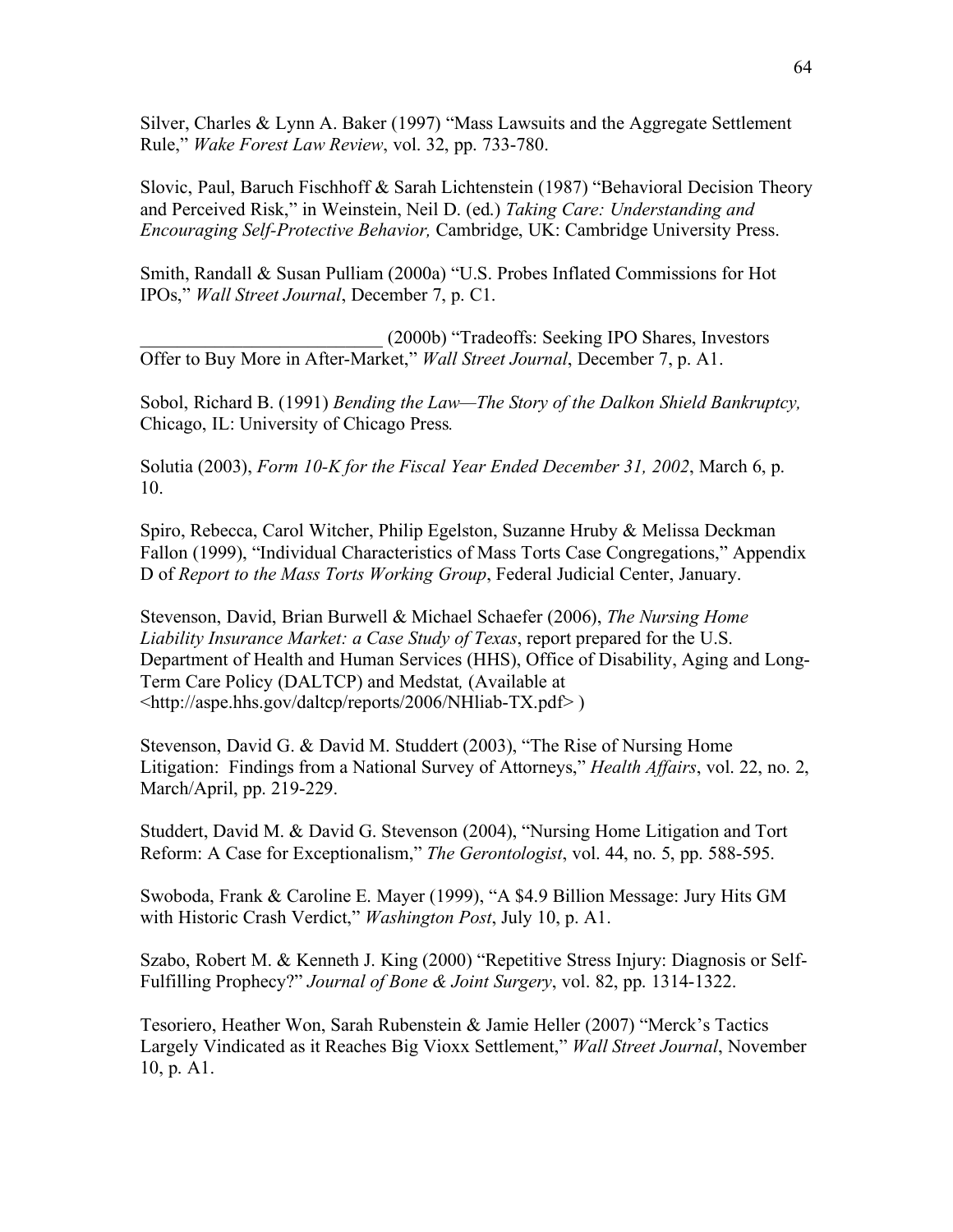The Legal Intelligencer (1998), "GM And Michigan Cities to Pay \$28 mil. for Cleanup of PCBs," Vol. 219, No. 104, November 25.

United States District Court, Southern District of New York (2003) "Opinion and Order, In re: Initial Public Offering Securities Litigation," February 19*.*

 $(2004)$  "Opinion and Order, In Re: Initial Public Offering Securities Litigation," October 13.

 $(2007)$ , "Notice of

Removal," 07 CV 3258, April 23, p. 3.

United States Environmental Protection Agency (1979) "EPA Bans PCB Manufacture; Phases Out Uses," press release, April 19. (available at [http://www.epa.gov/history/topics/pcbs/01.htm l](http://www.epa.gov/history/topics/pcbs/01.htm)ast visited May 24, 2009)

United States Food and Drug Administration (1997a), "FDA Public Health Advisory," July 8 (available at [http://www.fda.gov/cder/news/phen/phenfen.htm\)](http://www.fda.gov/cder/news/phen/phenfen.htm).

\_\_\_\_\_\_\_\_\_\_\_\_\_\_\_\_\_\_\_\_\_\_\_\_\_\_\_\_\_\_\_\_\_\_\_\_ (1997b), "Fen-Phen Update," August 28. (available at [http://www.fda.gov/cder/news/phen/fenphenupdate.htm\)](http://www.fda.gov/cder/news/phen/fenphenupdate.htm).

Vairo, Georgene (2004) "Mass Tort Bankruptcies: The Who, the Why and the How," *American Bankruptcy Law Journal*, Winter, pp. 93-152.

Viscusi, W. Kip (1998), "Why There is No Defense for Punitive Damages," *Georgetown Law Journal*, vol. 87, no.?, pp. 381-395.

\_\_\_\_\_\_\_\_\_\_\_\_\_(2000), "Corporate Risk analysis: A Reckless Act?" *Stanford Law Review*, vol. 52, no. ?, pp. 547- ?.

\_\_\_\_\_\_\_\_\_\_\_\_\_, ed. (2002a), *Regulation Through Litigation*, Washington, D.C.: AEI-Brookings Joint Center for Regulatory Studies.

\_\_\_\_\_\_\_\_\_\_\_\_\_\_ (2002b), "Tobacco: Regulation and Taxation Through Litigation," chapter 2 in Viscusi ed., *Regulation Through Litigation*, Washington, D.C.: AEI-Brookings Joint Center for Regulatory Studies, pp. 22-66.

Viscusi, W. Kip, & Michael J. Moore (1993), "Product Liability, Research and Development, and Innovation," *Journal of Political Economy*, vol. 101, no. 1, pp. 161- 184.

Weinstein, Jack B. (1994), "Ethical Dilemmas in Mass Tort Litigation," *Northwestern University Law Review*, vol. 88, Winter, pp. 469-.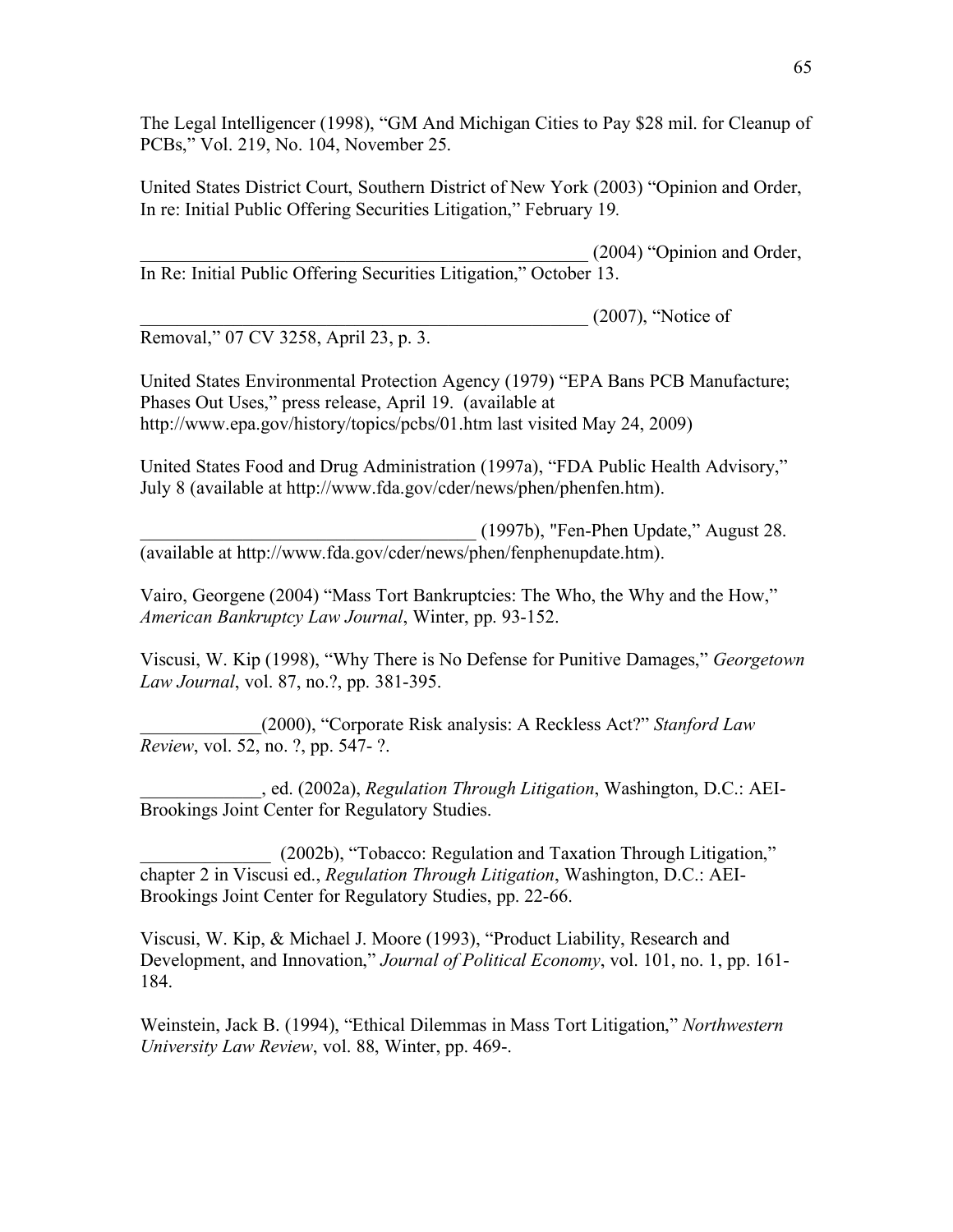\_\_\_\_\_\_\_\_\_\_\_\_\_\_\_ (1995), *Individual Justice in Mass Tort Litigation*, Evenston, IL: Northwestern University Press.

### **Cases cited**

*Amchem Prods. Inc. v. Windsor*, 521 U.S. 591 (1997)

*Daubert v. Merrell Dow Pharmaceuticals*, 509 U.S. 579 (1993)

*General Electric Co. Et Al. v. Joiner Et Ux.*, 522 U.S. 136 (1997)

*Ortiz v. Fibreboard Corp.,* 527 U.S. 815 (1999)

*Wyeth v. Levine* (U.S. Supreme Court, March 4, 2009, no. 06-1249)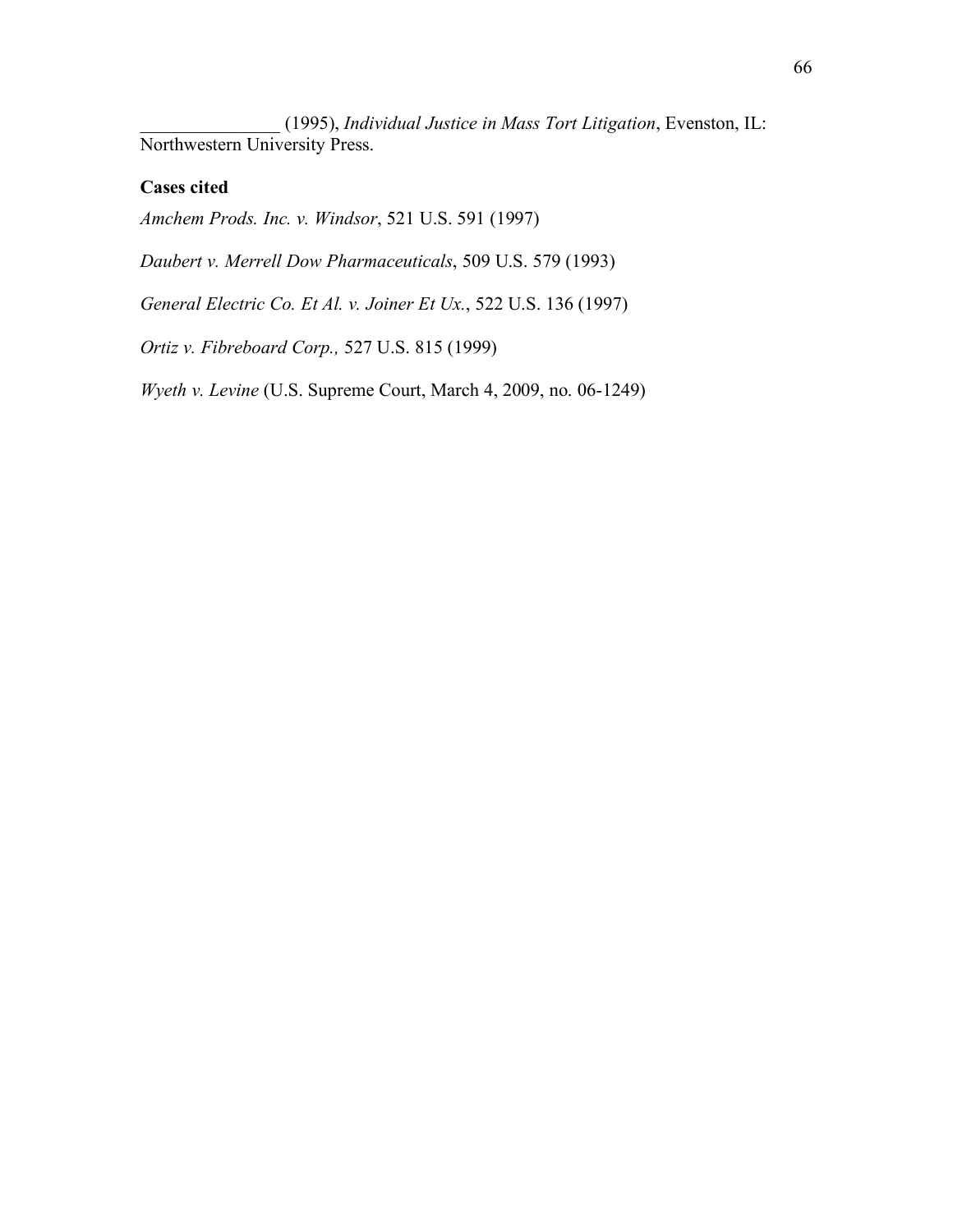## *Figure 1: Overview of Conceptual Framework—A Depiction of One Mass Litigation Episode*



Core of Mass Litigation Episode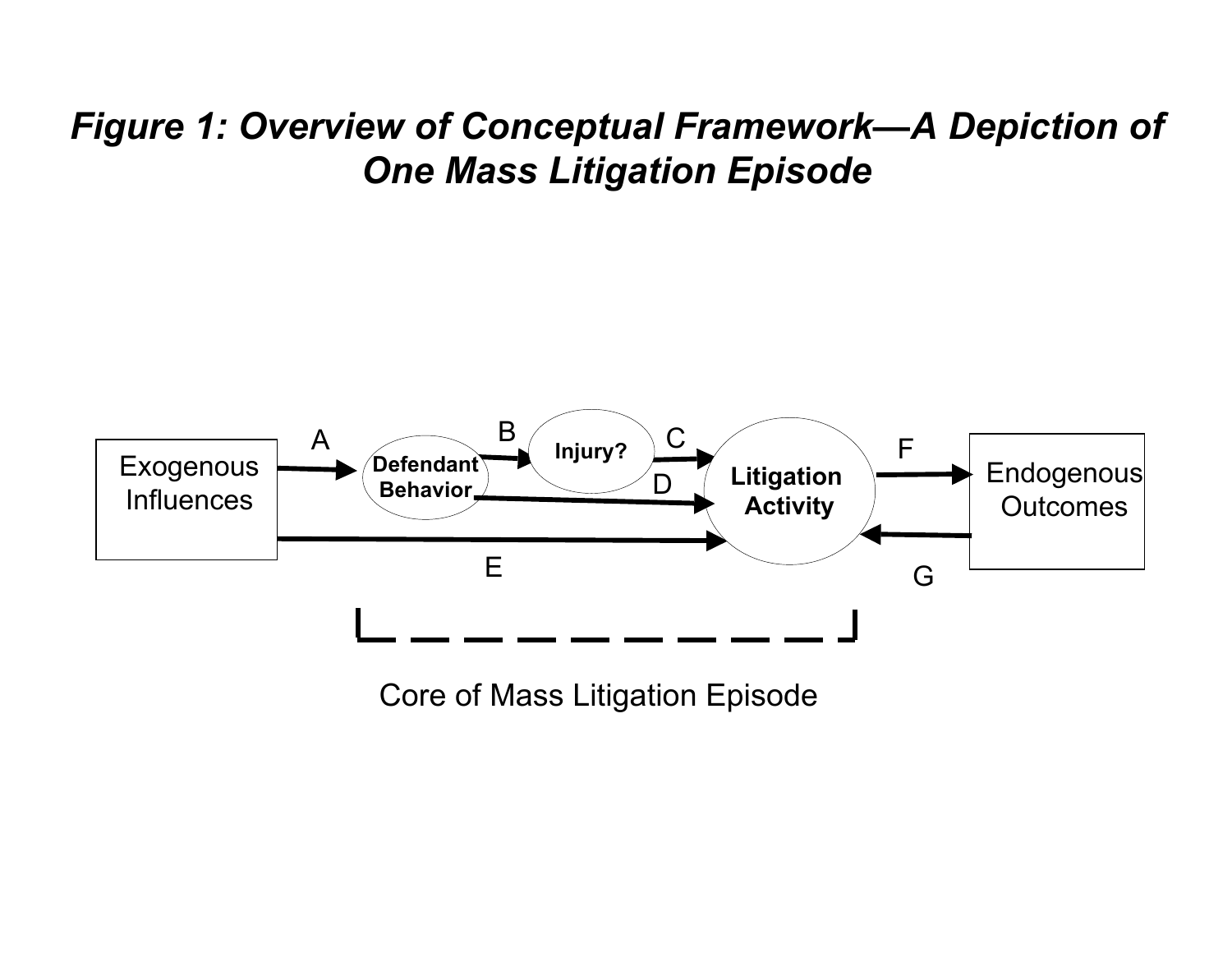# *Figure 2: Exogenous Events Can Affect the Litigation Activity Directly or Indirectly Through Defendant Behavior*

## **Influences**